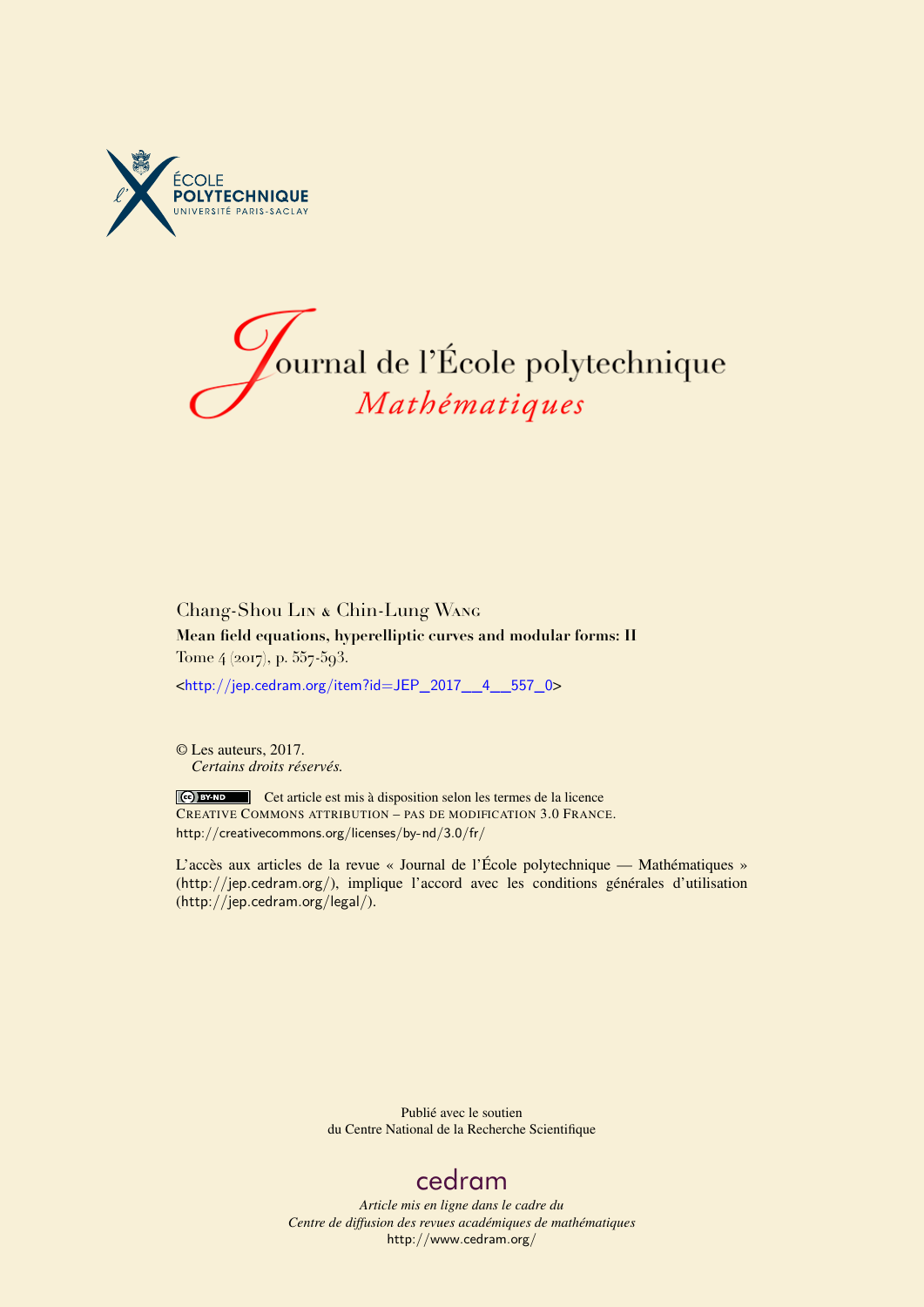# Journal de l'École polytechnique Tome 4, 2017, p. 557–593 DOI: 10.5802/jep.51

# MEAN FIELD EQUATIONS, HYPERELLIPTIC CURVES AND MODULAR FORMS: II

by Chang-Shou Lin & Chin-Lung Wang

Abstract. — A *pre-modular form*  $Z_n(\sigma;\tau)$  of weight  $\frac{1}{2}n(n+1)$  is introduced for each  $n \in \mathbb{N}$ , where  $(\sigma, \tau) \in \mathbb{C} \times \mathbb{H}$ , such that for  $E_{\tau} = \mathbb{C}/(\mathbb{Z} + \mathbb{Z}\tau)$ , every non-trivial zero of  $Z_n(\sigma; \tau)$ , i.e.  $\sigma$ is not a 2-torsion of  $E_{\tau}$ , corresponds to a (scaling family of) solution to the equation

(MFE)  $\Delta u + e^u = \rho \, \delta_0,$ 

on the flat torus  $E_{\tau}$  with singular strength  $\rho = 8\pi n$ .

In Part I [\[1\]](#page-37-0), a hyperelliptic curve  $\overline{X}_n(\tau) \subset \text{Sym}^n E_\tau$ , the *Lamé curve*, associated to the MFE was constructed. Our construction of  $Z_n(\sigma;\tau)$  relies on a detailed study of the correspondence  $\mathbb{P}^1(\mathbb{C}) \leftarrow \overline{X}_n(\tau) \to E_{\tau}$  induced from the hyperelliptic projection and the addition map.

As an application of the explicit form of the weight 10 pre-modular form  $Z_4(\sigma;\tau)$ , a counting formula for Lamé equations of degree  $n = 4$  with finite monodromy is given in the appendix (by Y.-C. Chou).

Résumé (Équations de champ moyen, courbes hyperelliptiques et formes modulaires : II)

Nous introduisons une *forme pré-modulaire*  $Z_n(\sigma; \tau)$  de poids  $\frac{1}{2}n(n+1)$  pour chaque  $n \in \mathbb{N}$ , avec  $(\sigma, \tau) \in \mathbb{C} \times \mathbb{H}$ , de sorte que pour  $E_{\tau} = \mathbb{C}/(\mathbb{Z} + \mathbb{Z}\tau)$ , tout zéro non trivial de  $Z_n(\sigma; \tau)$ , c'est-à-dire que  $\sigma$  n'est pas de 2-torsion dans  $E_{\tau}$ , correspond à une (famille de) solution de l'équation

 $(MFE)$ 

$$
\Delta u + e^u = \rho \, \delta_0,
$$

sur le tore plat  $E_{\tau}$  avec  $\rho = 8\pi n$ .

Dans la partie I [\[1\]](#page-37-0), nous avons construit une courbe hyperelliptique  $\overline{X}_n(\tau) \subset \text{Sym}^n E_\tau$ , la *courbe de Lamé*, associée à l'équation (MFE). Notre construction de  $Z_n(\sigma;\tau)$  s'appuie sur une étude détaillée de la correspondance  $\mathbb{P}^1(\mathbb{C}) \leftarrow \overline{X}_n(\tau) \to E_\tau$  induite par la projection hyperelliptique et l'application d'addition.

Dans l'appendice, Y.-C. Chou donne, comme application de l'expression explicite de la forme  $Z_4(\sigma;\tau)$  pré-modulaire de poids 10, une formule de comptage pour les équations de Lamé de degré  $n = 4$  avec monodromie finie.

#### **CONTENTS**

Mathematical subject classification (2010). — 33E10, 35J08, 35J75, 14H70. KEYWORDS. - Lamé curve, Hecke function, pre-modular form.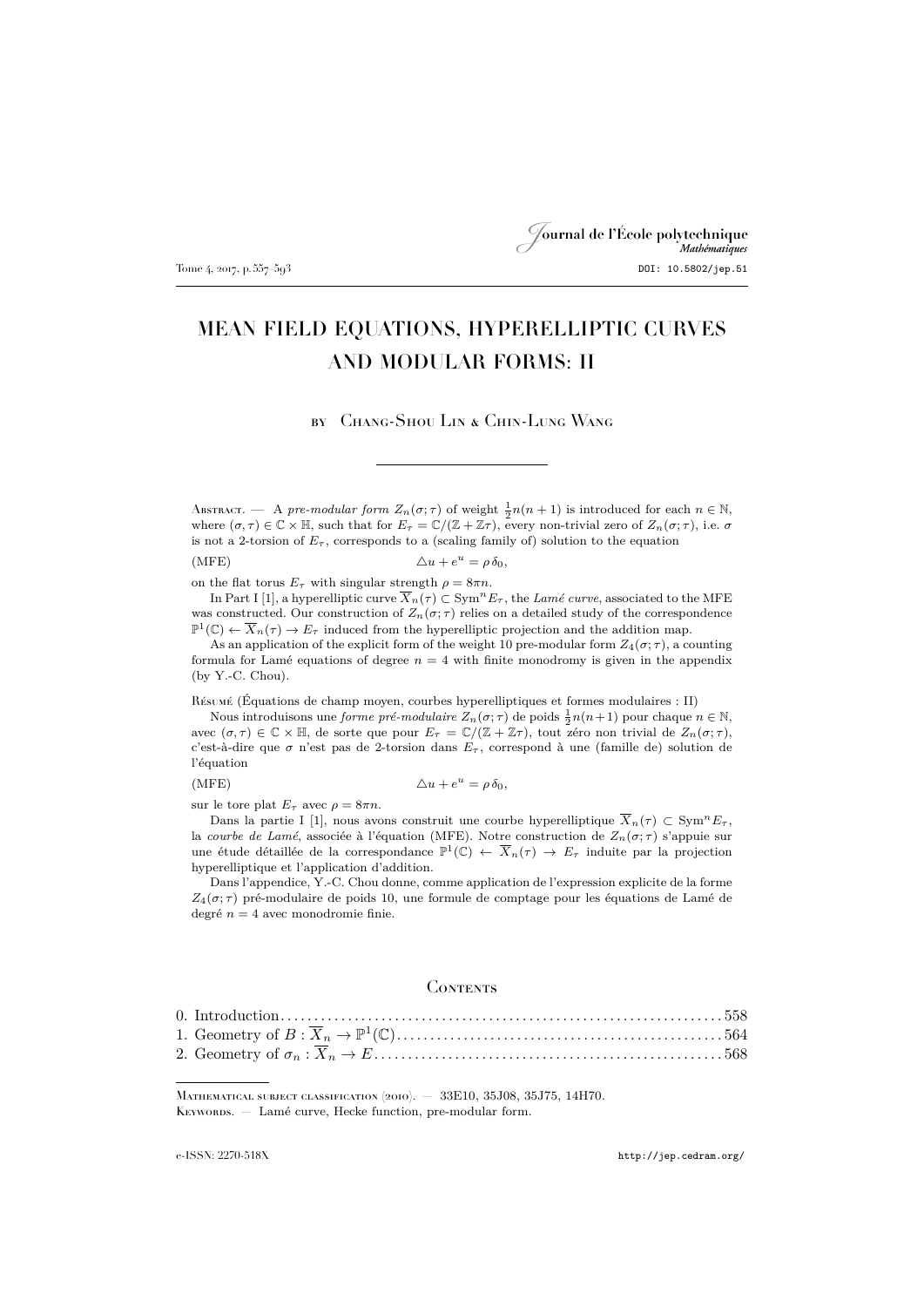| Appendix. A counting formula for Lamé equations, by You-Cheng Chou589 |  |
|-----------------------------------------------------------------------|--|
|                                                                       |  |

### 0. Introduction

<span id="page-2-0"></span>Let  $E = E_{\tau} = \mathbb{C}/\Lambda_{\tau}$  be a flat torus, where  $\tau \in \mathbb{H} = {\tau \in \mathbb{C} \mid \text{Im} \tau > 0}$  and  $\Lambda = \Lambda_{\tau} = \mathbb{Z}\omega_1 + \mathbb{Z}\omega_2$  with  $\omega_1 = 1$  and  $\omega_2 = \tau$ . Also  $\omega_3 := \omega_1 + \omega_2$ .

*Convention.* – For  $z \in \mathbb{C}$  we denote  $[z] := z \pmod{\Lambda} \in E$ . For a point  $[z]$  in E we often write  $z$  instead of  $[z]$  to simplify notations when no confusion should arise. For  $N \in \mathbb{N}, E[N] := \{ [z] \in E \mid Nz \in \Lambda \}$  is the group of N-torsion points in E. Also  $E^{\times} := E \setminus \{ [0] \}.$ 

We will use the Weierstrass elliptic function  $\varphi(z) = \varphi(z; \Lambda)$  and its associated functions  $\zeta(z;\Lambda)$  and  $\sigma(z;\Lambda)$  extensively. We often write  $\tau$  instead of  $\Lambda$  and even omit it in the notation when no confusion should arise. We take [\[14\]](#page-37-2) as our general reference on elliptic functions.

In this paper, we continue our study, initiated in [\[9\]](#page-37-3) and developed in Part I [\[1\]](#page-37-0), on the singular Liouville (mean field) equation:

<span id="page-2-1"></span>(0.1) 
$$
\Delta u + e^u = 8\pi n \delta_0 \quad \text{on } E,
$$

under the flat metric. Here,  $\Delta = \frac{\partial^2}{\partial x^2} + \frac{\partial^2}{\partial y^2}$  is the Laplace operator on E induced from  $\mathbb{C}, n \in \mathbb{N}$ , and  $\delta_0$  is the Dirac measure at  $[0] \in E$ .

The solvability of equation [\(0.1\)](#page-2-1) depends on the moduli  $\tau$  in a sophisticated manner. For  $n = 1$ , this was only recently settled in [\[9,](#page-37-3) [11,](#page-37-4) [2\]](#page-37-5). The aim of this paper is to develop a theory via modular forms to investigate such a dependence for all  $n \in \mathbb{N}$  and to lay the foundation towards a complete resolution to equation [\(0.1\)](#page-2-1).

We review briefly in Section [0.1](#page-2-2) what had been done in earlier works (mainly in Part I) to reformulate the problem using Lamé equations and Green functions. More technical statements will be recalled in later sections whenever needed. In Section [0.2](#page-4-0) we describe new results proved in this paper.

#### <span id="page-2-2"></span>0.1. REDUCTION TO A GREEN FUNCTION EQUATION OVER THE LAMÉ CURVE

<span id="page-2-4"></span>0.1.1. *The Liouville curve.*  $-$  It was shown in [\[1,](#page-37-0) Th. 0.3 & Th. 0.6] that if there is a solution u to equation [\(0.1\)](#page-2-1) then it lies in a *scaling family of solutions*  $u_{\lambda}$  through the Liouville formula:

<span id="page-2-3"></span>(0.2) 
$$
u_{\lambda}(z) = \log \frac{8e^{2\lambda} |f'(z)|^2}{(1 + e^{2\lambda} |f(z)|^2)^2}, \quad \lambda \in \mathbb{R},
$$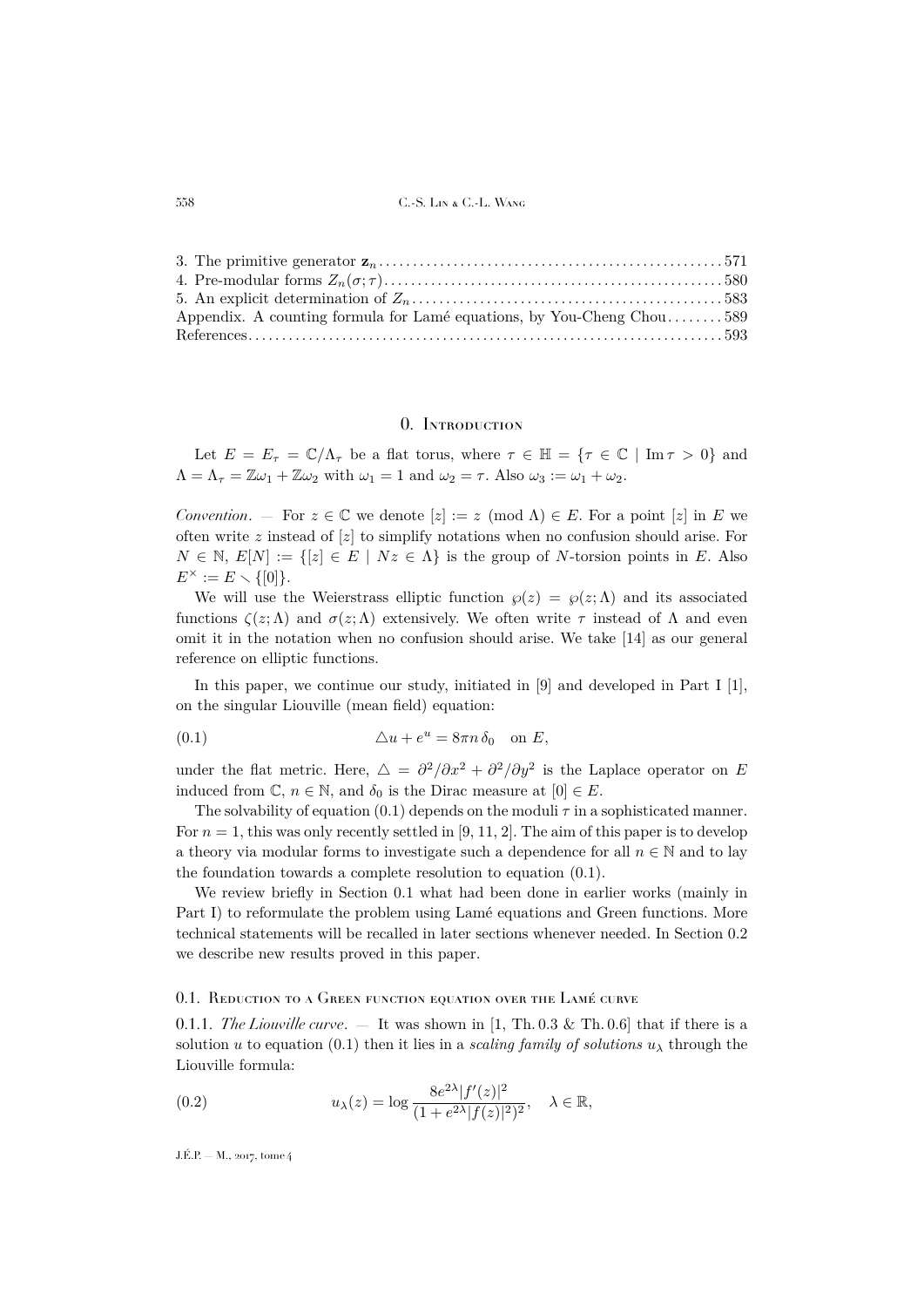where f is a meromorphic function on C, known as a *developing map*, which can be normalized to satisfy the *type II constraints*:

<span id="page-3-4"></span>(0.3) 
$$
f(z + \omega_j) = e^{2i\theta_j} f(z), \quad \theta_j \in \mathbb{R}, \quad j = 1, 2.
$$

(i) There is a unique  $\lambda$  so that  $u_{\lambda}$  is *even*. Moreover, the normalized developing map f has precisely n simple zeros  $[a_1], \ldots, [a_n]$  in  $E^{\times} := E \setminus \{0\}$  and n simple poles  $[-a_1], \ldots, [-a_n]$ . They are characterized by

(ii) The non-degenerate constraints:  $[a_i] \notin E[2]$  for all  $i, [a_i] \neq \pm [a_j]$  for  $i \neq j$ .

<span id="page-3-0"></span>(iii) The following n − 1 *algebraic equations*:

(0.4) 
$$
\sum_{i=1}^{n} \wp'(a_i) \wp^{r}(a_i) = 0, \qquad r = 0, \ldots, n-2.
$$

<span id="page-3-2"></span>(iv) The *transcendental equation* on the Green function:<sup>(1)</sup>

(0.5) 
$$
\sum_{i=1}^{n} \nabla G(a_i) = 0.
$$

The affine algebraic curve  $X_n \text{ }\subset \text{Sym}^n E$  defined by equations [\(0.4\)](#page-3-0) and the nondegenerate constraints is called the (n-th) *Liouville curve*.

<span id="page-3-5"></span>0.1.2. *The Lamé curve.*  $-$  The Liouville curve  $X_n$  has the important *hyperelliptic structure* arising from its connection with the integral *Lamé equations* on E:

<span id="page-3-1"></span>(0.6) 
$$
w'' = (n(n+1)\wp + B)w,
$$

where  $B \in \mathbb{C}$  is usually known as the auxiliary or spectral parameter. For  $a =$  $(a_1, \ldots, a_n) \in \mathbb{C}^n$ , let  $w_a(z)$  be the classical *Hermite–Halphen ansatz*:

<span id="page-3-3"></span>(0.7) 
$$
w_a(z) := e^{z \sum \zeta(a_i;\tau)} \prod_{i=1}^n \frac{\sigma(z-a_i;\tau)}{\sigma(z;\tau)}.
$$

Then the following statements were proved in [\[1,](#page-37-0) Th. 0.7].

(i) The point  $[a] := a \pmod{\Lambda}$  lies in  $X_n$  if and only if  $w_a$  and  $w_{-a}$  are independent solutions to equation  $(0.6)$ . In that case, the parameter  $B$  equals

(0.8) 
$$
B_a := (2n - 1) \sum_{i=1}^n \wp(a_i).
$$

(ii) The compactified curve

$$
\overline{X}_n\subset \mathrm{Sym}^n E
$$

is a hyperelliptic curve, known as the *Lamé curve*, with the added points  $\overline{X}_n \setminus X_n$ being the branch points of the hyperelliptic projection

$$
B:\overline{X}_n\longrightarrow \mathbb{P}^1(\mathbb{C}).
$$

<sup>&</sup>lt;sup>(1)</sup>The Green function  $G(z)$  on E is defined by  $-\triangle G = \delta_0 - 1/|E|$  and  $\int_E G = 0$ , where  $|E|$  is the area of E. Also  $G(z, w) = G(z - w, 0) = G(z - w)$  by the translation invariance.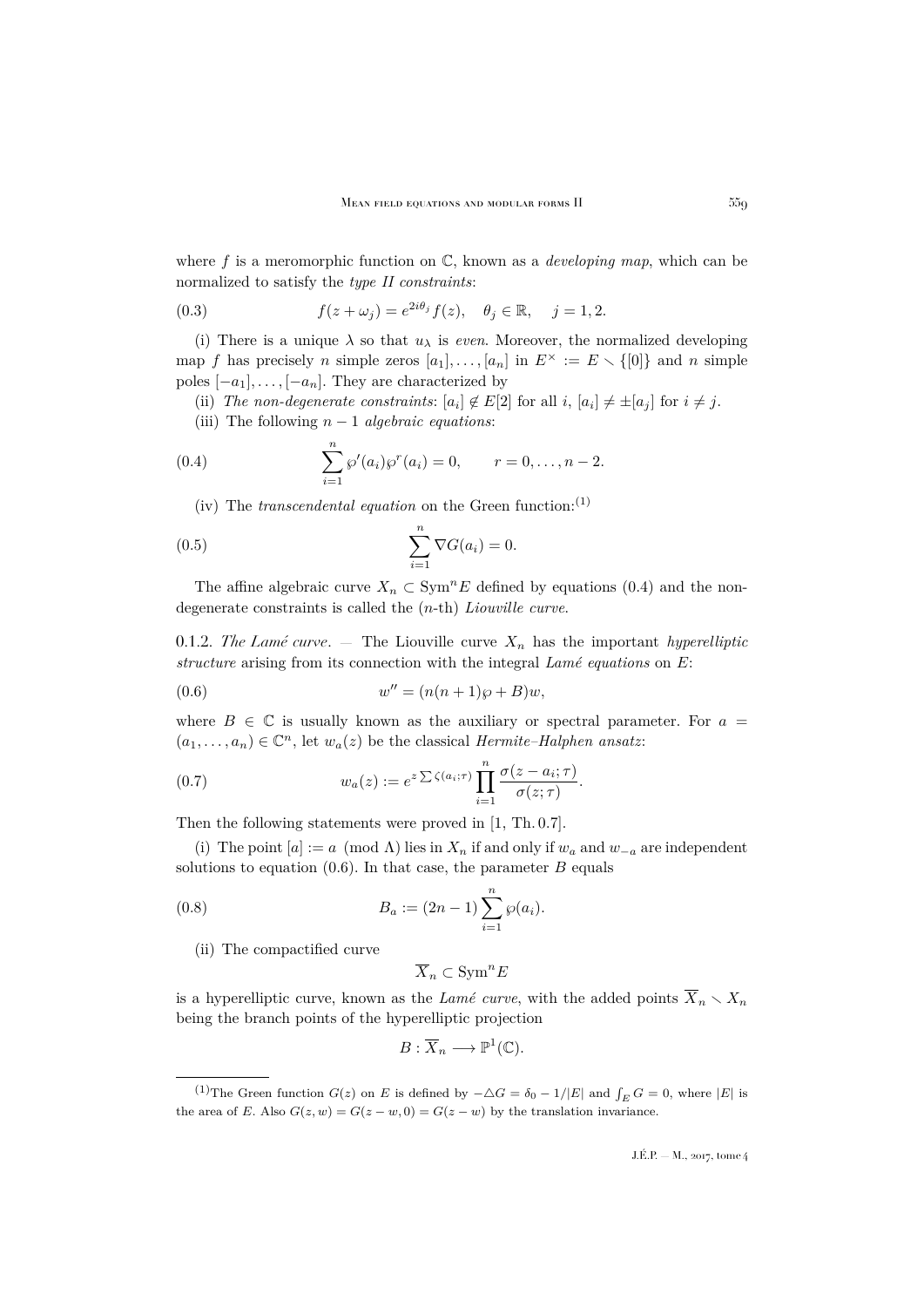(iii) A point  $[a] \in \overline{X}_n$  is a branched point if and only if  $[-a] = [a]$ . In fact

$$
\{[-a_i]\}\cap\{[a_i]\}\neq\varnothing\Longrightarrow [-a]=[a].
$$

Also  $[0] \in \{ [a_i] \} \Rightarrow [a] = 0^n$ .

(iv) The unique *point at infinity*  $[0]^n \in \overline{X}_n$  is a non-singular point.

(v) The finite branch points satisfy  $[a] \in (E^{\times})^n$ ,  $[a_i] \neq [a_j]$  for  $i \neq j$ , and  $[a] = [-a]$ ;  $w_a = w_{-a}$  is still a solution to equation [\(0.6\)](#page-3-1) with  $B = B_a$ . These solutions are known as the *Lamé functions*.

(vi) Let  $Y_n = B^{-1}(\mathbb{C})$  be the finite part of  $\overline{X}_n$ . Then  $Y_n$  is parametrized by

$$
Y_n \cong \{ (B, C) \mid C^2 = \ell_n(B) \},
$$

where  $\ell_n(B)$  is the *Lamé polynomial* in B of degree  $2n+1$ , and  $\overline{X}_n$  coincides with *the projective hyperelliptic model* of  $Y_n$ . In particular, the Lamé curve  $\overline{X}_n$  is *irreducible* and is smooth if and only if  $\ell_n(B)$  has no multiple roots.

Under this description, for  $[a] \in X_n$ , the ratio

$$
f = f_a := \frac{w_a}{w_{-a}} = e^{2\sum_{i=1}^n \zeta(a_i)z} \prod_{i=1}^n \frac{\sigma(z - a_i; \tau)}{\sigma(z + a_i; \tau)}
$$

gives the candidate of a developing map in  $(0.2)$ . The original singular Liouville equation [\(0.1\)](#page-2-1) is then equivalent to the Green function equation [\(0.5\)](#page-3-2) over the unramified (Liouville) loci  $X_n$  of the map  $B: \overline{X}_n \to \mathbb{P}^1(\mathbb{C})$ .

<span id="page-4-0"></span>0.2. MAIN RESULTS: A THEORY OF PRE-MODULAR FORMS. - Recall the Weierstrass equation  $\wp'^2 = 4\wp^3 - g_2\wp - g_3 = \prod_{i=1}^3 (\wp - e_i)$ , where  $e_i(\tau) = \wp(\frac{1}{2}\omega_i; \tau)$ ,  $i = 1, 2, 3$ . We will also use the quasi-periods  $\eta_i(\tau) := \zeta(z + \omega_i; \tau) - \zeta(z; \tau) = 2\zeta(\frac{1}{2}\omega_i; \tau), i = 1, 2,$ extensively.

0.2.1. *The Hecke function and pre-modular forms*.  $-$  For  $z = x + iy = r\omega_1 + s\omega_2$ ,  $r, s \in \mathbb{R}$ , it was shown in [\[9,](#page-37-3) Lem. 2.3, Lem. 7.1] that

<span id="page-4-1"></span>(0.9) 
$$
-4\pi \frac{\partial G}{\partial z}(z;\tau) = \zeta(z;\tau) - r\eta_1(\tau) - s\eta_2(\tau).
$$

For  $[z] \in E_\tau[N] \setminus \{[0]\}$ , the right-hand side of equation [\(0.9\)](#page-4-1) first appeared in [\[8\]](#page-37-6), where Hecke showed that it is a modular form of weight one with respect to  $\Gamma(N)$  =  ${A \in SL(2,\mathbb{Z}) \mid A \equiv I_2 \pmod{N}}$ . Thus we call the following function

<span id="page-4-3"></span>(0.10) 
$$
Z(z; \tau) = Z_{r,s}(\tau) := \zeta(r\omega_1 + s\omega_2; \tau) - r\eta_1(\tau) - s\eta_2(\tau),
$$

 $(z, \tau) \in \mathbb{C} \times \mathbb{H}$ , the *Hecke function*. Notice that it is holomorphic *only* in  $\tau$ , and for fixed  $\tau$  it depends only on  $[z] = z \pmod{\Lambda_{\tau}} \in E_{\tau}$ . In this paper, functions of this sort are called *pre-modular forms*.

<span id="page-4-2"></span>DEFINITION 0.1. — An analytic function h in  $(z, \tau) \in \mathbb{C} \times \mathbb{H}$  is *pre-modular* of weight  $k \in \mathbb{N}$  if it satisfies

(1) For any fixed  $\tau$ , the function  $h(z)$  is analytic in z and  $\overline{z}$  and it depends only on z (mod  $\Lambda_{\tau}$ )  $\in E_{\tau}$ .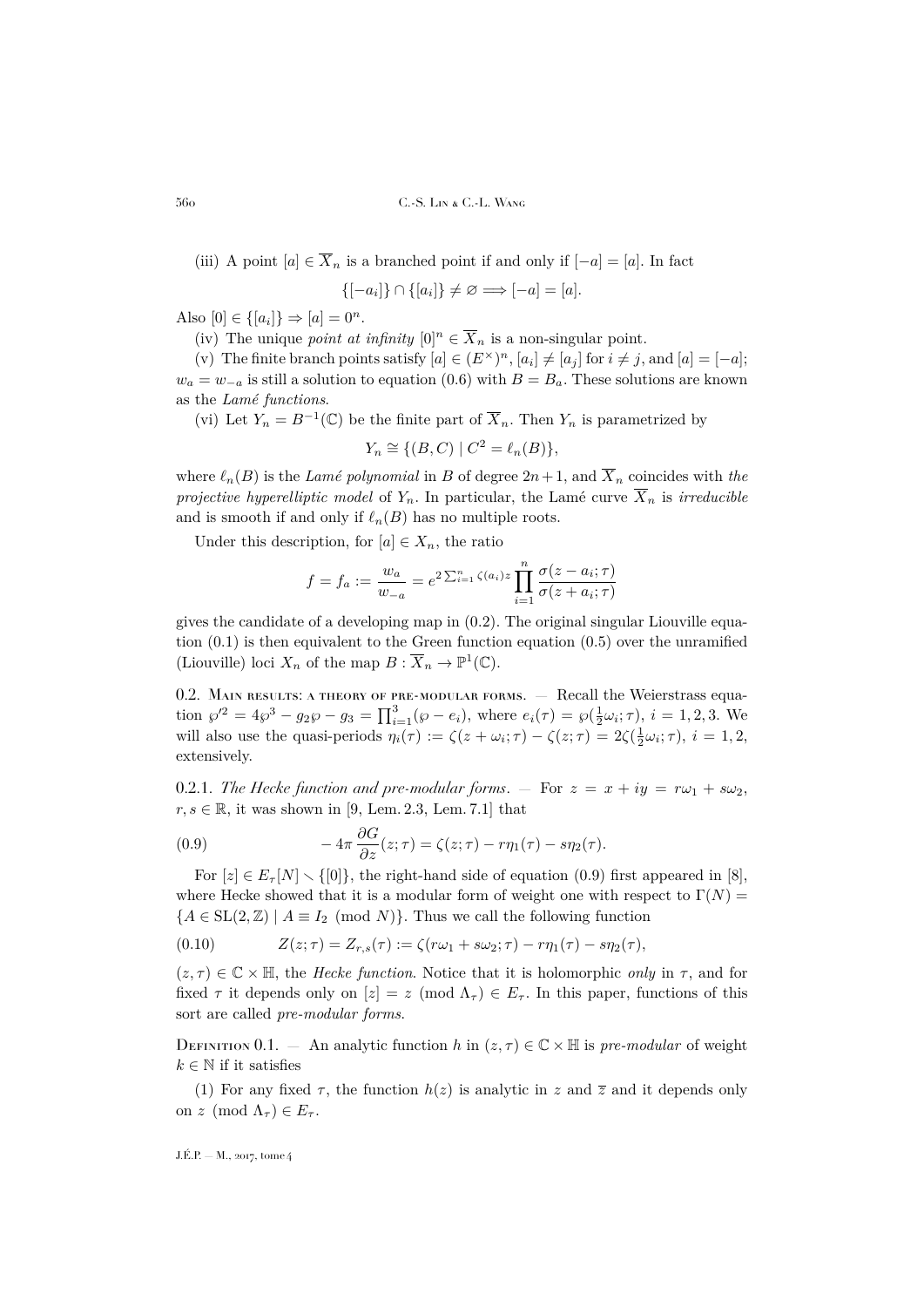(2) For any fixed *torsion type* z (mod  $\Lambda_{\tau}$ )  $\in E_{\tau}[N]$ , the function  $h(\tau)$  is modular of weight k with respect to  $\Gamma(N)$ .

We write  $h(z;\tau)$  for a pre-modular form h.

By writing  $z = r + s\tau$  with  $r, s \in \mathbb{R}$ , it is easy to see that condition (1) is equivalent to saying that  $h(z)$  is analytic and periodic in r, s with period 1. A torsion type in condition (2) is simply a choice of  $r, s \in (\frac{1}{N}\mathbb{Z})/\mathbb{Z}$ . In particular, the Hecke function Z is pre-modular of weight one.

We may regard pre-modular forms as the restriction of holomorphic functions in three complex variables  $(r, s, \tau) \in \mathbb{C}^2 \times \mathbb{H}$  to the R-linear slice L defined by  $r, s \in \mathbb{R}$ . Although  $L \cong \mathbb{C} \times \mathbb{H}$ , the embedding is not C-linear.

The notion of pre-modular forms allows us to study *deformations* in z to relate *different* modular forms corresponding to different torsion points.

Recently this idea was applied in [\[2\]](#page-37-5) to achieve a complete solution to equation [\(0.1\)](#page-2-1) for  $n = 1$  and for all  $\tau^{(2)}$ . In that case equations [\(0.4\)](#page-3-0) are vacuous and the problem is equivalent to solving *non-trivial zeros* of  $Z(z;\tau)$ , i.e.,  $z \notin E_{\tau}[2]$ . Thus, a key step towards the general cases is to generalize the pre-modular form  $Z_1 = Z$  to certain " $Z_n$ " for all  $n \geq 2$ .

0.2.2. *The main constructions*. — By the anti-symmetry of  $\nabla G$ , equation [\(0.5\)](#page-3-2) holds automatically on the branch points of Yn, hence they are referred to as *trivial solutions*. Nevertheless further investigations on the local structures of the branch points are indispensable. This is done in Section [1.](#page-8-0)

We proceed to construct a pre-modular form  $Z_n(\sigma;\tau)$ , with  $\sigma \in E_\tau$ , associated to the family of Lamé curves  $\overline{X}_n(\tau)$ ,  $\tau \in \mathbb{H}^{(3)}$  It should have the property that every non-trivial solution  $[a] = \{[a_1], \ldots, [a_n]\} \in X_n(\tau)$  to equation  $(0.5)$  comes from a zero of  $Z_n(\sigma;\tau)$  with  $\sigma = \sum_{i=1}^n [a_i] \notin E_{\tau}[2]$ , and vice versa. The construction is stated in [\(0.15\)](#page-7-0). Its justification consists of three steps corresponding to Theorems [0.2,](#page-6-0) [0.3](#page-6-1) and [0.4](#page-7-1) in the following.

Consider the meromorphic function

(0.11) 
$$
\mathbf{z}_n(a) := \zeta \left( \sum_{i=1}^n a_i \right) - \sum_{i=1}^n \zeta(a_i)
$$

on  $E^n$ . Write  $a_i = r_i \omega_1 + s_i \omega_2$ . If  $\sum_{i=1}^n [a_i] \neq 0$  then from equation [\(0.9\)](#page-4-1)

<span id="page-5-0"></span>
$$
-4\pi \sum_{i=1}^n \frac{\partial G}{\partial z}(a_i) = \sum_{i=1}^n \left( \zeta(r_i \omega_1 + s_i \omega_2) - r_i \eta_1 - s_i \eta_2 \right) = Z\Big(\sum_{i=1}^n a_i\Big) - \mathbf{z}_n(a).
$$

<sup>&</sup>lt;sup>(2)</sup>It was stated in Part I [\[1,](#page-37-0) p. 141–142] that such a complete solution for  $n = 1$  will appear in Part II (this paper), and it was included in the first arXiv version [arXiv:1502.03295v1](http://arxiv.org/abs/1502.03295v1). Later on we found its deep connection with Painlevé VI equations. Therefore we extracted that part and published it separately in [\[2\]](#page-37-5).

 $(3)$ In this paper, we often use  $\sigma$  as the coordinate on E whenever the map  $\sigma_n: X_n \to E$  defined in [\(0.13\)](#page-6-2) is involved. This should not be confused with the Weierstrass  $\sigma$  function.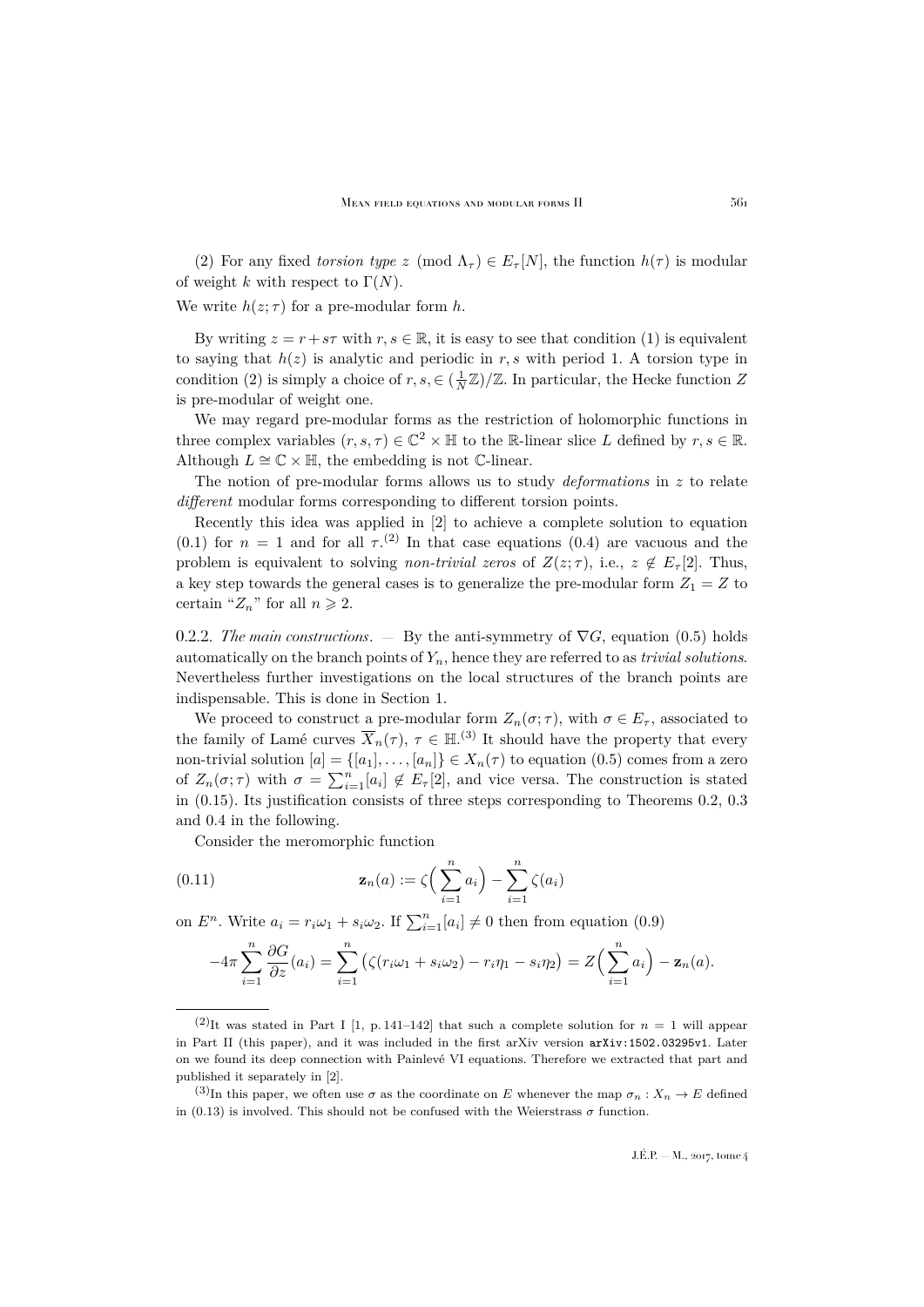Hence the Green function equation [\(0.5\)](#page-3-2) is equivalent to

<span id="page-6-4"></span>(0.12) 
$$
\mathbf{z}_n(a) = Z\Big(\sum_{i=1}^n a_i\Big).
$$

This motivates us to study the map

<span id="page-6-2"></span>(0.13) 
$$
\sigma_n : \overline{X}_n \longrightarrow E, \qquad [a] \longmapsto \sigma_n([a]) := \sum_{i=1}^n [a_i]
$$

induced from the addition map  $E^n \to E$ . Since the algebraic curve  $\overline{X}_n$  is irreducible,  $\sigma_n$  is a finite morphism and deg  $\sigma_n$  is defined.

<span id="page-6-0"></span>THEOREM 0.2 (= Theorem [2.4\)](#page-13-0).  $-$  *The map*  $\sigma_n : \overline{X}_n \to E$  *has degree*  $\frac{1}{2}n(n+1)$ *.* 

From Theorem [0.2,](#page-6-0) there is a polynomial

$$
W_n(\mathbf{z}) \in \mathbb{Q}[g_2, g_3, \wp(\sigma), \wp'(\sigma)][\mathbf{z}]
$$

of degree  $\frac{1}{2}n(n+1)$  in **z** which defines the (branched) covering map  $\sigma_n$ .

The next task is to find a natural primitive element of this covering map, namely a rational function on  $\overline{X}_n$  which has  $W_n$  as its minimal polynomial. This is achieved by the following fundamental theorem.

<span id="page-6-1"></span>THEOREM 0.3 (= Theorem [3.2\)](#page-15-1). — *The rational function*  $\mathbf{z}_n \in K(\overline{X}_n)$  *is a primitive generator for the field extension*  $K(\overline{X}_n)$  *over*  $K(E)$  *which is integral over the affine curve*  $E^{\times}$ *.* 

This means that  $W_n(\mathbf{z}_n) = 0$ , and conversely for generic choices of  $\sigma = \sigma_0 \in E_\tau$ , the roots of  $W_n(\mathbf{z})(\sigma_0; \tau) = 0$  are precisely those  $\frac{1}{2}n(n+1)$  values  $\mathbf{z} = \mathbf{z}_n(a)$  with  $\sigma_n(a) = \sigma_0$ . The proof is contained in Section [3.](#page-15-0) Here we give a brief sketch of the idea used in the proof.

A major tool used is the *tensor product* of two Lamé equations  $w'' = I_1w$  and  $w'' = I_2w$ , where  $I = n(n+1)\wp(z)$ ,  $I_1 = I + B_a$  and  $I_2 = I + B_b$ .

For a general point  $\sigma_0 \in E$ , we need to show that the  $\frac{1}{2}n(n+1)$  points on the fiber of  $\overline{X}_n \to E$  above  $\sigma_0$  has distinct  $\mathbf{z}_n$  values. From [\(0.11\)](#page-5-0), it suffices to show that for  $\sigma_n(a) = \sigma_n(b) = \sigma_0,$ 

$$
\sum_{i=1}^{n} \zeta(a_i) = \sum_{i=1}^{n} \zeta(b_i) \Longrightarrow B_a = B_b.
$$

Indeed, then we conclude  $[a] = [b]$  if  $\sigma_0 \notin E[2]$ .

If  $w_1'' = I_1 w_1$  and  $w_2'' = I_2 w_2$ , then the product  $q = w_1 w_2$  satisfies the fourth order ODE

<span id="page-6-3"></span>(0.14) 
$$
q'''' - 2(I_1 + I_2)q'' - 6I'q' + ((B_a - B_b)^2 - 2I'')q = 0.
$$

We remark that if  $B_a = B_b$ , then  $I_1 = I_2$  and q actually satisfies a third order ODE as the *second symmetric product* of a Lamé equation, which is a useful tool used in Part I in the study of the Lamé curve.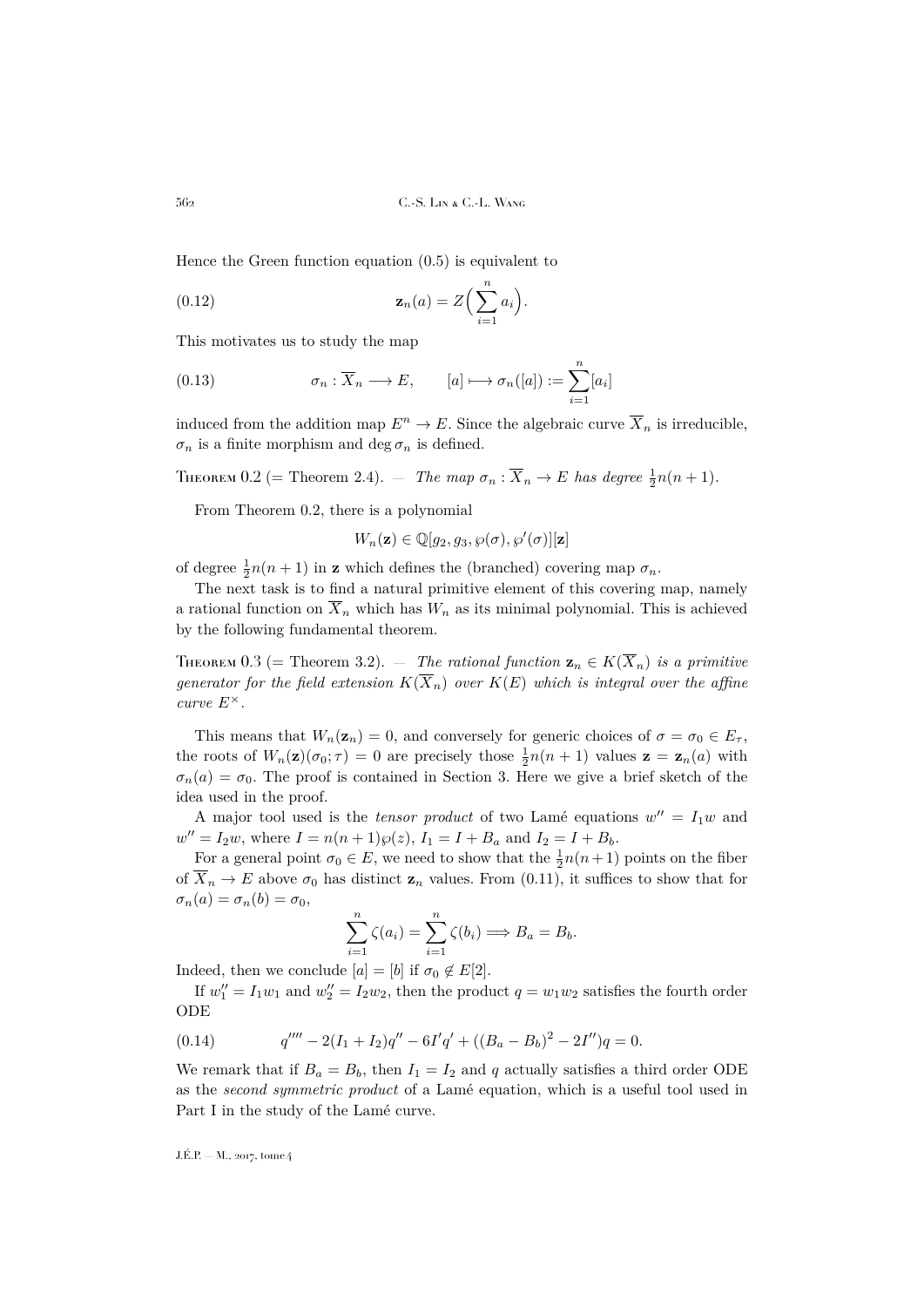If however  $B_a \neq B_b$ , by the definition of  $w_a$  in [\(0.7\)](#page-3-3) and the addition law,

<span id="page-7-0"></span>
$$
q = w_a w_{-b} + w_{-a} w_b
$$

is an *even elliptic function* solution to equation [\(0.14\)](#page-6-3), hence a *polynomial* in  $x = \wp(z)$ . This leads to strong constraints on equation  $(0.14)$  in the variable x and eventually leads to a contradiction for generic choices of  $\sigma_0$ .

Now we set

(0.15) 
$$
Z_n(\sigma;\tau) := W_n(Z)(\sigma;\tau).
$$

Then  $Z_n(\sigma; \tau)$  is pre-modular of weight  $\frac{1}{2}n(n+1)$ . From the construction and equation [\(0.12\)](#page-6-4) it is readily seen that  $Z_n(\sigma;\tau)$  is the generalization of the Hecke function we are looking for. In fact, for  $n \geq 1$ , we have

<span id="page-7-1"></span>THEOREM 0.4.  $-$  *To every scaling family*  $\{u_{\lambda}\}\$  *of solutions to the singular Liouville equation* [\(0.1\)](#page-2-1) *on*  $E_{\tau}$ , the zero set  $a \in X_n$  of its normalized developing map f sat*isfies*  $Z_n(\sigma_n(a); \tau) = 0$  *with*  $\sigma_n(a) \notin E_{\tau}[2]$ *. Conversely, given*  $\sigma_0 \in E_{\tau} \setminus E_{\tau}[2]$  *with*  $Z_n(\sigma_0; \tau) = 0$ , there is a unique  $a \in X_n$  with  $\sigma_n(a) = \sigma_0$  and it determines a devel*oping map*  $f = w_a/w_{-a}$  *of a scaling family of solutions to equation* [\(0.1\)](#page-2-1).

The proof is given in Section [4,](#page-24-0) where we also present a version of it in terms of *monodromy groups* of Lamé equations in Theorem [4.5.](#page-26-0)

For  $\sigma \in E_{\tau}[N]$ , the N-torsion points, the modular form  $Z_2(\sigma;\tau)$  and  $Z_3(\sigma;\tau)$  were first constructed by Dahmen [\[3\]](#page-37-7) in his study on integral Lamé equations [\(0.6\)](#page-3-1) with algebraic solutions (i.e., with finite monodromy group). For  $n \geq 4$ , the existence of a modular form  $Z_n(\sigma; \tau)$  of weight  $\frac{1}{2}n(n + 1)$  was also conjectured in [\[3\]](#page-37-7). This is now settled by our results.

0.2.3. *Relation with finite gap theory*. — It remains to find effective and explicit constructions of  $Z_n$ . Since  $\sigma_n$  is defined by the addition map, which is purely algebraic, in principle this allows us to compute the polynomial  $W_n(\mathbf{z})$  for any  $n \in \mathbb{N}$  by eliminating variables  $B$  and  $C$ . In practice the needed calculations are very demanding and time consuming.

In a different direction, the Lamé curve had also been studied extensively in the *finite band integration theory*. In the complex case this theory concerns the eigenvalue problem on a second order ODE

$$
Lw:=w^{\prime\prime}-Iw=Bw
$$

with eigenvalue B. The potential  $I = I(z)$  is called a *finite-gap (band) potential* if the ODE has only logarithmic free solutions except for finitely many  $B \in \mathbb{C}$ . The integral Lamé equations (with  $I(z) = n(n+1)\wp(z)$ ) provide the first non-trivial examples of them. Using this theory, Maier [\[12\]](#page-37-8) had recently written down *an explicit map*  $\pi_n : \overline{X}_n \to E$  in terms of the coordinates  $(B, C)$  on  $\overline{X}_n$  (cf. Theorem [5.3\)](#page-28-0). It turns out we can prove

THEOREM 0.5. — *The map*  $\pi_n$  *agrees with*  $\sigma_n : \overline{X}_n \to E$ .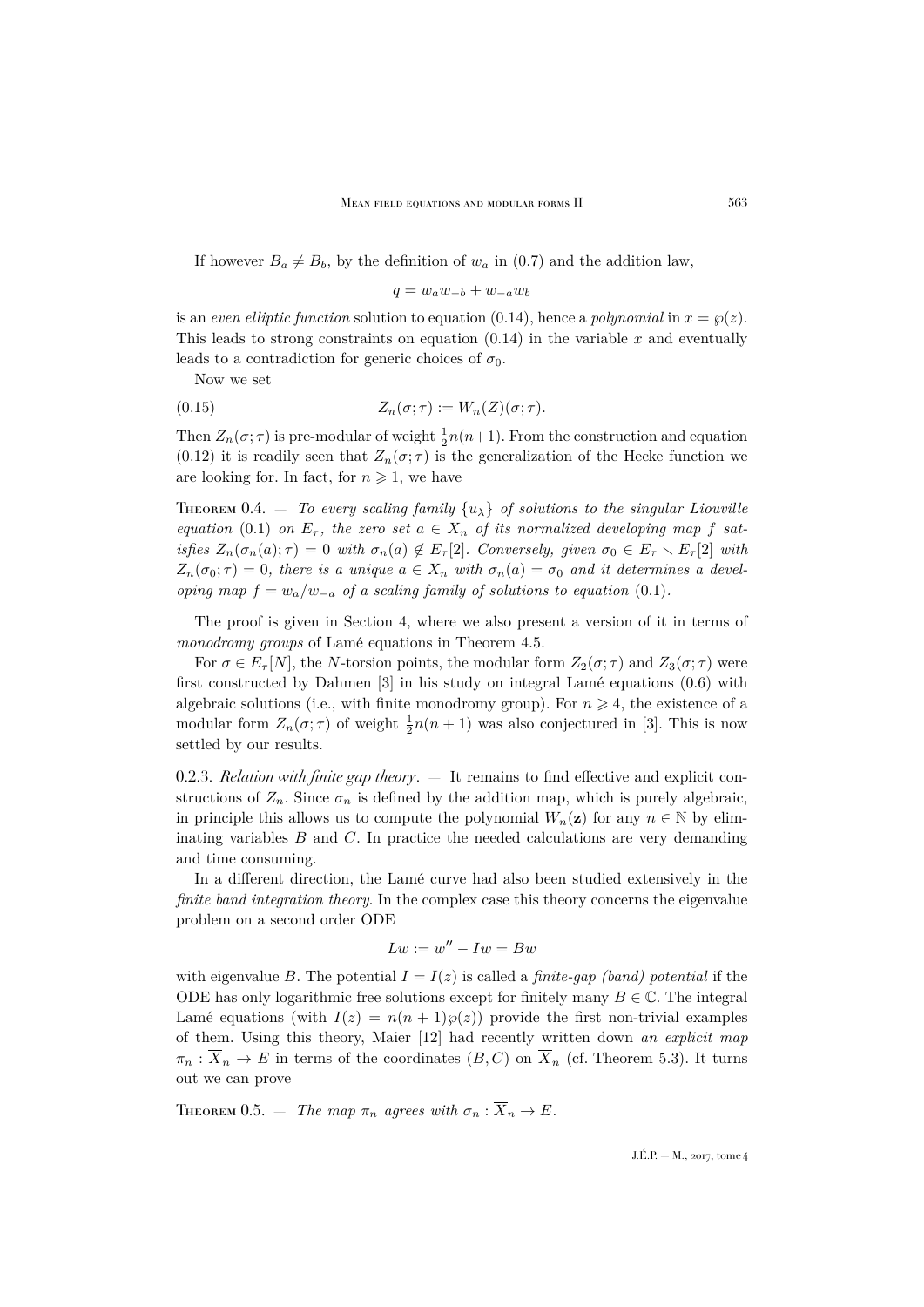This is part of Theorem [5.6](#page-29-0) where another presentation of  $z_n$  in this context is also given. The main idea in the proof is to compare the Hermite–Halphen ansatz [\(0.7\)](#page-3-3) with the *Hermite–Krichever ansatz* (given in  $(5.1)$ ) of solutions to the Lamé equations  $(0.6)$ .

This provides an alternative way to compute  $W_n(\mathbf{z})$  by eliminating B, C. In particular the weight 10 pre-modular form  $Z_4(\sigma;\tau)$  is explicitly written down in Example [5.10.](#page-31-0) The existence and effective construction of  $Z_n(\sigma;\tau)$  opens the door to extend our complete results on equation [\(0.1\)](#page-2-1) for  $n = 1$  to general  $n \in \mathbb{N}$ .

As a related application, the explicit expression of  $Z_4$  is used to solve Dahmen's conjecture on a counting formula for Lamé equations [\(0.6\)](#page-3-1) with finite monodromy in the  $n = 4$  case. The method works for general n once  $Z_n$  is shown to have expected asymptotic behavior at cusps. The details are given in the appendix, written by Y.-C. Chou.

*Acknowledgement*. — The second-named author would like to express his gratitude to the anonymous referee for his/her valuable suggestions.

# 1. GEOMETRY OF  $B: \overline{X}_n \to \mathbb{P}^1(\mathbb{C})$

<span id="page-8-0"></span>In this section we investigate the local structure of the branch points of the hyperelliptic projection  $B: \overline{X}_n \to \mathbb{P}^1(\mathbb{C})$ .

1.1. Some useful formulas from Part I.  $-$  We give quantitative descriptions on those results recalled in Section [0.1](#page-2-2) which will be used in this paper.

Let f be a normalized developing map of a solution u to equation  $(0.1)$  with simple zeros  $\{[a_1], \ldots, [a_n]\}$  and simple poles  $\{[b_1], \ldots, [b_n]\}$  in E. One of the crucial properties proved in Part I (cf. Section  $0.1.1$  (i)) is the equality

$$
\{[b_1], \ldots, [b_n]\} = \{[-a_1], \ldots, [-a_n]\}.
$$

With this being established, the logarithmic derivative  $g := (\log f)' = f'/f$  is readily seen to be an *even* elliptic function on E of the form

<span id="page-8-1"></span>(1.1) 
$$
g(z) = \sum_{i=1}^{n} \frac{\wp'(a_i)}{\wp(z) - \wp(a_i)}.
$$

It has simple poles at  $\pm[a_i]$  and only one zero at [0]. Hence  $\text{ord}_{z=0} g(z) = 2n$ . It leads to the  $n-1$  equations in  $[a_1], \ldots, [a_n]$  given in equations  $(0.4)$ : under the algebraic coordinates  $(w, x_i, y_i) = (\wp(z), \wp(a_i), \wp'(a_i)),$ 

$$
g(z) = \sum_{i=1}^{n} \frac{1}{w} \frac{y_i}{1 - x_i/w}
$$
  
= 
$$
\sum_{i=1}^{n} \frac{y_i}{w} + \sum_{i=1}^{n} \frac{y_i x_i}{w^2} + \dots + \sum_{i=1}^{n} \frac{y_i x_i^r}{w^{r+1}} + \dots
$$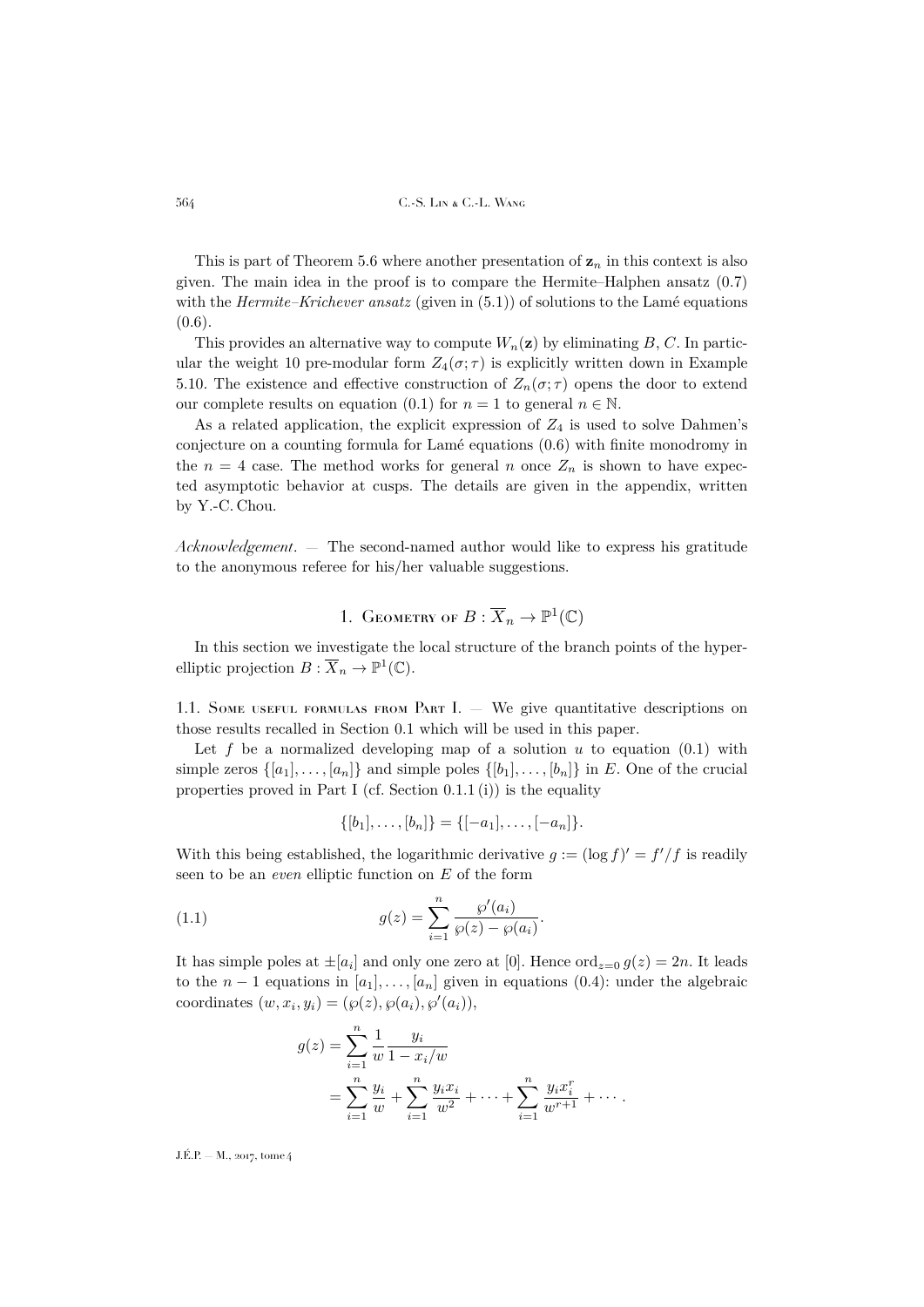Since ord<sub>z=0</sub>  $g(z) = 2n$  and  $1/w$  has a zero at  $z = 0$  of order two, we get  $x_i \neq x_j$  for  $i \neq j$  and

<span id="page-9-0"></span>(1.2) 
$$
\sum_{i=1}^{n} y_i x_i^r = 0, \qquad r = 0, \ldots, n-2.
$$

Equations [\(1.2\)](#page-9-0), together with the Weierstrass equation  $y_i^2 = 4x_i^3 - g_2x_i - g_3$  for all  $i = 1, \ldots, n$ , give the algebraic form of equations [\(0.4\)](#page-3-0).

The Green function equation  $(0.5)$  is equivalent to the type II constraints  $(0.3)$  $([10, \text{ Lem. } 2.4])$  $([10, \text{ Lem. } 2.4])$  $([10, \text{ Lem. } 2.4])$ . Indeed, by the addition law,

(1.3)  

$$
f = \exp \int g \, dz = \exp \int \sum_{i=1}^{n} (2\zeta(a_i) - \zeta(a_i - z) - \zeta(a_i + z)) \, dz
$$

$$
= e^{2\sum_{i=1}^{n} \zeta(a_i)z} \prod_{i=1}^{n} \frac{\sigma(z - a_i)}{\sigma(z + a_i)}.
$$

The monodromy effect on  $f$  is then calculated from the standard formula

<span id="page-9-4"></span>(1.4) 
$$
\sigma(z + \omega_j) = -e^{\eta_j (z + \frac{1}{2}\omega_j)} \sigma(z), \qquad j = 1, 2.
$$

Let  $a_i = r_i \omega_1 + s_i \omega_2$  for  $i = 1, \ldots, n$ . By way of the Legendre relation  $\eta_1 \omega_2 - \eta_2 \omega_1 = 2\pi i$ we compute easily that

<span id="page-9-3"></span>(1.5) 
$$
f(z+\omega_1) = e^{-4\pi i \sum_i s_i + 2\omega_1(\sum \zeta(a_i) - \sum r_i \eta_1 - \sum s_i \eta_2)} f(z),
$$

$$
f(z+\omega_2) = e^{4\pi i \sum_i r_i + 2\omega_2(\sum \zeta(a_i) - \sum r_i \eta_1 - \sum s_i \eta_2)} f(z).
$$

By equation [\(0.9\)](#page-4-1) and the linear independence of  $\omega_1$  and  $\omega_2$ , the equivalence of equation [\(0.5\)](#page-3-2) and [\(0.3\)](#page-3-4) follows immediately.

In Section [0.1.2](#page-3-5) we have reviewed the hyperelliptic structure  $B: \overline{X}_n \to \mathbb{P}^1(\mathbb{C})$  on the Lamé curve induced by  $a \mapsto B_a = (2n-1)\sum \varphi(a_i)$ . Also  $\overline{X}_n$  contains the Liouville curve  $X_n$  as the unramified loci. By way of Lamé equation [\(0.6\)](#page-3-1) with  $B = B_a$  and by setting  $f = w_a/w_{-a}$ , where  $w_a$  is the ansatz solution [\(0.7\)](#page-3-3), we see that solving equation [\(0.1\)](#page-2-1) is equivalent to solving the integral Lamé equation [\(0.6\)](#page-3-1) with *unitary projective monodromy groups*.

The finite part  $Y_n$  of  $\overline{X}_n$  is defined by equation  $C^2 = \ell_n(B)$  where the Lamé polynomial  $\ell_n(B)$  is of degree  $2n+1$  and can be effectively computed (cf. [\[1,](#page-37-0) Th. 7.4]). Later we will discuss factorization properties of  $\ell_n(B)$  in Proposition [2.2.](#page-12-1) Here, we focus on formulas which lead to parametrization of the Lamé curve near branched points, i.e.,  $a \in \overline{X}_n$  with  $a = -a$ .

<span id="page-9-2"></span>PROPOSITION 1.1  $([1, (7.5.3) \& Prop. 7.5])$  $([1, (7.5.3) \& Prop. 7.5])$  $([1, (7.5.3) \& Prop. 7.5])$ 

<span id="page-9-1"></span>(1) Let  $a \in Y_n$ , then  $(B, C)$  can be parameterized by  $B(a) = B_a$  and

(1.6) 
$$
C(a) = \wp'(a_i) \prod_{j \neq i} (\wp(a_i) - \wp(a_j)).
$$

*Here, formula* [\(1.6\)](#page-9-1) *is valid for any*  $i \in \{1, \ldots, n\}$ *.*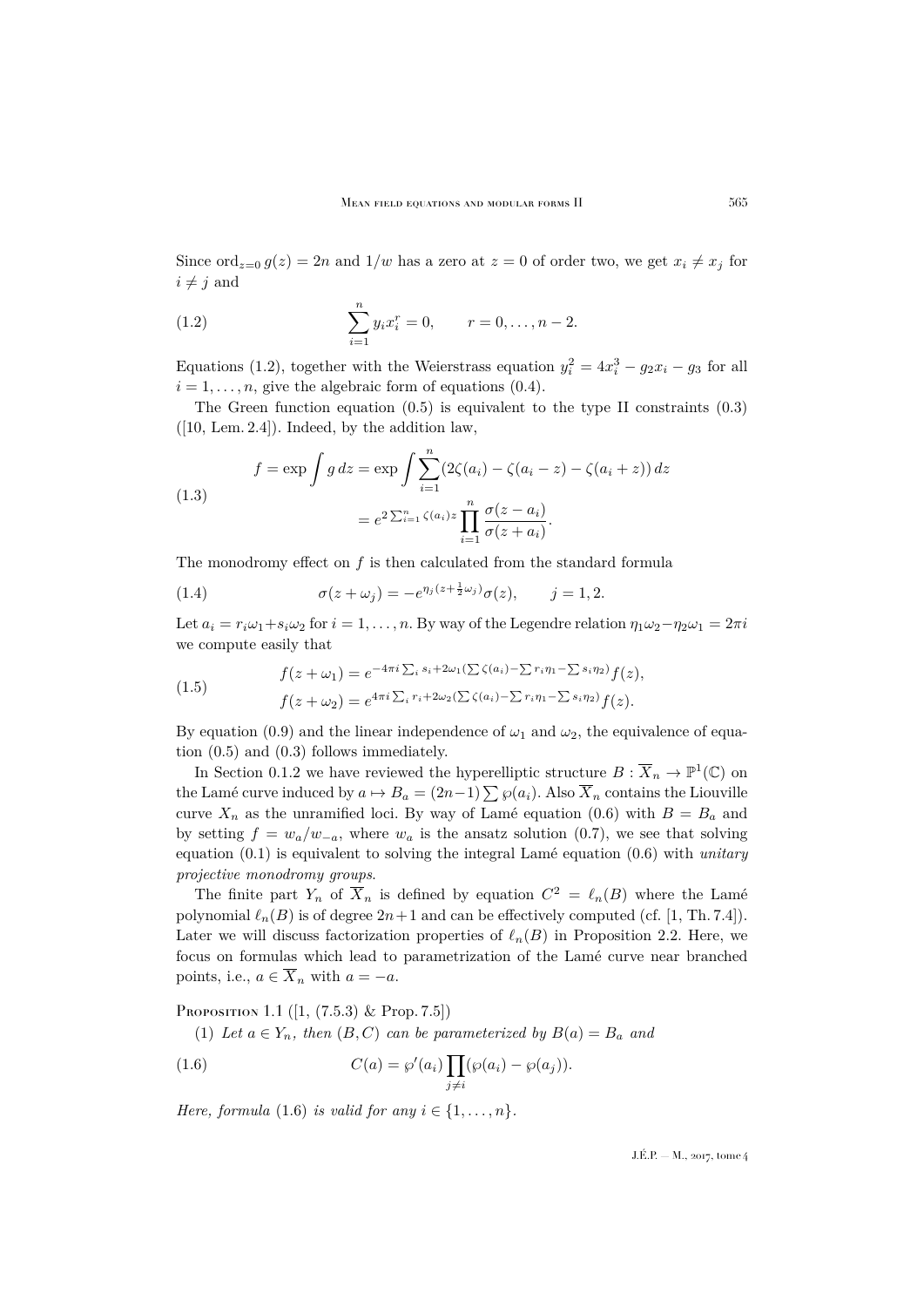(2) *The* limiting equations *of equations* [\(1.2\)](#page-9-0) *at*  $a = 0^n \in \overline{X}_n$  *are given by* 

(1.7) 
$$
\sum_{i=1}^{n} t_i^{2r+1} = 0, \qquad r = 1, \dots, n-1,
$$

*subject to the non-degenerate constraints*  $t_i \neq 0$ ,  $t_i \neq -t_j$  *for*  $i \neq j$ *.* 

*Equations* [\(1.7\)](#page-10-0) *have a unique non-degenerate solution in*  $\mathbb{P}^{n-1}(\mathbb{C})$  *up to permutations. It gives rise to the unique tangent direction*

<span id="page-10-0"></span>
$$
[t] = [t_1 : \cdots : t_n] \in \mathbb{P}(T_{0^n}(\overline{X}_n)) \subset \mathbb{P}(T_{0^n}(\mathrm{Sym}^n E)).
$$

REMARK 1.2. – Notice that [\(1.6\)](#page-9-1) arises from [\(1.1\)](#page-8-1) and  $\text{ord}_{z=0} g_a(z) = 2n$  in

$$
g_a(z) := \sum_{i=1}^n \frac{\wp'(a_i)}{\wp(z) - \wp(a_i)} = \frac{\sum_{i=1}^n \wp'(a_i) \prod_{j \neq i} (\wp(z) - \wp(a_j))}{\prod_{i=1}^n (\wp(z) - \wp(a_i))},
$$

where the numerator reduces to the constant  $C(a)$ .

1.2. LOCAL STRUCTURES ON FINITE AND INFINITE BRANCH POINTS. — By working on for-mula [\(1.6\)](#page-9-1), we may relate various local parameters of  $Y_n$  as follows:

<span id="page-10-1"></span>LEMMA 1.3. – Let  $a = \{a_1, \ldots, a_n\} \in Y_n \setminus X_n$  be a finite branched point and  $b =$  ${b_1, \ldots, b_n} \in X_n$  *be a point near a.* 

(i) Let *i* be an index with  $a_i \in E[2]$ , then C can be used as a parameter for  $b_i - a_i$ *with*  $b_i'(0) \neq 0, \infty$ *.* 

(ii) Let *i* be an index with  $a_i \notin E[2]$ , and let *i*' be the corresponding index with  $a_{i'} = -a_i$ . Then C can be used as a parameter for  $b_i + b_{i'}$  with  $(b_i + b_{i'})'(0) \neq 0, \infty$ .

*Proof*

(i) For  $a_i = -a_i$  (2-torsion) in E, we have  $\wp'(a_i) = 0$  and  $\wp'(b_i) = \wp''(a_i)(b_i - a_i) +$  $o(|b_i - a_i|)$ . Formula [\(1.6\)](#page-9-1) then implies that

$$
C(b) = \left[ \wp''(a_i) \prod_{j \neq i} (\wp(a_i) - \wp(a_j)) \right] (b_i - a_i) + o(|b_i - a_i|).
$$

We get the inverse map  $C \mapsto b_i(C) - a_i$  since  $\wp''(a_i) \neq 0$  for  $a_i \in E[2]$ .

(ii) Similarly, for  $a_i \notin E[2]$  with  $a_{i'} = -a_i$ , we have

$$
\wp(b_i) - \wp(b_{i'}) = \wp'(-b_{i'})(b_i + b_{i'}) + o(|b_i + b_{i'}|).
$$

Since  $-b_{i'}$  is close to  $-a_{i'} = a_i$ , we get

$$
C(b) = [s'(a_i)^2 \prod_{j \neq i,i'} (s(a_i) - s(a_j))] (b_i + b_{i'}) + o(|b_i + b_{i'}|).
$$

Then we get the inverse map  $C \mapsto (b_i + b_{i'})(C)$  since  $\wp'(a_i) \neq 0$ .

REMARK 1.4. – From formula [\(1.6\)](#page-9-1) (with a being substituted by b) we have  $b_{i'}(C)$  $-b_i(-C)$ , hence  $b'_{i'}(C) = b'_{i}(-C)$ . If  $b'_{i}(0)$  and  $b'_{i'}(0)$  are *finite* then they are equal and non-vanishing. If this holds for all i then  $C \mapsto b(C)$  is a holomorphic map in each local branch of  $Y_n$  at a and we conclude that  $a \in Y_n$  is either a smooth point or a nodal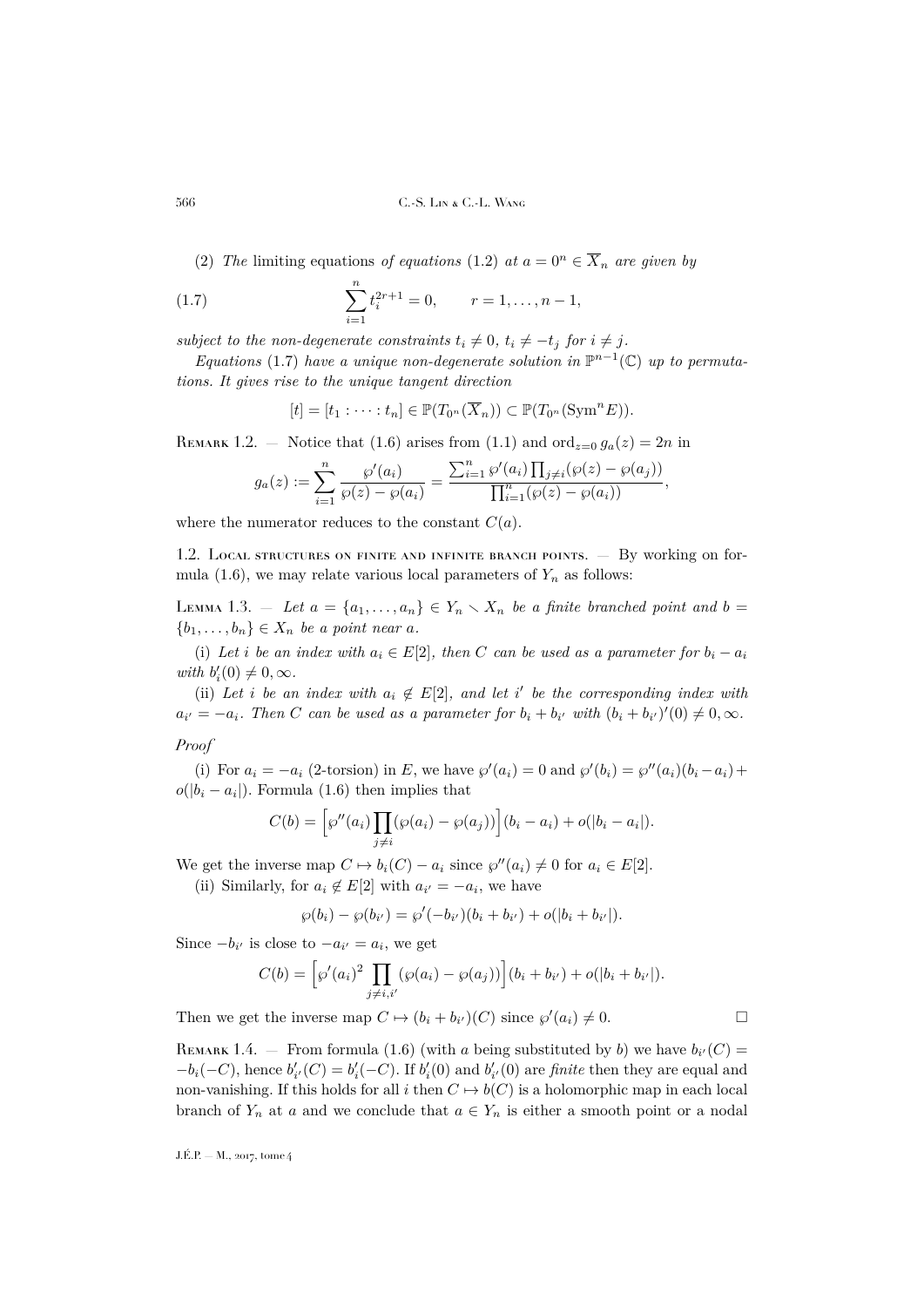singularity  $(y^2 = x^2)$ . We will see in Remark [5.14](#page-32-0) that this is indeed the case. At this point we conclude only the finiteness of  $(b_i + b_{i'})'(0)$  as stated in Lemma [1.3](#page-10-1) (ii).

Now we give a precise description of the unique tangent direction at  $0^n \in \overline{X}_n$ . Denote by  $[t] = [t_1, \ldots, t_n]$  the homogeneous coordinates satisfying the limiting equations [\(1.7\)](#page-10-0) with non-degenerate constraints.

Let  $p_j = \sum_{i=1}^n t_i^j$  be the *j*-th Newton symmetric polynomial and  $\lambda_j$  be the *j*-th elementary symmetric polynomial of  $t_1, \ldots, t_n$ . We use the convention that  $p_0 = 0$ ,  $\lambda_0 = 1$  and  $\lambda_j = 0$  for  $j > n$ . By a Vandermonde determinant argument we have  $\lambda_1 = p_1 \neq 0.$ 

<span id="page-11-2"></span>PROPOSITION 1.5. — *The point*  $[t] \in \mathbb{P}(T_{0^n}(\overline{X}_n))$  *is characterized by the recursions* 

<span id="page-11-0"></span>(1.8) 
$$
\lambda_{k+1} = 2 \frac{(k-n)}{(k-2n)(k+1)} \lambda_k \lambda_1, \qquad 1 \leq k \leq n-1.
$$

*Proof*. — By Proposition [1.1](#page-9-2) (2), namely the uniqueness of non-degenerate solutions to [\(1.7\)](#page-10-0), we only need to verify that that the point defined by [\(1.8\)](#page-11-0) satisfies  $p_3 = p_5$  =  $\cdots = p_{2n-1} = 0.$ 

Since  $\lambda_1 \neq 0$ , without loss of generality we assume that  $\lambda_1 = 1$ . The recursions in  $(1.8)$ , with  $\lambda_1 = 1$ , are equivalent to saying that the polynomial

$$
Q(t) := \prod_{i=1}^{n} (1 + t_i t) = \sum_{k=0}^{n} \lambda_k t^k
$$

coincides with the hypergeometric function  $F(-n; -2n \mid 2t)$ . That is,  $f(t) := Q(\frac{1}{2}t)$ satisfies the hypergeometric equation

(1.9) 
$$
(\delta(\delta - (2n+1)) - t(\delta - n))f = t(t f'' - (t + 2n)f' + nf) = 0,
$$

where  $\delta = td/dt$ . Then  $g := (\log f)' = f'/f$  satisfies

(1.10) 
$$
g' + g^2 - \left(1 + \frac{2n}{t}\right)g + \frac{n}{t} = 0.
$$

Write  $g = \sum_{k=0}^{\infty} g_k t^k$ . From

<span id="page-11-1"></span>
$$
g = \frac{f'}{f} = \sum_{i=1}^{n} \frac{\frac{1}{2}t_i}{1 + \frac{1}{2}t_i t} = \sum_{k=0}^{\infty} \frac{p_{k+1}}{2^{k+1}} t^k,
$$

we have  $g_k = p_{k+1}/2^{k+1}$  and it suffices to show  $g_2 = g_4 = \cdots = g_{2n-2} = 0$ . From the series expansions

$$
g' = g_1 + \sum_{k=1}^{\infty} (k+1)g_{k+1}t^k,
$$
  

$$
g^2 = \frac{1}{4} + \sum_{k=1}^{\infty} \left(\sum_{j=0}^k g_j g_{k-j}\right) t^k,
$$
  

$$
\left(1 + \frac{2n}{t}\right)g = \frac{n}{t} + \sum_{k=0}^{\infty} (g_k + 2ng_{k+1}) t^k,
$$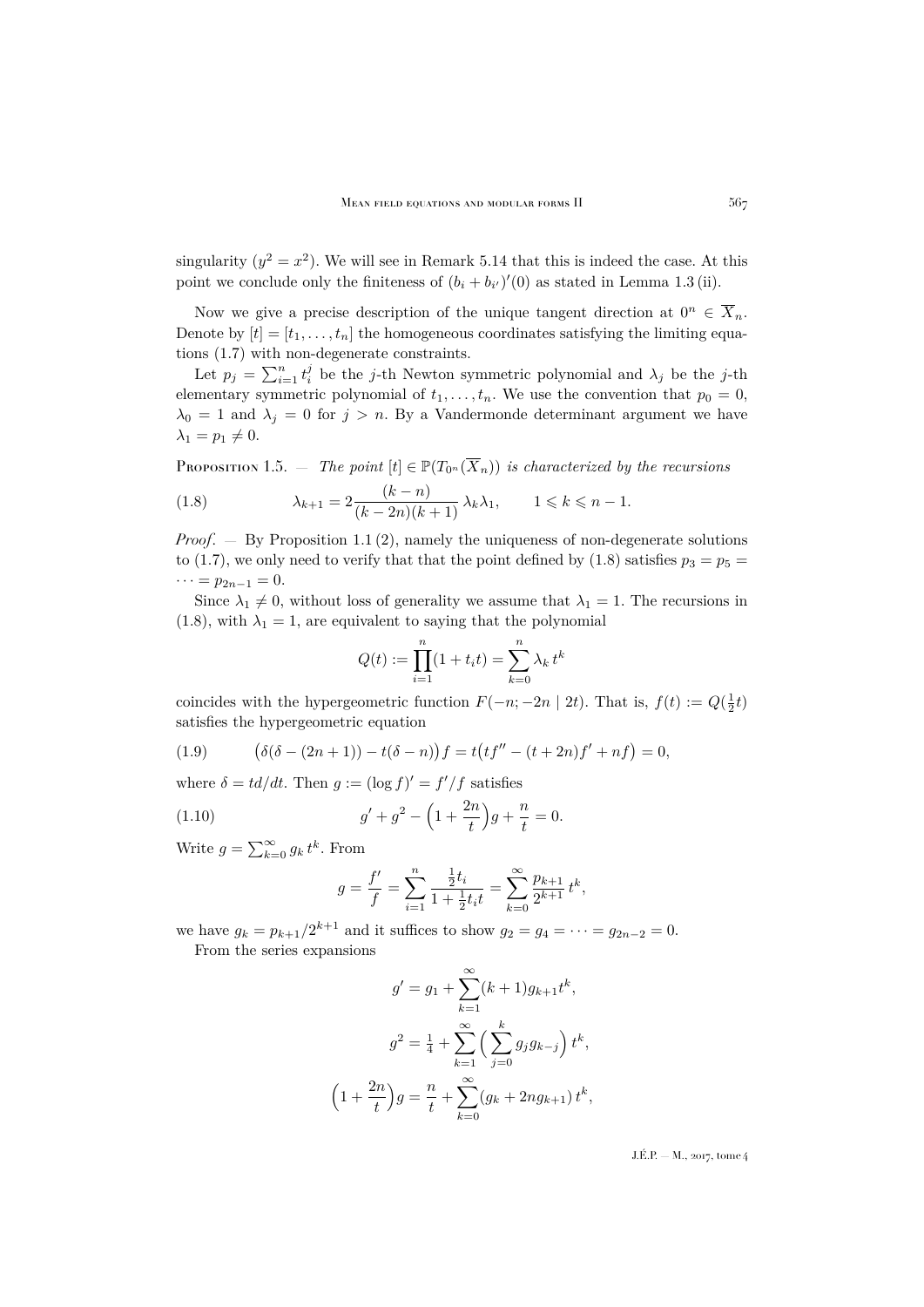we get by equation [\(1.10\)](#page-11-1) that

<span id="page-12-2"></span>
$$
-\frac{n}{t} + \frac{n}{t} + \left(g_1 + \frac{1}{4} - \left(\frac{1}{2} + 2ng_1\right)\right)
$$
  
+ 
$$
\sum_{k=1}^{\infty} \left( (k+1)g_{k+1} + \sum_{j=0}^{k} g_j g_{k-j} - (g_k + 2ng_{k+1}) \right) t^k = 0.
$$

Hence  $g_1 = -1/(4(2n-1))$  and for all  $k \geq 1$  we have recursions

(1.11) 
$$
(2n - (k+1))g_{k+1} = \sum_{j=1}^{k-1} g_j g_{k-j}.
$$

(We have used the fact  $g_0 = \frac{1}{2}$  to remove one  $g_k$ .)

For  $k = 1$ , the sum is empty and we get  $g_2 = 0$ . Now we conclude the proof by induction. Suppose that  $g_2 = g_4 = \cdots = g_{2m} = 0$  with  $m < n-1$ . Then for  $k = 2m+1$ we have  $2n-(k+1) = 2(n-(m+1)) > 0$ , and the recursions [\(1.11\)](#page-12-2) show that  $g_{2(m+1)}$ is a sum of  $g_j g_{k-j}$  with either j or  $k - j$  being an even number no bigger than 2m. Hence  $g_{2(m+1)} = 0$ , and this completes the induction.

2. GEOMETRY OF  $\sigma_n : \overline{X}_n \to E$ 

<span id="page-12-0"></span>The aim of this section is to prove Theorem [0.2.](#page-6-0)

# <span id="page-12-3"></span>2.1. LAMÉ FUNCTIONS [CF. SECTION  $0.1.2$  (v)]

DEFINITION 2.1. — The type of a point  $a \in Y_n \setminus X_n$  is defined to be the *number of half periods* contained in  $a = \{a_i\}$ . Hence there are four types O, I, II, III. For  $n = 2k$ , a must be of type O or II. For  $n = 2k + 1$ , a must be of type I or III.

The type of a Lame functions  $w_a$  (with  $[a] = [-a] \in Y_n \setminus X_n$ ) is defined to be the type of its zero set a accordingly.

There are factorizations of the polynomial  $\ell_n(B)$  according to the types:

<span id="page-12-1"></span>**PROPOSITION** 2.2 ([\[5,](#page-37-10) [14\]](#page-37-2)). — *We may decompose*  $\ell_n(B; g_2, g_3)$  *as* 

$$
\ell_n(B; g_2, g_3) = c_n^2 l_0(B) l_1(B) l_2(B) l_3(B),
$$

*where*  $c_n \in \mathbb{Q}_{>0}$  *is a constant,*  $l_i(B)$ *'s are monic polynomials in* B whose coefficients *are polynomials in* e1, e2, e<sup>3</sup> *such that*

(1) For  $n = 2k$ ,  $l_0(B) = \prod (B - B_a)$  with a being of type O, and  $\deg l_0(B) =$  $\frac{1}{2}n+1 = k+1$ . For  $i = 1, 2, 3$ ,  $l_i(B) = \prod(B - B_a)$  with a being of type II which does not contain  $\frac{1}{2}\omega_i$ , also deg  $l_i(B) = \frac{1}{2}n = k$ .

(2) For  $n = 2k + 1$ ,  $l_0(B) = \prod (B - B_a)$  with a being of type III, and  $\deg l_0(B) =$  $\frac{1}{2}(n-1) = k$ . For  $i = 1, 2, 3$ ,  $l_i(B) = \prod(B - B_a)$  with a being of type I which contains  $\frac{1}{2}\omega_i$ *, also* deg  $l_i(B) = \frac{1}{2}(n+1) = k+1$ *.* 

We remark that Proposition [2.2,](#page-12-1) together with Proposition [1.1](#page-9-2) and Lemma [1.3,](#page-10-1) will be used in the proof of Theorem [0.2.](#page-6-0) Here are some examples to illustrate Proposition [2.2:](#page-12-1)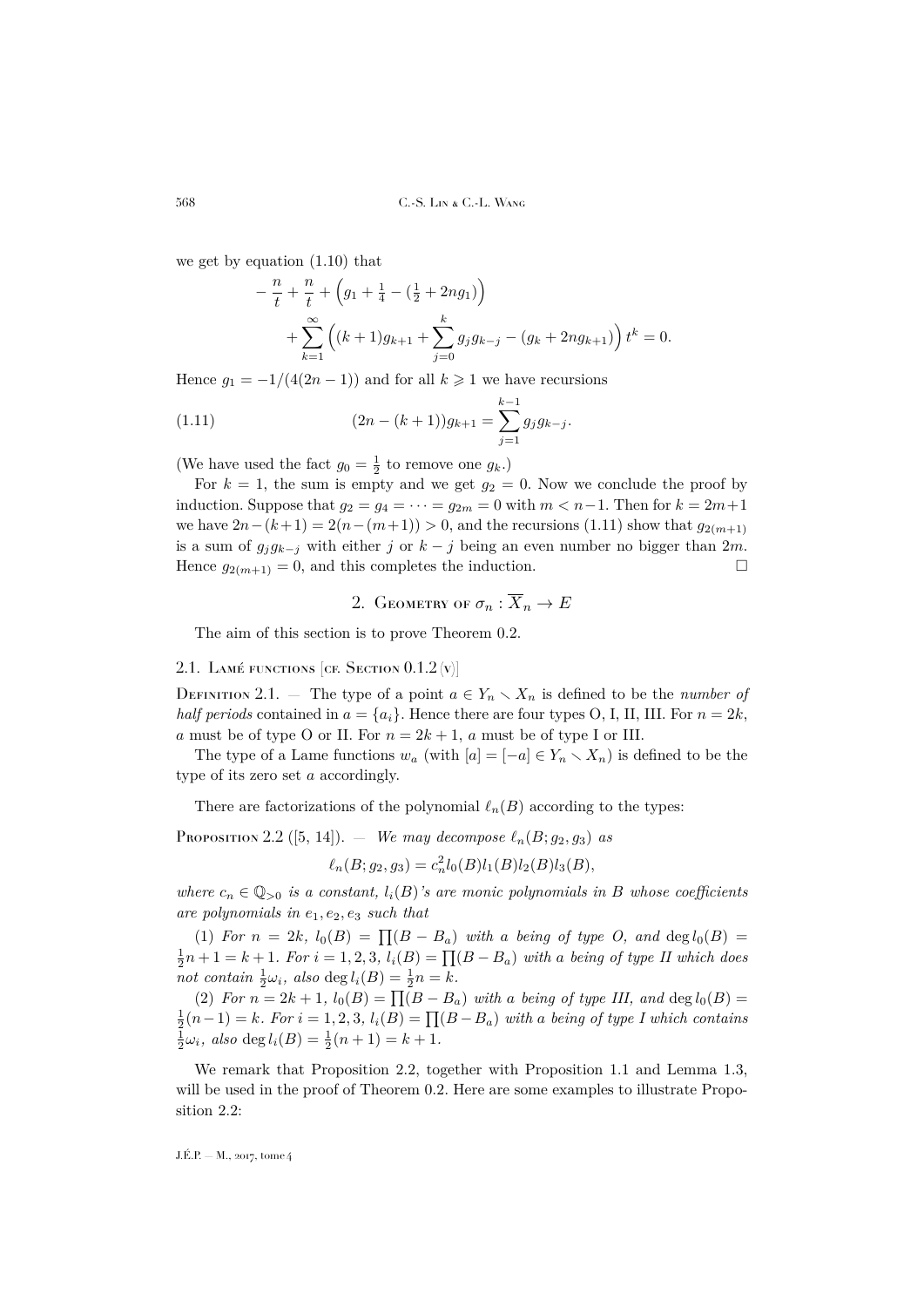<span id="page-13-2"></span>EXAMPLE 2.3 (Decompositions of  $\ell_n(B)$  for  $1 \leq n \leq 5$ ) (1)  $n = 1, k = 0, \overline{X}_1 \cong E$ ,  $C^2 = \ell_1(B) = 4B^3 - g_2B - g_3 = 4\prod^3$  $i=1$  $(B-e_i).$ (2)  $n = 2, k = 1$ , (notice that  $e_1 + e_2 + e_3 = 0$ )  $C^2 = \ell_2(B) = \frac{4}{81}B^5 - \frac{7}{27}g_2B^3 + \frac{1}{3}g_3B^2 + \frac{1}{3}g_2^2B - g_2g_3$  $=\frac{2^2}{34}$  $\frac{2^2}{3^4}(B^2-3g_2)\prod_{i=1}^3$  $i=1$  $(B + 3e_i).$ (3)  $n = 3, k = 1, \deg l_i(B) = 2$  for  $i = 1, 2, 3$ ,  $C^2 = \ell_3(B) = \frac{1}{2^2 3^4 5^4} B(16B^6 - 504g_2B^4 + 2376g_3B^3)$  $+ 4185g_2^2B^2 - 36450g_2g_3B + 91125g_3^2 - 3375g_2^3$  $=\frac{2^2}{245}$  $\frac{2^2}{3^4 5^4} B \prod_{1}^3$  $i=1$  $(B^2 - 6e_iB + 15(3e_i^2 - g_2)).$ (4)  $n = 4, k = 2, \text{deg } l_0(B) = 3,$  $C^2 = \ell_4(B) = \frac{1}{3^8 5^4 7^4} (B^3 - 52g_2B + 560g_3) \prod_{i=1}^3$  $i=1$  $(B^2 + 10e_iB - 7(5e_i^2 + g_2)).$ (5)  $n = 5, k = 2, \text{deg } l_i(B) = 3 \text{ for } i = 1, 2, 3$  $C^2 = \ell_5(B) = \frac{1}{3^{12}5^4 7^4 11^2} (B^2 - 27g_2)$  $\times \prod_{ }^{3}$  $i=1$  $(B^3 - 15e_iB^2 + (315e_i^2 - 132g_2)B + e_i(2835e_i^2 - 540g_2)).$ 

2.2. The degree of the addition map  $\sigma_n$ . — We are now ready to study the addition map  $\sigma_n : \overline{X}_n \to E$ ,  $a \mapsto \sigma_n(a) = \sum_{i=1}^n a_i$  defined in [\(0.13\)](#page-6-2) and determine its degree  $\deg \sigma_n$ .

For a *finite morphism* of irreducible curves  $f : X \to Y$ , the function field  $K(X)$  is a finite extension of  $K(Y)$  and deg  $f = [K(X) : K(Y)]$ . Geometrically, deg f is the number of points for a general fiber  $f^{-1}(p)$ ,  $p \in Y$ . If the image curve Y is *smooth*, the degree is equal to the length of *the scheme-theoretic fiber*  $f^{-1}(p)$  for any  $p \in Y$ . A standard reference is [\[6\]](#page-37-11).

<span id="page-13-0"></span>THEOREM 2.4 (= Theorem [0.2\)](#page-6-0).  $-$  The map  $\sigma_n : \overline{X}_n \to E$  has degree  $\frac{1}{2}n(n+1)$ .

*Proof*. — The idea is to apply *Theorem of the Cube* [\[13,](#page-37-12) p. 58, Cor. 2] for morphisms from an arbitrary variety  $V$  (not necessarily smooth) into abelian varieties (here the torus E). For *any* three morphisms  $f, g, h : V \to E$  and a line bundle  $L \in Pic E$ , we have

<span id="page-13-1"></span>
$$
(2.1) (f+g+h)^*L \cong (f+g)^*L \otimes (g+h)^*L \otimes (h+f)^*L \otimes f^*L^{-1} \otimes g^*L^{-1} \otimes h^*L^{-1}.
$$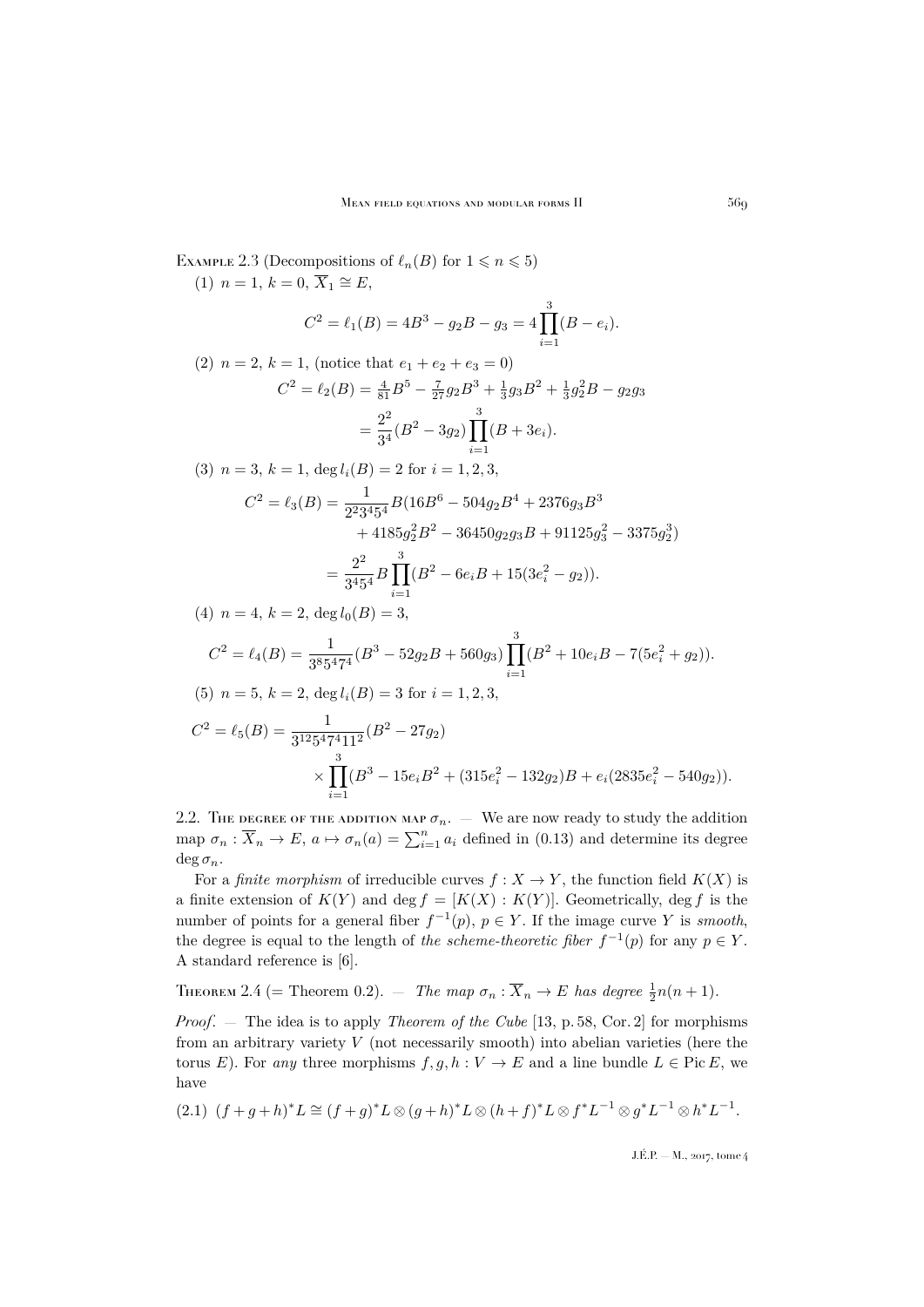We will apply it to the algebraic curve  $V = V_n \subset E^n$  which consists of the *ordered n-tuples* a's so that  $V_n/S_n = \overline{X}_n$ . (Here,  $S_n$  is the permutation group on n letters.)

For any line bundle L and any *finite morphism*  $f: V \to E$ , we have deg  $f^*L =$ deg f deg L. In the following we fix an L with deg  $L = 1$ .

We prove inductively that for  $j = 1, ..., n$  the morphism  $f_i : V_n \to E$  defined by

$$
f_j(a) := a_1 + \cdots + a_j
$$

has deg  $f_j^*L = \frac{1}{2}j(j+1)n!$ . The case  $j = n$  then gives the result since  $f_n$  is a finite morphism which descends to  $\sigma_n$  under the  $S_n$  action. (Notice that for  $j \leq n$  the map  $f_j$  does not descend to a map on  $\overline{X}_n$ .

Assuming first that it has been proved for  $j = 1, 2$ . To go from j to  $j + 1$ , we let  $f(a) = f_{j-1}(a), g(a) = a_j$ , and  $h(a) = a_{j+1}$ . Then by [\(2.1\)](#page-13-1),  $f_{j+1}^* L$  has degree n! times  $\frac{1}{2}j(j+1)+3+\frac{1}{2}j(j+1)-\frac{1}{2}(j-1)j-1-1=\frac{1}{2}(j+1)(j+2)$ 

$$
2^{J(J+1) + J + J + 2^{J(J+1)}}
$$
  $2^{J(J+1) + J + 1}$   $2^{J(J+1) + J}$ 

as expected. It remains to investigate the case  $j = 1$  and  $j = 2$ .

For  $j = 1$ , by Section [0.1.2](#page-3-5) (iii)–(iv), the inverse image of  $0 \in E$  under  $f_1 : V_n \to E$ consists of a single point  $0^n$ . By Proposition [1.1](#page-9-2)(2), the limiting system of equa-tions [\(1.7\)](#page-10-0) has a unique non-degenerate solution in  $\mathbb{P}^{n-1}(\mathbb{C})$  up to permutations. From this, we conclude that there are precisely n! branches of  $V_n \to E$  near  $0^n$ . For a point  $b \in E^{\times}$  close to 0, each branch will contribute a point a with  $a_1 = b$ . In particular,  $f_1$  is a finite morphism and deg  $f_1^*L = \deg f_1 = n!$ .

For  $j = 2$ , we consider the (scheme-theoretic) inverse image of  $0 \in E$  under  $f_2 : V_n \to E$ . Namely  $V_n \ni a \mapsto a_1 + a_2 = 0$ .

The point  $a = 0$  again contributes degree n! by a similar branch argument. Indeed, over each branch near  $0^n$  we may represent  $a = (a_i(z))$  by an analytic curve in z. Then condition  $t_i+t_j\neq 0$  in Proposition [1.1](#page-9-2) (2) implies that  $z\mapsto a_1(z)+a_2(z)\in E$  is still locally biholomorphic for z close to 0. As a byproduct, since every irreducible component contains a branch near  $0^n$ ,  $f_2$  is necessarily a finite morphism and  $\deg f_2^*L = \deg f_2$ .

For those points  $a \neq 0$  with  $f_2(a) = 0$ , we have  $a_1 = -a_2$  and thus  $a = -a$  by Section [0.1.2](#page-3-5) (iii), i.e., a corresponds to a branch point for the hyperelliptic projection  $Y_n \to \mathbb{C}$ . Let  $b = (b_1, \ldots, b_n) \in V_n$  be a point near a. By Lemma [1.3,](#page-10-1) we see that  $C \mapsto (b_1 + b_2)(C)$  is bi-holomorphic near  $C = 0$ . If  $a \in V_n$  is a non-singular point then C is a local parameter and  $f_2$  is unramified at a. In that case the degree contribution at  $a$  is one. We first treat the case that all branch points are non-singular points:

If  $n = 2k$ , by Proposition [2.2](#page-12-1)(1) the degree contribution from type O points  $a =$  $\{\pm a_1, \ldots, \pm a_k\}$  is given by

$$
(k+1) \times (k \times 2 \times (n-2)!),
$$

while the degree from the type II points  $\{\pm a_1, \ldots, \pm a_{k-1}, \frac{1}{2}\omega_i, \frac{1}{2}\omega_j\}$  is

 $3 \times k \times ((k-1) \times 2 \times (n-2)!).$ 

The sum is  $2(4k^2 - 2k)(n-2)! = 2n!$ .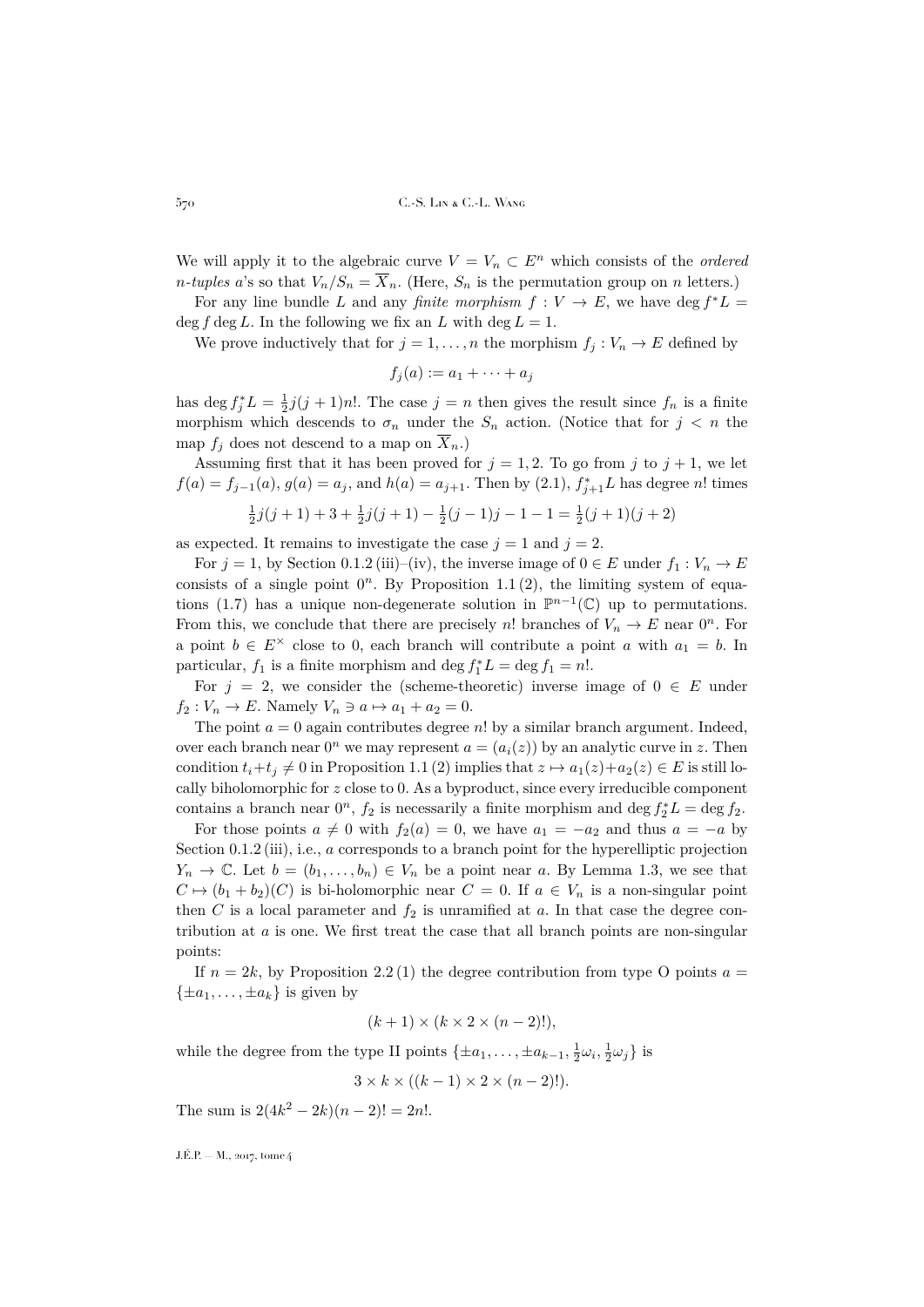If  $n = 2k + 1$ , by Proposition [2.2](#page-12-1)(2), the degree contribution from type III points  $\{\pm a_1, \ldots, \pm a_{k-1}, \frac{1}{2}\omega_1, \frac{1}{2}\omega_2, \frac{1}{2}\omega_3\}$  is

$$
k \times ((k-1) \times 2 \times (n-2)!),
$$

while the type I points  $\{\pm a_1, \ldots, \pm a_k, \frac{1}{2}\omega_i\}$  contribute

$$
3 \times (k+1) \times (k \times 2 \times (n-2)!).
$$

The sum is again  $2(4k^2+2k)(n-2)! = 2n!$ . Thus in both cases we get the total degree  $n! + 2n! = 3n!$  as expected.

If  $Y_n = Y_n(\tau_0)$  is singular, let  $a \in Y_n \setminus X_n$  be a singular (branch) point with  $C^2 =$  $h(B)(B - B_a)^m$ ,  $m \geq 2$  and  $h(B_a) \neq 0$ . The curve  $Y_n$  arises from flat degenerations of smooth curves  $Y_n(\tau)$  where m linear factors become the same. By Lemma [1.3,](#page-10-1)  $f_2$ leads to an analytic equivalence between C and  $b_1 + b_2$  near a. That is, the equation  $b_1 + b_2 = 0$  is simply  $C = 0$ . Let  $\tilde{B} = B - B_a$ . Then the analytic structure sheaf of  $f_2^{-1}(0)$  at a is given by

$$
\mathbb{C}[\widetilde{B},C]/\langle C^2 - h(B_a + \widetilde{B})\widetilde{B}^m, C\rangle \cong \mathbb{C}[\widetilde{B}]/\langle \widetilde{B}^m \rangle,
$$

which also has length m. This shows that  $f_2$  is compatible with the degeneration and the degree counting then follows from the smooth case.  $\Box$ 

## 3. The primitive generator  $\mathbf{z}_n$

<span id="page-15-0"></span>We prove Theorem [0.3,](#page-6-1) in a more precise form, in Theorem [3.2.](#page-15-1)

#### 3.1. Setup of the proof

DEFINITION 3.1 (The fundamental rational function  $\mathbf{z}_n$  on  $\overline{X}_n$ )

The function

$$
\mathbf{z}_n(a_1,\ldots,a_n):=\zeta\Big(\sum_{i=1}^n a_i\Big)-\sum_{i=1}^n \zeta(a_i),\quad a_i\in\mathbb{C},
$$

is meromorphic and periodic in each  $a_i$ , hence it defines a rational function on  $E^n$ . By symmetry, it descends to a rational function on  $\text{Sym}^n E$ . We denote the restriction  $\mathbf{z}_n|_{\overline{X}_n}$  also by  $\mathbf{z}_n$ , which is a rational function on  $\overline{X}_n$  with poles along the fiber  $\sigma_n^{-1}(0)$ .

The importance of  $z_n$  is readily seen from investigation on the Green function equation [\(0.5\)](#page-3-2): Let  $a_i = r_i \omega_1 + s_i \omega_2$ . Then by [\(0.9\)](#page-4-1),

<span id="page-15-2"></span>(3.1) 
$$
-4\pi \sum \frac{\partial G}{\partial z}(a_i) = \sum (\zeta(r_i\omega_1 + s_i\omega_2) - r_i\eta_1 - s_i\eta_2)
$$

$$
= Z(\sum a_i) - \mathbf{z}_n(a).
$$

Hence  $\sum_{i=1}^{n} \nabla G(a_i) = 0 \Longleftrightarrow \mathbf{z}_n(a) = Z(\sigma_n(a))$ . This links  $\sigma_n(a)$  with  $\mathbf{z}_n$ .

<span id="page-15-1"></span>Theorem 3.2 (= Theorem [0.3\)](#page-6-1). — *There is a weighted homogeneous polynomial*

$$
W_n(\mathbf{z}) \in \mathbb{Q}[g_2, g_3, \wp(\sigma), \wp'(\sigma)][\mathbf{z}]
$$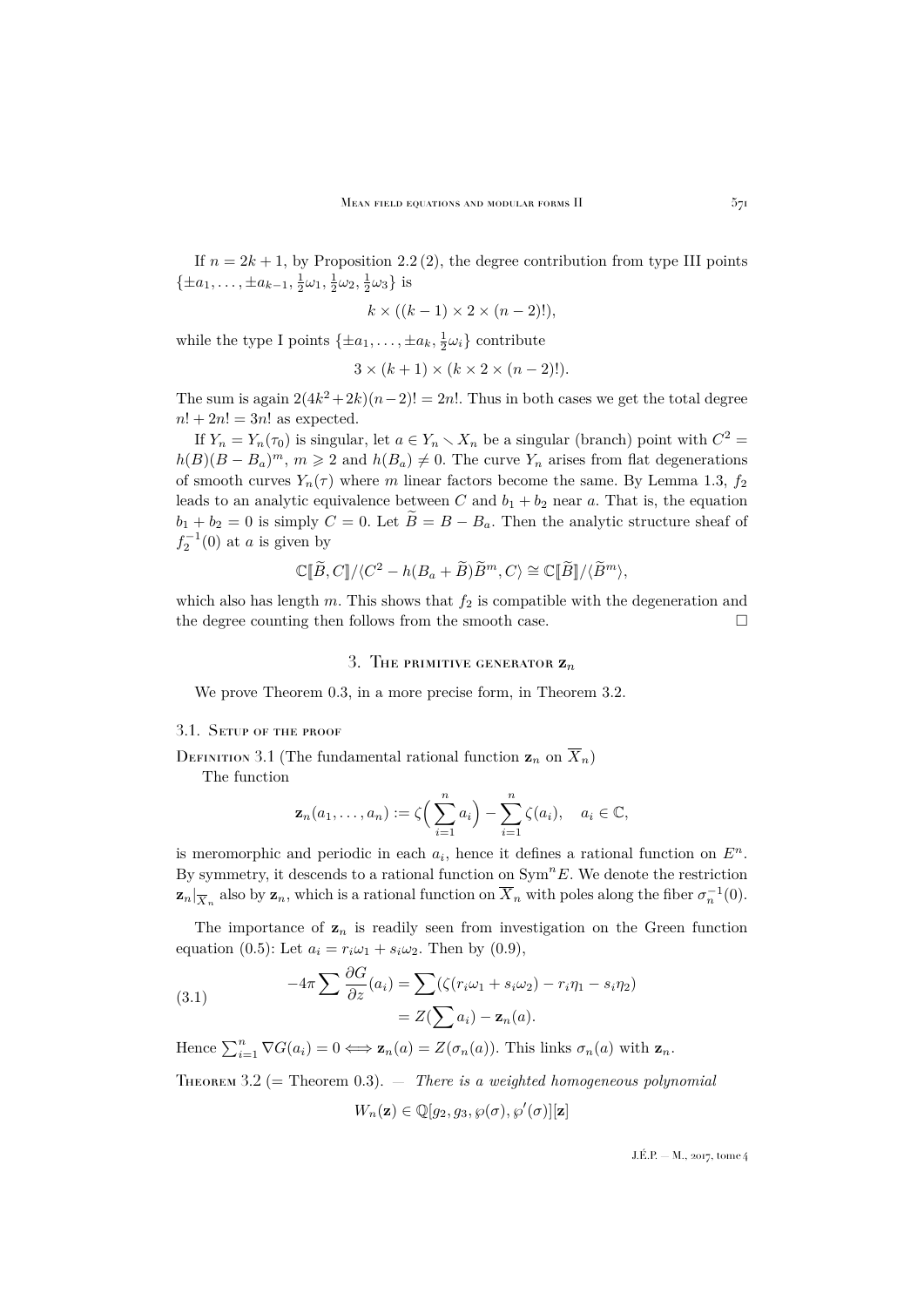*of* **z**-degree  $d_n = \deg \sigma_n$  *such that for*  $\sigma = \sigma_n(a) = \sum a_i$ *, we have* 

 $W_n(\mathbf{z}_n)(a) = 0.$ 

*Here, the weights of*  $\mathbf{z}$ *,*  $\wp(\sigma)$ *,*  $\wp'(\sigma)$ *,*  $g_2$ *,*  $g_3$  *are* 1, 2, 3, 4, 6 *respectively.* 

*Indeed,*  $z_n(a)$  *is a primitive generator of the finite extension of rational function field*  $K(\overline{X}_n)$  *over*  $K(E)$  *with*  $W_n(\mathbf{z})$  *being its minimal polynomial.*<sup>(4)</sup>

*Moreover, the extension is integral over the affine curve*  $E^{\times}$ .

*Proof.* – There is nothing to prove for  $n = 1$ , so we assume that  $n \ge 2$ .

Since  $\mathbf{z}_n \in K(\overline{X}_n)$ , which is algebraic over  $K(E)$  with degree  $d_n$ , its minimal polynomial  $W_n(\mathbf{z}) \in K(E)[\mathbf{z}]$  exists with  $d := \deg W_n \mid d_n$ .

Notice that for  $\sigma_0 \in E$  being outside the branch loci of  $\sigma_n : \overline{X}_n \to E$ , there are precisely  $d_n$  different points  $a = \{a_1, \ldots, a_n\} \in \overline{X}_n$  with  $\sigma_n(a) = \sum a_i = \sigma_0$ . Thus for the rational function  $\mathbf{z}_n = \zeta(\sum a_i) - \sum \zeta(a_i) \in K(\overline{X}_n)$  to be a primitive generator, it is sufficient to show that  $\mathbf{z}_n$  has exactly  $d_n$  branches over  $K(E)$ . That is,  $\sum \zeta(a_i)$  gives different values for different choices of those a above  $\sigma_0$ . Indeed, for any given  $\sigma = \sigma_0$ , the polynomial  $W_n(\mathbf{z}) = 0$  has at most d roots. But now  $\mathbf{z}_n(a)$  with  $\sigma_n(a) = \sigma_0$ gives  $d_n$  distinct roots of  $W_n(\mathbf{z})$ , hence we must conclude  $d = d_n$  and  $\mathbf{z}_n$  is a primitive generator.

<span id="page-16-0"></span>Hence it is sufficient to show the following more precise result:

<span id="page-16-1"></span>THEOREM 3.3. – Let  $a, b \in Y_n$  and  $(a_1, \ldots, a_n)$ ,  $(b_1, \ldots, b_n) \in \mathbb{C}^n$  be representatives *of* a*,* b *such that*  $\overline{\mathbf{r}}$  $\overline{\mathbf{r}}$ 

(3.2) 
$$
\sum_{i=1}^{n} a_i = \sum_{i=1}^{n} b_i, \qquad \sum_{i=1}^{n} \zeta(a_i) = \sum_{i=1}^{n} \zeta(b_i).
$$

*Suppose that*  $\sum \wp(a_i) \neq \sum \wp(b_i)$ *. Then* a, b are branch points of  $Y_n \to \mathbb{C}$  which *contains the same number of half periods. Equivalently, the Lamé functions*  $w_a$  and  $w_b$ *are of the same type.*

We emphasize that  $\overline{X}_n$  is not required to be smooth. Theorem [3.2](#page-15-1) follows immediately by choosing  $\sigma_0$  outside the branch loci of  $\overline{X}_n \to E$  and  $\sigma_0 \notin E[2]$ . Indeed, let  $a, b \in Y_n$  with  $\sigma_n(a) = \sigma_n(b) = \sigma_0$  and  $\mathbf{z}_n(a) = \mathbf{z}_n(b)$ , or more precisely with condi-tions in [\(3.2\)](#page-16-0) satisfied. By Theorem [3.3](#page-16-1) we are left with the case  $\sum \wp(a_i) = \sum \wp(b_i)$ but  $a \neq b$ . Then  $a = -b$  by Proposition [1.1](#page-9-2) (1), and in particular  $\sigma_n(a) = -\sigma_n(b)$ . Together with  $\sigma_n(a) = \sigma_n(b)$  we conclude that  $\sigma_0 = \sigma_n(a) = \sigma_n(b) \in E[2]$ . This contradicts to the assumption  $\sigma_0 \notin E[2]$ . Hence we must have  $a = b$ .

Since  $z_n$  has no poles over  $E^{\times}$ , it is indeed integral over the affine Weierstrass model of  $E^{\times}$  with coordinate ring (let  $x_0 = \wp(\sigma)$ ,  $y_0 = \wp'(\sigma)$ )

$$
R(E^{\times}) = \mathbb{C}[x_0, y_0]/(y_0^2 - 4x_0^3 - g_2x_0 - g_3).
$$

The homogeneity of  $W_n(\mathbf{z})$  also follows from this.

<sup>&</sup>lt;sup>(4)</sup>The fact that the coefficients lie in  $\mathbb{Q}$ , instead of just in  $\mathbb{C}$ , follows from standard elimination theory and two facts (i) The equations of  $\overline{X}_n$  are defined over  $\mathbb{Q}[g_2, g_3]$  (cf. equations [\(1.2\)](#page-9-0)), and (ii) the addition map  $E^n \to E$  is defined over Q. In Section [5,](#page-27-0) we carry out the elimination procedure using the resultant for another explicit presentation  $\pi_n$  of  $\sigma_n$ .

J.É.P. — M., 2017, tome 4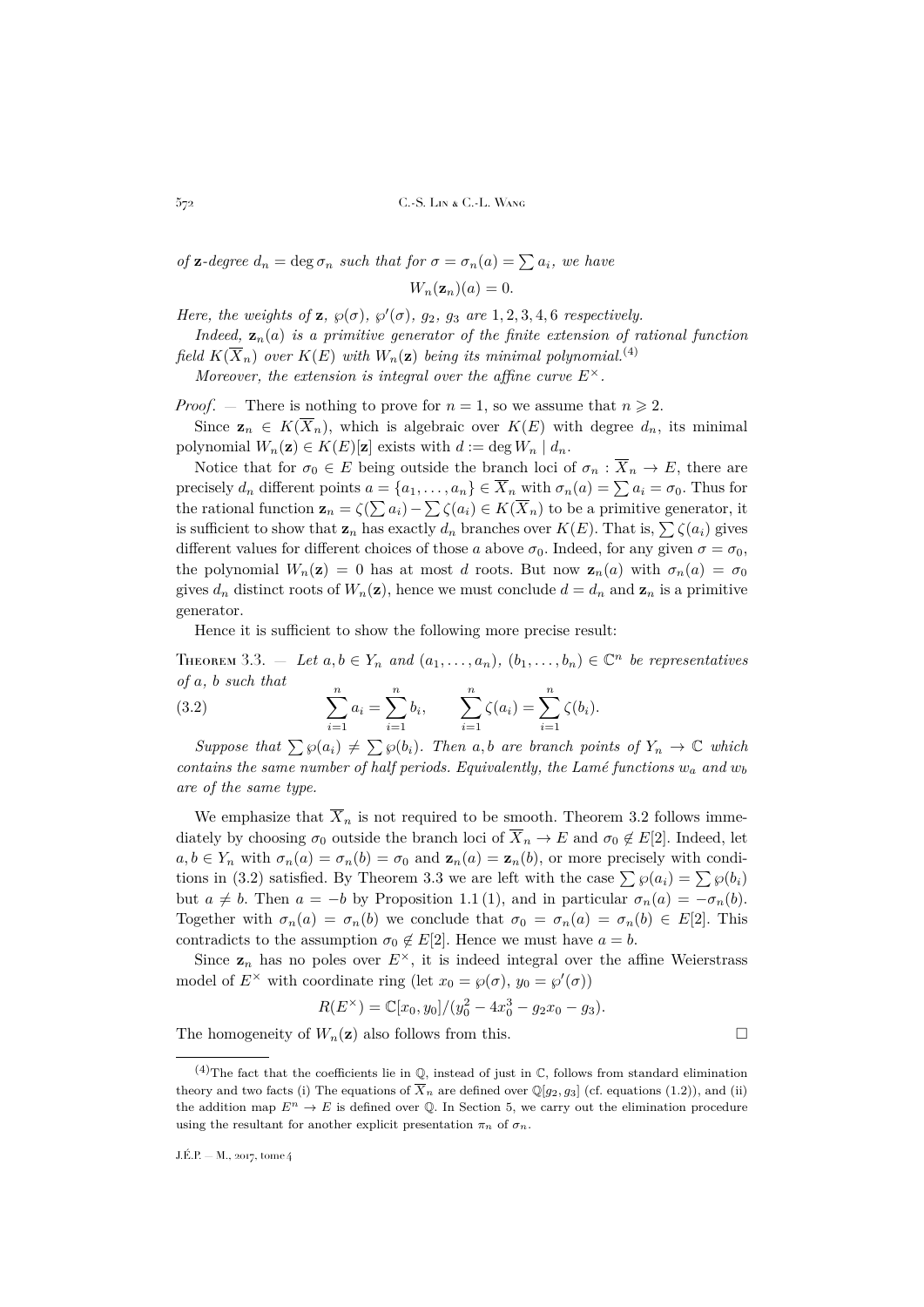REMARK 3.4. – By Theorem [0.2](#page-6-0) we have  $d_n = \frac{1}{2}n(n+1)$ . We do not use this result in the formulation nor in the proof of Theorem [3.2.](#page-15-1)

We will give two proofs to Theorem [3.3](#page-16-1) in Section [3.2](#page-17-0) and Section [3.3.](#page-22-0) The first proof is longer but contains more information. Both proofs are based on the following basic lemma.

<span id="page-17-3"></span>LEMMA 3.5 (Tensor product).  $-$  *Let*  $I = n(n+1)\wp(z)$ ,  $I_1 = I + B_a$  *and*  $I_2 = I + B_b$ *.* Suppose that  $w''_1 = I_1w_1$  and  $w''_2 = I_2w_2$ . Then the product  $q := w_1w_2$  satisfies the *following fourth order ODE:*

(3.3) 
$$
q'''' - 2(I_1 + I_2)q'' - 6I'q' + ((B_a - B_b)^2 - 2I'')q = 0.
$$

*Proof.* — This follows from a straightforward computation. Indeed,

<span id="page-17-1"></span>
$$
q' = w'_1 w_2 + w_1 w'_2,
$$
  
\n
$$
q'' = (I_1 + I_2)q + 2w'_1 w'_2,
$$
  
\n
$$
q''' = 2I'q + (I_1 + I_2)q' + 2(I_1 w_1 w'_2 + I_2 w'_1 w_2).
$$

Notice that if  $a = b$  (or just  $B_a = B_b$ ) then  $I_1 = I_2$  and we stop here to get the third order ODE as the symmetric product of the Lamé equation.

In general, we take one more differentiation to get

$$
q'''' = 2I''q + 4I'q' + (I_1 + I_2)q'' + 2I'q' + 2(I_1 + I_2)w'_1w'_2 + 4I_1I_2q
$$
  
= 2(I\_1 + I\_2)q'' + 6I'q' + (2I'' - (I\_1 - I\_2)^2)q.

This proves the lemma.

Recall from the Hermite–Halphen ansatz in [\(0.7\)](#page-3-3) that

$$
w_{\pm a}(z) = e^{\pm z \sum \zeta(a_i)} \prod_{i=1}^n \frac{\sigma(z \mp a_i)}{\sigma(z)}
$$

are solutions to  $w'' = (n(n+1)\wp(z) + B_a)w =: I_1w$ , and

<span id="page-17-2"></span>
$$
w_{\pm b}(z) = e^{\pm z \sum \zeta(b_i)} \prod_{i=1}^n \frac{\sigma(z \mp b_i)}{\sigma(z)}
$$

are solutions to  $w'' = (n(n+1)\wp(z) + B_b)w =: I_2w$ . Then  $q_{a,-b} := w_a w_{-b}$  and  $q_{-a,b} := w_{-a}w_b$  are solutions to equation [\(3.3\)](#page-17-1).

<span id="page-17-0"></span>3.2. FIRST PROOF OF THEOREM [3.3.](#page-16-1)  $-$  By assumption we have  $\sum a_i = \sum b_i$ , hence

(3.4) 
$$
q_{a,-b}(z) = \prod_{i=1}^{n} \frac{\sigma(z - a_i)\sigma(z + b_i)}{\sigma^2(z)}
$$

is an elliptic function. Similarly  $q_{-a,b}(z) = q_{a,-b}(-z)$  is elliptic. In particular there exists an *even* elliptic function solution to equation [\(3.3\)](#page-17-1), namely

<span id="page-17-4"></span>(3.5) 
$$
Q := \frac{1}{2}(q_{a,-b} + q_{-a,b}) = (-1)^n \frac{\prod_{i=1}^n \sigma(a_i) \sigma(b_i)}{z^{2n}} (1 + O(|z|)).
$$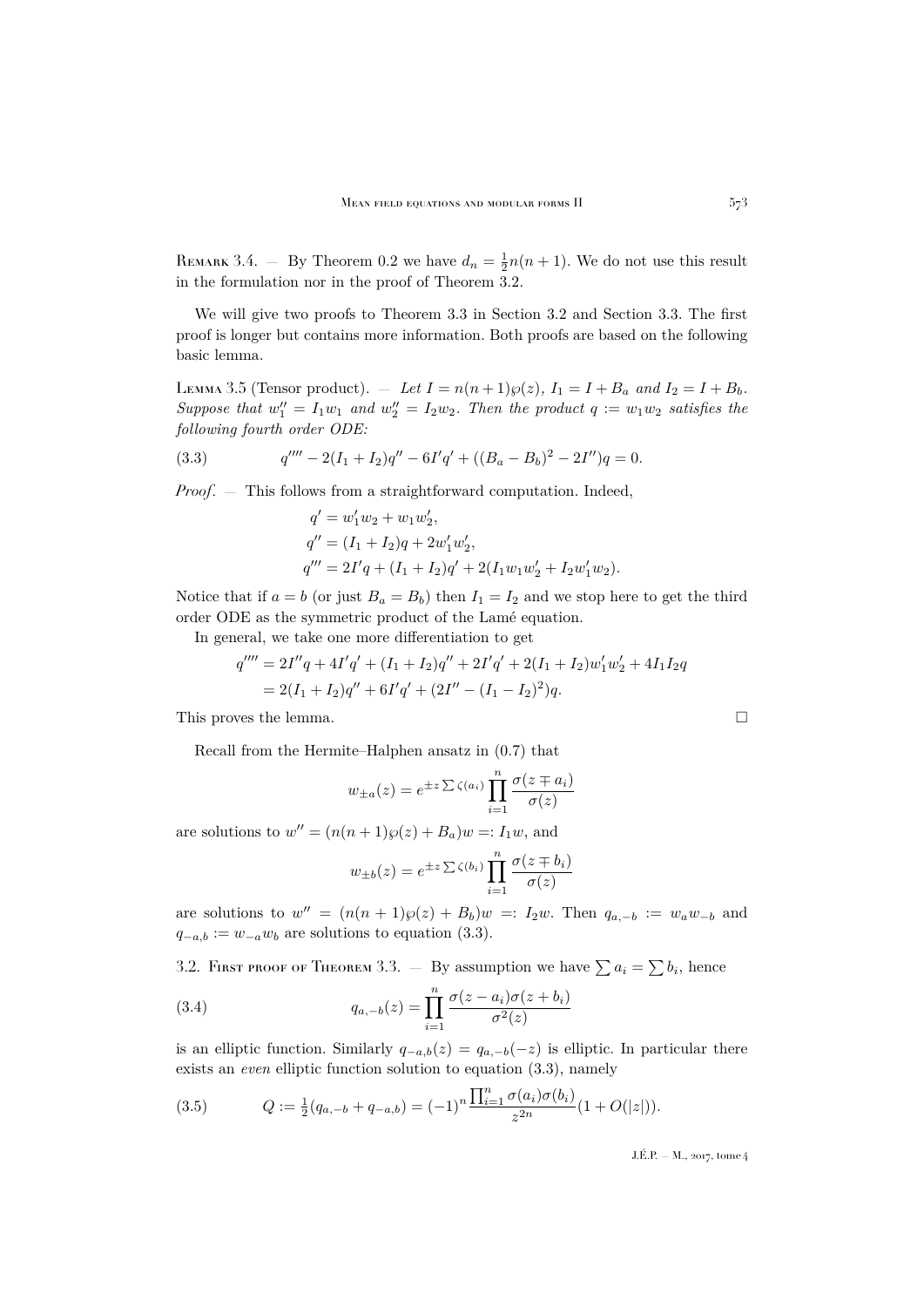Let q be an *even elliptic solution* to equation [\(3.3\)](#page-17-1). Then we may investigate it in variable  $x = \varphi(z)$ . To avoid confusion, we denote

$$
\dot{f} = \partial f / \partial x
$$
 and  $f' = \partial f / \partial z$ .

Let  $y^2 = p(x) = 4x^3 - g_2x - g_3$ . Then  $\wp' = y$ ,  $\wp'' = 6\wp^2 - \frac{1}{2}g_2 = \frac{1}{2}\dot{p}(x)$ .  $\wp''' = 12\wp\wp' =$  $12xy, \, \wp''' = 12\wp'^2 + 12\wp\wp'' = 12p(x) + 6x\dot{p}(x)$ . Also

$$
q' = \dot{q}\wp' = y\dot{q},
$$
  
\n
$$
q'' = \ddot{q}\wp'^2 + \dot{q}\wp'' = p(x)\ddot{q} + \frac{1}{2}\dot{p}(x)\dot{q},
$$
  
\n
$$
q''' = \dddot{q}\wp'^3 + 3\ddot{q}\wp'\wp'' + \dot{q}\wp''',
$$
  
\n
$$
q'''' = \dddot{q}\wp'^4 + 6\dddot{q}\wp'^2\wp'' + 3\ddot{q}(\wp'')^2 + 4\ddot{q}\wp'\wp''' + \dot{q}\wp''''
$$
  
\n
$$
= p(x)^2 \dddot{q} + 3p(x)\dot{p}(x)\dddot{q} + (\frac{3}{4}\dot{p}(x)^2 + 48xp(x))\ddot{q} + (12p(x) + 6xp(x))\dot{q}.
$$

By substituting these into equation  $(3.3)$  we get the ODE in x:

<span id="page-18-0"></span>(3.6)  
\n
$$
L_4 q := p^2 \dddot{q} + 3p\dot{p}\ddot{q} + \left(\frac{3}{4}\dot{p}^2 - 2(2(n^2 + n - 12)x + \beta)p\right)\ddot{q} - \left((2(n^2 + n - 3)x + \beta)\dot{p} + 6(n^2 + n - 2)p\right)\dot{q} + \left(\alpha^2 - n(n + 1)\dot{p}\right)q = 0,
$$

where

(3.7) 
$$
\alpha := B_a - B_b \quad \text{and} \quad \beta := B_a + B_b.
$$

We would like to find constraints for equation  $L_4 q = 0$  with  $\alpha \neq 0$  to have a polynomial solution  $q(x)$ . Here,  $g_2$  and  $g_3$  could be arbitrary, not necessarily satisfying the non-degeneracy condition  $g_2^3 - 27g_3^2 \neq 0$ .

Suppose that  $q(x)$  is a polynomial in x of degree  $m \geq 1$ :

(3.8) 
$$
q(x) = x^m - s_1 x^{m-1} + s_2 x^{m-2} - \dots + (-1)^m s_m,
$$

which satisfies

$$
(3.9) \t\t \t\t deg_x L_4 q(x) \leq 1.
$$

Then we can solve  $s_j$  recursively in terms of  $\alpha^2$ ,  $\beta$  and  $g_2$ ,  $g_3$ .

Indeed, the top degree term  $x^{m+2}$  in equation [\(3.6\)](#page-18-0) has coefficient

<span id="page-18-1"></span>
$$
16m(m-1)(m-2)(m-3) + 144m(m-1)(m-2) + 108m(m-1)
$$
  
- 16(n<sup>2</sup> + n - 12)m(m - 1) - 24(n<sup>2</sup> + n - 3)m  
- 24(n<sup>2</sup> + n - 2)m - 12n(n + 1)  
= (m - n) (4m<sup>3</sup> + (4n + 68)m<sup>2</sup> + (8n - 101)m + 3(n + 1)),

which vanishes precisely when  $m = n$ . Thus we may assume  $m = n$ .

The next order term  $x^{n+1}$  without the  $s_1$  factor has coefficient

$$
-8n(n-1)\beta - 12n\beta = -4n(2n+1)\beta,
$$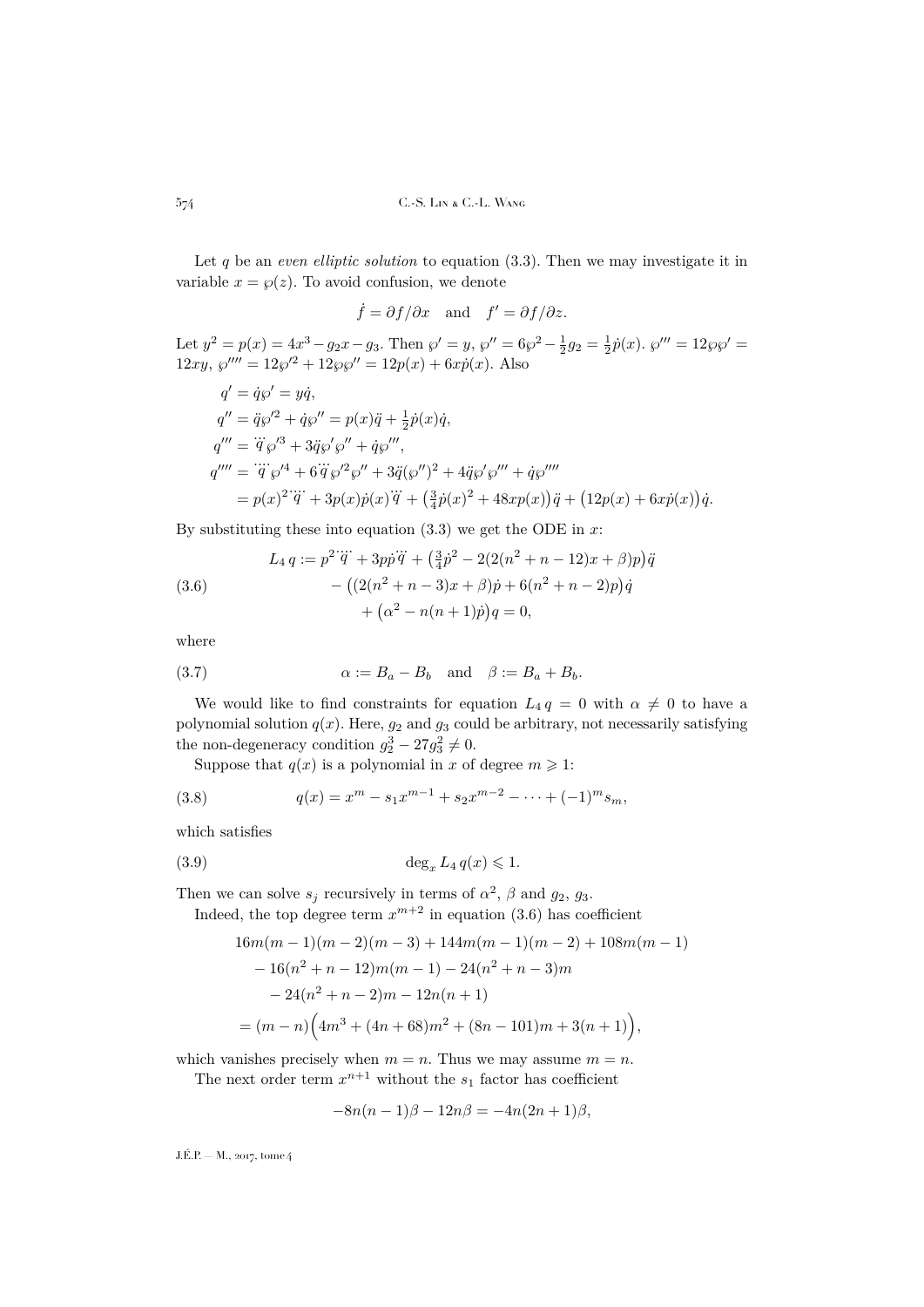and the coefficient of  $-s_1x^{n+1}$  is given by

$$
16(n - 1)(n - 2)(n - 3)(n - 4) + 144(n - 1)(n - 2)(n - 3)
$$
  
+ 108(n - 1)(n - 2) - 16(n<sup>2</sup> + n - 12)(n - 1)(n - 2)  
- 24(n<sup>2</sup> + n - 3)(n - 1) - 24(n<sup>2</sup> + n - 2)(n - 1) - 12n(n + 1)  
= -8n(2n - 1)(2n + 1).

Hence

(3.10) 
$$
s_1 = \frac{\beta}{2(2n-1)}.
$$

Inductively the coefficients of  $x^{n+2-i}$  in equation [\(3.6\)](#page-18-0) for  $i = 1, ..., n$  give rise to recursions to solve  $s_i$  in terms of  $\beta$ ,  $\alpha^2$  and  $g_2, g_3$ . Hence we get

<span id="page-19-2"></span>LEMMA 3.6.  $-$  *For*  $i = 1, ..., n$ , there is a polynomial expression

<span id="page-19-0"></span>
$$
s_i = s_i(\alpha^2, \beta, g_2, g_3) = C_i \beta^i + \cdots
$$

*which is homogeneous of degree i with* deg  $\alpha = \text{deg }\beta = 1$  *and*  $\text{deg } g_2 = 2$ ,  $\text{deg } g_3 = 3$ .<sup>(5)</sup> *Moreover,* C<sup>i</sup> *is a non-zero rational number.*

There are still two remaining terms in [\(3.9\)](#page-18-1). That is,

(3.11) 
$$
L_4 q = F_1(\alpha, \beta, g_2, g_3) x + F_0(\alpha, \beta, g_2, g_3).
$$

The basic structure on the consistency equations is described by the following two lemmas:

<span id="page-19-1"></span>Lemma 3.7. — *We have*

$$
F_1(\alpha, \beta, g_2, g_3) = \alpha^2 G_1(\alpha, \beta, g_2, g_3) = \alpha^2 ((-1)^{n-1} s_{n-1}(\alpha^2, \beta, g_2, g_3) + \cdots),
$$
  
\n
$$
F_0(\alpha, \beta, g_2, g_3) = \alpha^2 G_0(\alpha, \beta, g_2, g_3) = \alpha^2 ((-1)^n s_n(\alpha^2, \beta, g_2, g_3) + \cdots).
$$

*For the remaining terms, each term of them has either*  $g_2$  *or*  $g_3$  *as a factor, hence it has lower degree in*  $\alpha, \beta$ *.* 

*Proof*. — Equation [\(3.11\)](#page-19-0) gives

$$
F_1(\alpha, \beta, g_2, g_3) = (-1)^{n-1} \alpha^2 s_{n-1} + \text{terms in } s_1, \dots, s_{n-2},
$$
  

$$
F_0(\alpha, \beta, g_2, g_3) = (-1)^n \alpha^2 s_n + \text{terms in } s_1, \dots, s_{n-1}.
$$

If  $\alpha = 0$  then for any  $\beta \in \mathbb{C}$  there is an  $a \in Y_n$  with  $B_a = \beta/2$  and a polynomial solution  $q_a(x) = w_a w_{-a} = \prod_{i=1}^n (x - \wp(a_i))$  to the symmetric product of the Lamé equation, hence a polynomial solution to  $L_4(q) = 0$ .

Thus  $F_1(0, \beta, g_2, g_3) = 0 = F_0(0, \beta, g_2, g_3)$ . Since  $F_i$  depends on  $\alpha^2$ , we have  $F_i =$  $\alpha^2 G_i$ ,  $i = 0, 1$ , for some homogeneous polynomials  $G_0$ ,  $G_1$  in  $\alpha^2$ ,  $\beta$ ,  $g_2$ ,  $g_3$  of degree n and  $n-1$  respectively, and  $G_i$ 's can be written as

$$
G_1 = (-1)^{n-1} s_{n-1} + \cdots ,
$$
  
\n
$$
G_0 = (-1)^n s_n + \cdots .
$$

 $(5)$ Notice that the weight, as assigned in Theorem [3.2,](#page-15-1) is twice the degree.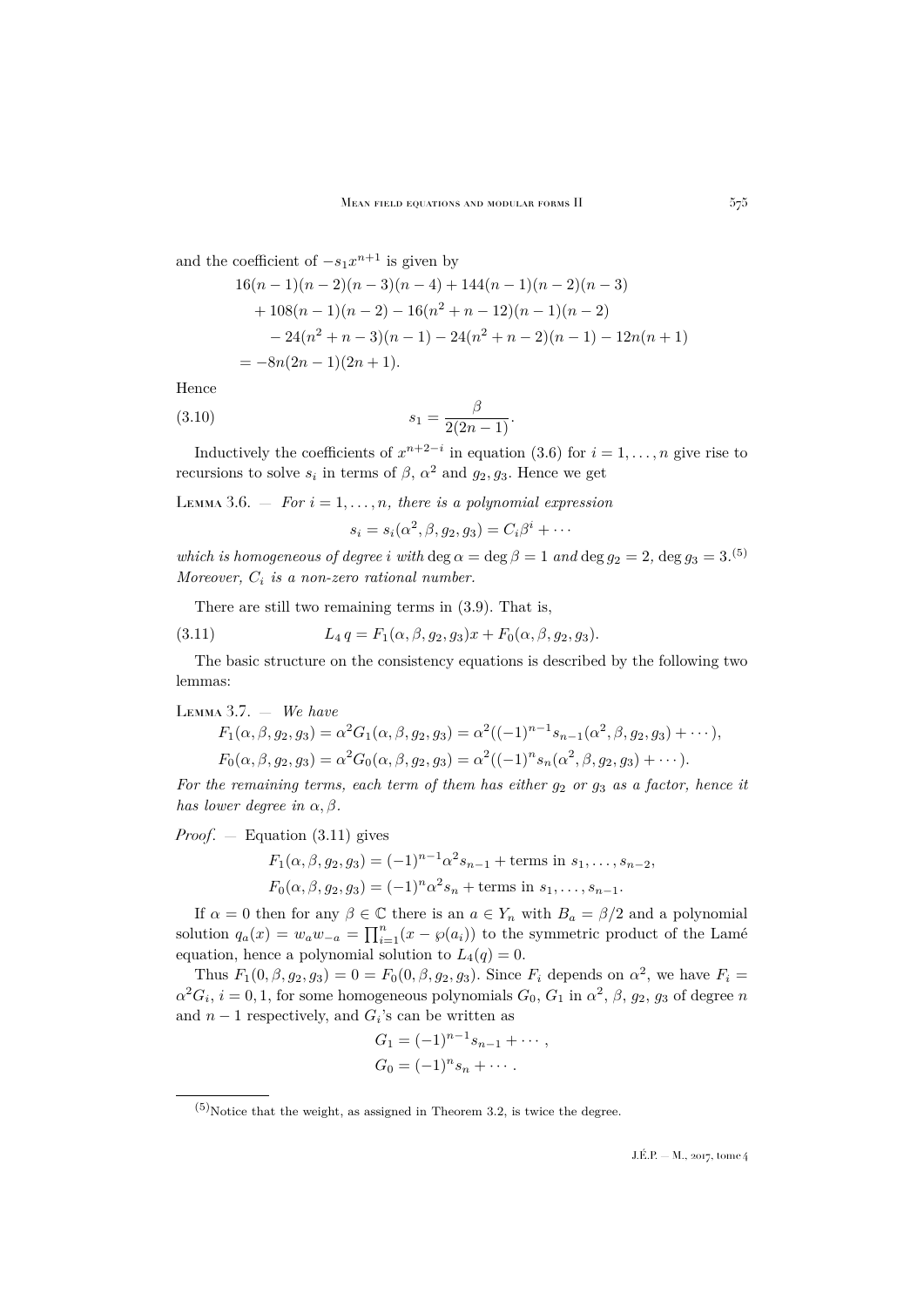To see the dependence of the remaining terms on  $g_2$  and  $g_3$ , we let  $g_2 = 0 = g_3$ , and then  $L_4(q) \equiv \alpha^2((-1)^{n-1}s_{n-1}x + (-1)^n s_n) \pmod{x^2}$  because both  $p(x) = 4x^3$ and  $\dot{p}(x) = 12x^2$  vanish modulo  $x^2$ . Thus we have  $F_1(\alpha, \beta) = (-1)^{n-1} \alpha^2 s_{n-1}$  and  $F_0(\alpha, \beta) = (-1)^n \alpha^2 s_n$  whenever  $g_2 = 0 = g_3$ . This proves the lemma.

<span id="page-20-1"></span>LEMMA 3.8.  $-$  *The polynomials*  $G_1$  *and*  $G_0$  *have no common factors for any*  $g_2, g_3$ *.* 

*Proof.* — We consider first the special case  $g_2 = g_3 = 0$ . Then [\(3.9\)](#page-18-1) becomes

$$
16x^{6}\dddot{q} + 144x^{5}\dddot{q} + (108x^{4} - 8x^{3}(2(n^{2} + n - 12)x + \beta))\ddot{q}
$$

(3.12) 
$$
- (12x^{2}(2(n^{2} + n - 3)x + \beta) + 24x^{3}(n^{2} + n - 2))\dot{q} + (\alpha^{2} - 12n(n + 1)x^{2})q \equiv 0 \pmod{\mathbb{C} \oplus \mathbb{C} x}.
$$

The coefficients of  $x^{n-k}$ ,  $k = 0, \ldots, n-2$ , lead to recursive equations

(3.13) 
$$
(-1)^k (m_k s_{k+2} + n_k \beta s_{k+1} + \alpha^2 s_k) = 0,
$$

where the constants  $m_k$  and  $n_k$  are given by

<span id="page-20-0"></span>
$$
m_k = 16(n - (k+2))(n - (k+3))(n - (k+4))(n - (k+5))
$$
  
+ 144(n - (k+2))(n - (k+3))(n - (k+4))  
+ (108 - 16(n<sup>2</sup> + n - 12))(n - (k+2))(n - (k+3))  
- 24(2n<sup>2</sup> + 2n - 5)(n - (k+2)) - 12n(n + 1)  
= -4(k+2)(2n - (k+1))(2n - (2k+1))(2n - (2k+3)),  

$$
n_k = (8(n - (k+1))(n - (k+2)) + 12(n - (k+1)))
$$
  
= 4(n - (k-1))(n - (k+1)).

Since  $k \leq n-2$ , we have  $m_k \neq 0$  and  $n_k \neq 0$ .

Let  $\gamma$  be a non-trivial common factor of  $G_1$  and  $G_0$ . Under the assumption  $g_2 =$  $g_3 = 0$  we have  $G_1 = (-1)^{n-1} s_{n-1}$  and  $G_0 = (-1)^n s_n$ . Then  $\gamma$  and  $\alpha$  are co-prime, because if  $\alpha = 0$  then  $s_{n-1}(0, \beta) = c_{n-1}\beta^{n-1}$  and  $s_n(0, \beta) = c_n\beta^n$  for some nonzero constants  $c_{n-1}$  and  $c_n$ . By the recursive equation [\(3.13\)](#page-20-0) for  $k = n-2$ , we have  $\gamma | s_{n-2}(\alpha^2, \beta, 0, 0)$  too. By induction on k for  $k = n-3, \ldots, 0$  in decreasing order we conclude that  $\gamma | s_0 = 1$ , which leads to a contradiction.

For  $g_2, g_3 \in \mathbb{C}$ , we see by Lemma [3.7](#page-19-1) that the *leading terms* of  $G_1, G_0$ , as polynomials in  $\alpha$  and  $\beta$ , are  $(-1)^{n-1} s_{n-1}(\alpha^2, \beta, 0, 0)$  and  $(-1)^n s_n(\alpha^2, \beta, 0, 0)$  respectively. Since  $s_{n-1}(\alpha^2, \beta, 0, 0)$  and  $s_n(\alpha^2, \beta, 0, 0)$  are co-prime, as we have just seen, we conclude that  $G_1(\alpha, \beta, g_2, g_3)$  and  $G_0(\alpha, \beta, g_2, g_3)$  are also co-prime. The proof is complete.  $\Box$ 

<span id="page-20-2"></span>PROPOSITION 3.9. – *The common zeros of*  $G_1 = 0$  *and*  $G_0 = 0$  *consist of pairs of branch points*  $(a, b)$  *corresponding to Lame functions of the same type. If*  $\overline{X}_n$  *is nonsingular, there are exactly*  $n(n-1)$  *such ordered pairs*  $(a, b)$ *'s.* 

*Proof.* – It suffices to prove the (generic) case that  $\overline{X}_n$  is non-singular, namely the case that all the Lamé functions are distinct. The general case follows from the nonsingular case by a limiting argument.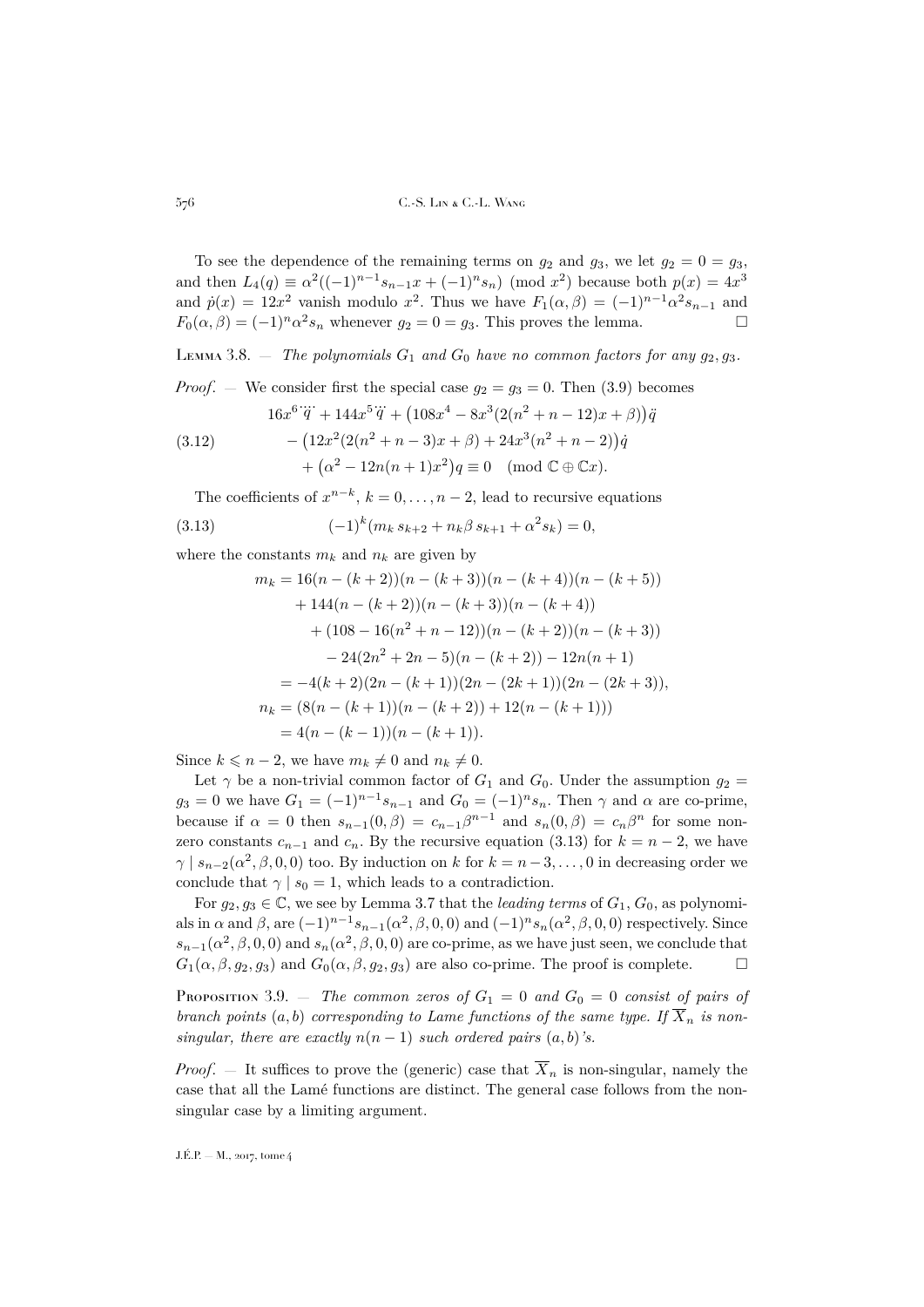For any two Lamé functions  $w_a$ ,  $w_b$  of the same type (cf. Section [2.1\)](#page-12-3), it is easy to see that we may arrange the representatives of  $a$  and  $b$  so that equations [\(3.2\)](#page-16-0) holds. It follows that  $q := q_{a,-b} = q_{-a,b}$  (cf. [\(3.4\)](#page-17-2)) is an even elliptic function solution to equation [\(3.3\)](#page-17-1), or equivalently  $q(x)$  is a polynomial solution to  $L_4 q(x) = 0$  in variable  $x = \wp(z).$ 

From the above discussion,  $(\alpha, \beta)$  must be a common root of  $G_1$  and  $G_0$  (where  $\alpha = B_a - B_b$ ,  $\beta = B_a + B_b$ ). By Lemma [3.6](#page-19-2) and [3.7,](#page-19-1) we have deg  $G_1 = n - 1$  and deg  $G_0 = n$  and  $G_1$ ,  $G_0$  are co-prime to each other by Lemma [3.8.](#page-20-1) Hence by Bézout theorem there are at most  $n(n-1)$  common zeros.

On the other hand, the number of such ordered pairs can be determined by Propo-sition [2.2.](#page-12-1) Indeed, if  $n = 2k$  then we have

$$
(k+1)k + 3k(k-1) = 4k^2 - 2k = n(n-1)
$$

such pairs. If  $n = 2k + 1$ , the number of pairs is given by

$$
k(k-1) + 3(k+1)k = 4k^2 + 2k = n(n-1).
$$

Hence in all cases the number of ordered pairs coming from the Lamé functions of the same type agrees with the Bézout degree of the polynomial system defined by  $G_1 = 0 = G_0$ . Thus these  $n(n-1)$  pairs form the zero locus as expected (and there is no contribution from infinity).  $\Box$ 

The above discussions from Lemma [3.5](#page-17-3) to Proposition [3.9](#page-20-2) constitute a complete proof of Theorem [3.3.](#page-16-1) Here is a summary: we already know that  $Q$  in  $(3.5)$  is an even elliptic function with singularity only at  $0 \in E$ . Thus

$$
Q(x) = c \prod_{i=1}^{n} (\wp(z) - \wp(c_i)) =: c \prod_{i=1}^{n} (x - x_i)
$$

is a polynomial solution to the ODE [\(3.6\)](#page-18-0) with  $\alpha = B_a - B_b$ ,  $\beta = B_a + B_b$ .

Since  $\alpha = B_a - B_b \neq 0$ , by Lemma [3.7](#page-19-1)  $(\alpha, \beta)$  must be a common root of  $G_1(\alpha, \beta)$  =  $0 = G_0(\alpha, \beta)$ . Then Proposition [3.9](#page-20-2) says that  $(\alpha, \beta)$  is pair of Lamé functions of the same type. This proves Theorem [3.3.](#page-16-1)

For future reference, we summarize the results into the following statement on a fourth order ODE which arises from the *tensor product of two different Lamé equations* with the same parameter  $n \in \mathbb{N}$ .

THEOREM 3.10. — Let  $I(z) = n(n+1)\wp(z)$ . The fourth order ODE

<span id="page-21-0"></span>(3.14) 
$$
q''''(z) - 2(I + \beta)q''(z) - 6I'q'(z) + (\alpha^2 - 2I'')q(z) = 0
$$

*with*  $\alpha \neq 0$  *has an elliptic function solution* q *if and only if*  $(\alpha, \beta)$  *is common zero to*  $G_0(\alpha, \beta) = 0$  and  $G_1(\alpha, \beta) = 0$ . Moreover, this solution q must be even.

EXAMPLE 3.11. — For  $n = 2$ ,  $\beta = B_a + B_b$ ,  $\alpha = B_a - B_b$ , we have

$$
s_1 = \frac{1}{6}\beta
$$
,  $s_2 = \frac{1}{36}\beta^2 + \frac{1}{72}\alpha^2 - \frac{1}{4}g_2$ .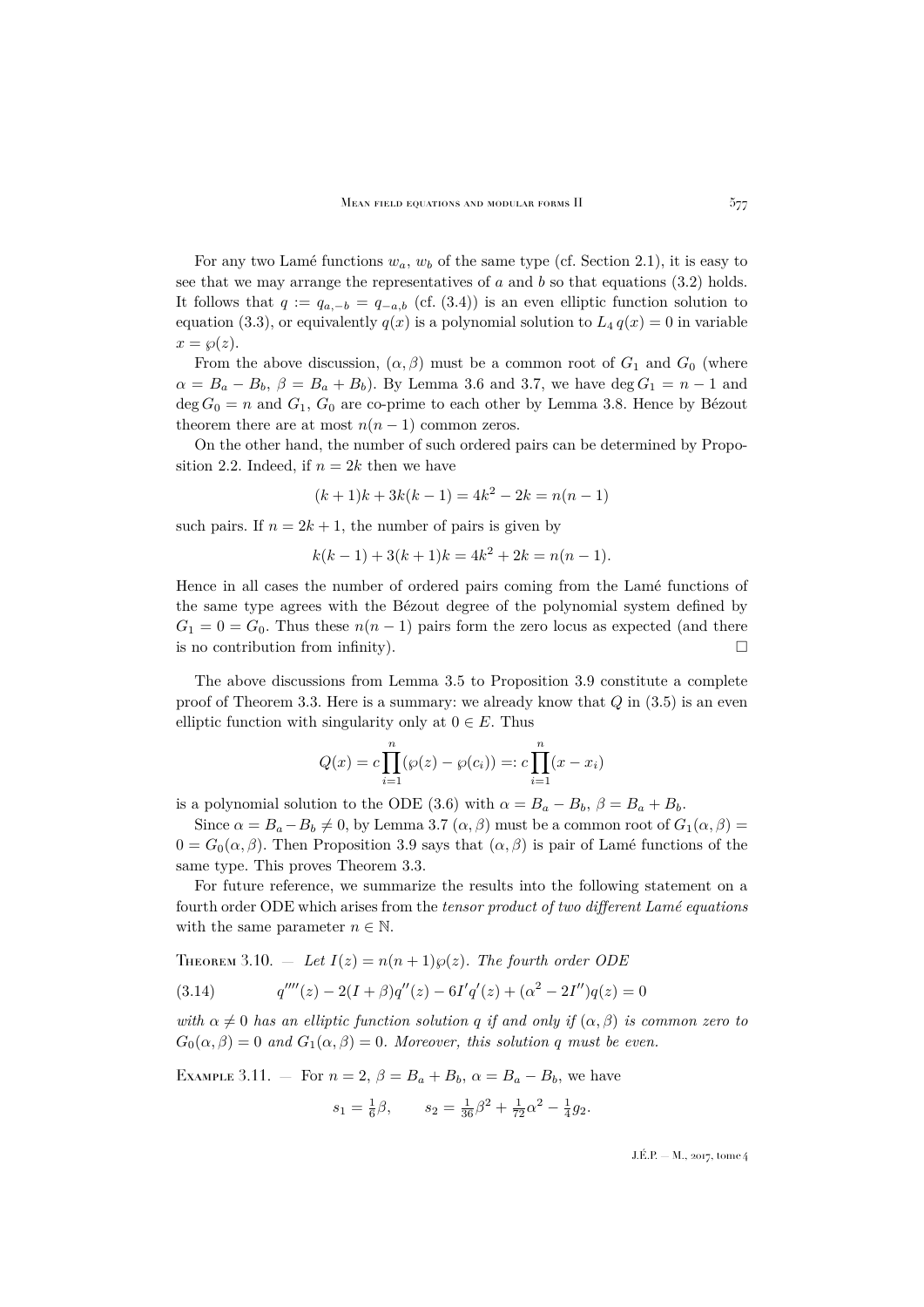The first compatibility equation from  $x^1$  is

<span id="page-22-1"></span>
$$
s_1(\alpha^2 + 36g_2) - 6\beta g_2 = 0.
$$

After substituting  $s_1$  we get

 $(3.15)$  $\frac{1}{6}\alpha^2\beta=0.$ 

The second compatibility equation from  $x^0$  is

$$
s_2(\alpha^2 + 6g_2) - s_1(\beta g_2 + 24g_3) + 4\beta g_3 + \frac{3}{2}g_2^2 = 0.
$$

By substituting  $s_1$ ,  $s_2$  and noticing the (expected) cancellations we get

(3.16) 
$$
\alpha^2(\frac{1}{36}\beta^2 + \frac{1}{72}\alpha^2 - \frac{1}{6}g_2) = 0.
$$

If  $B_a \neq B_b$  then [\(3.15\)](#page-22-1) implies that  $B_b = -B_a$  and then [\(3.16\)](#page-22-2) leads to

<span id="page-22-2"></span>
$$
B_a^2 = 3g_2 \Longrightarrow \wp(a_1) + \wp(a_2) = \pm \sqrt{g_2/3}.
$$

By Example [2.3](#page-13-2) (2), such  $a \in \overline{X}_2$  lies in the branch loci of the Lamé curve. In particular,  $a, b \in \sigma_2^{-1}(0)$ . Denote by  $\wp(\pm q_{\pm}) = \pm \sqrt{g_2/12}$ . Then  $a := \{q_+, -q_+\} \neq b :=$  ${q_-, -q_-\}$  unless  $g_2 = 0$ . When  $g_2 \neq 0$ ,  $z_2$  fails to distinguish the two points a and b. When  $g_2 = 0$  (equivalently  $\tau = e^{\pi i/3}$ ),  $a = b$  becomes a singular branch point for  $\sigma_2 : \overline{X}_2 \to E_\tau.$ 

EXAMPLE 3.12. — For  $n = 3$ ,  $\beta = B_a + B_b$ ,  $\alpha = B_a - B_b$ . Then

$$
s_1 = \frac{1}{10}\beta,
$$
  
\n
$$
s_2 = \frac{1}{600}(4\beta^2 + \alpha^2 - 150g_2),
$$
  
\n
$$
s_3 = \frac{1}{3600}(2\beta^3 + 3\alpha^2\beta - 120\beta g_2 + 900g_3).
$$

The two compatibility equations from  $x^1$  and  $x^0$  are

$$
0 = \frac{1}{600} \alpha^2 (4\beta^2 + \alpha^2 + 60g_2),
$$
  
\n
$$
0 = \frac{1}{3600} \alpha^2 (2\beta^3 + 3\alpha^2 \beta - 90\beta g_2 + 540g_3).
$$

If  $\alpha \neq 0$  then  $\alpha^2 = -4\beta^2 - 60g_2$  and the second equation becomes

$$
\beta^3 + 27g_2\beta - 54g_3 = 0.
$$

It is clear that there are only finite solutions  $(B_a, B_b)$ 's to this, though it may not be so straightforward to see that these 6 solution pairs (for generic tori) come from the branch loci as proved in Proposition [3.9.](#page-20-2)

## <span id="page-22-0"></span>3.3. Second proof of Theorem [3.3](#page-16-1)

*Proof.* — Following the definition of  $q_{a,-b}(z)$  in [\(3.4\)](#page-17-2), we now consider the *odd elliptic solution* to equation  $(3.3)$  (= equation  $(3.14)$ ) instead:

$$
q(z) := \frac{1}{2}(q_{a,-b}(z) - q_{-a,b}(z)).
$$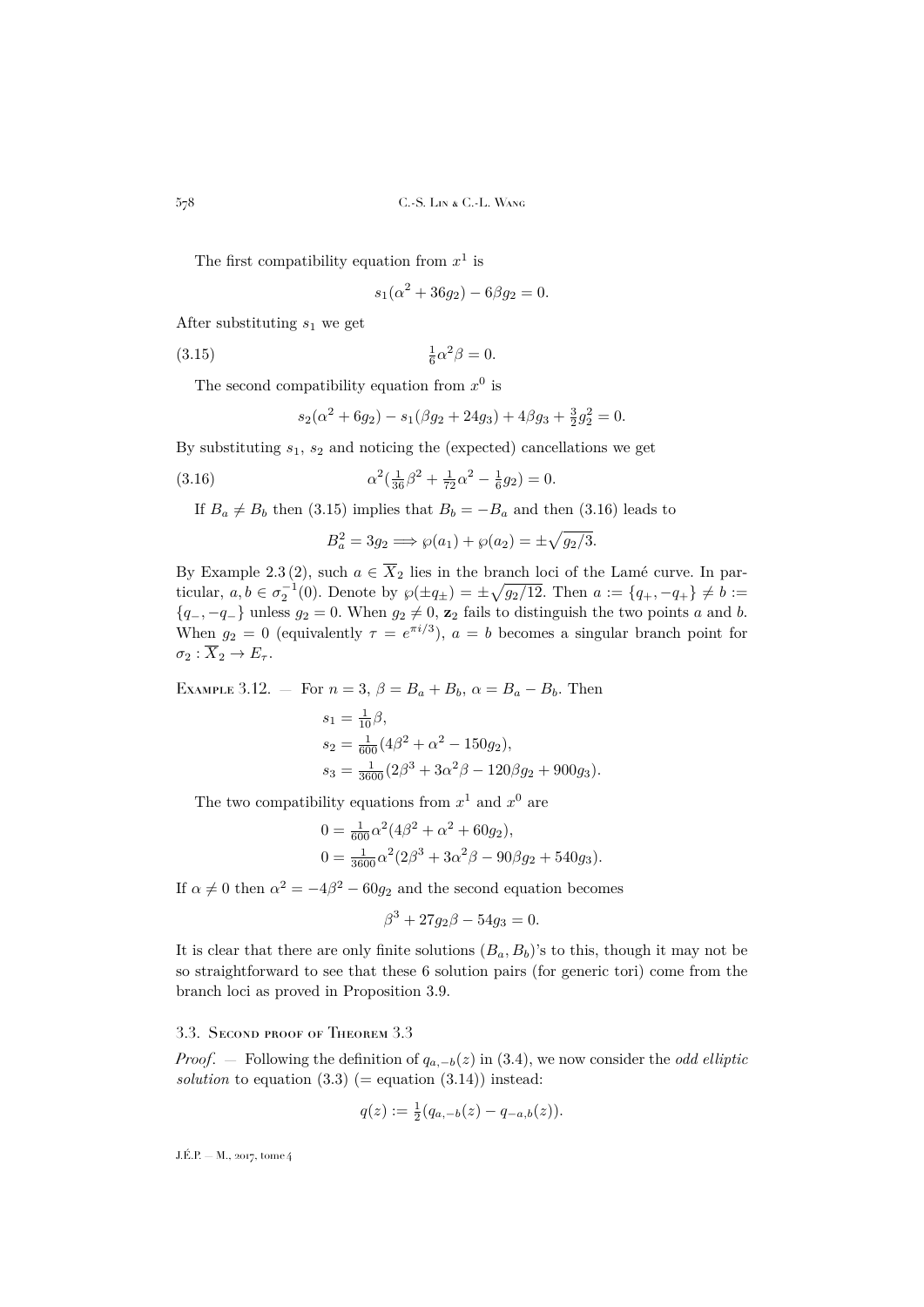The function  $q(z)$  has a pole of order  $3 + 2l$  at  $0 \in E$  with  $l \leq n - 2$ . Thus  $q(z)/\wp'(z)$ is an even elliptic function with the only pole at 0 since  $q(\frac{1}{2}\omega_i) = 0$  for  $1 \leq i \leq 3$ . If  $q(z)$  does not vanish completely, then

$$
q(z) = c\wp'(z) \prod_{i=1}^{l} (\wp(z) - \wp(c_i)) =: c\wp'(z) f(\wp(z)),
$$

where  $f(x) = \prod_{i=1}^{l} (x - \wp(c_i)) = x^l - s_1 x^{l-1} + \cdots + (-1)^l s_l$ . Equation [\(3.14\)](#page-21-0) now reads as

<span id="page-23-0"></span>(3.17) 
$$
q'''(z) - 2(\beta + 2n(n+1)\wp(z))q''(z)
$$
  
-  $6n(n+1)\wp'(z)q'(z) + (\alpha^2 - 2n(n+1)\wp''(z))q(z) = 0.$ 

By straightforward calculations, we get derivatives of q in terms of derivatives of  $\wp(z)$ and  $f'(x)$ . For example,

$$
q'(z) = \wp''(z)f(x) + \wp'(z)^2 f'(x),
$$
  
\n
$$
q''(z) = \wp'''(z)f(x) + 3\wp''(z)\wp'(z)f'(x) + \wp'(z)^3 f''(x),
$$
 etc.

Then [\(3.17\)](#page-23-0) is equivalent to

$$
f(x)\Big((360 - 96n(n+1))x^2 - 24\beta x + (4n(n+1) - 18)g_2 + \alpha^2\Big) + f'(x)\Big((1320 - 96n(n+1))x^3 - 36\beta x^2 + (12n(n+1) - 150)g_2x + (6n(n+1) - 60)g_3 + 3\beta g_2\Big) + f''(x)\Big((1020 - 16n(n+1))x^4 - 8\beta x^3 + (4n(n+1) - 210)g_2x^2 + (2\beta g_2 + (4n(n+1) - 120)g_3)x + 2\beta g_3 + \frac{15}{4}g_2^2\Big) + f'''(x)(60x^2 - 30g_2)(4x^3 - g_2x - g_3) + f''''(x)(4x^3 - g_2x - g_3)^2 = 0.
$$

By comparing the coefficients of  $x^{l+2}$ , we obtain

$$
(360 - 96n(n+1)) + l(1320 - 96n(n+1)) + l(l-1)(1020 - 16n(n+1))
$$
  
+ 240l(l-1)(l-2) + 16l(l-1)(l-2)(l-3) = 0.

After simplification, this is reduced to

$$
4n(n+1) = (2l+3)(2l+5),
$$

which obviously leads to a contradiction since the number in the right-hand side is odd while the number in the left-hand side is even. Therefore we must have  $q \equiv 0$ from the beginning. That is,  $\{a_i, -b_i\} = \{-a_i, b_i\}.$ 

If one of a, b does not correspond to a Lamé function, say  $a \in X_n$ , then  ${a_i} \cap {-a_i} = \emptyset$  by Section [0.1.2](#page-3-5) (iii) and we conclude that  ${a_i} = {b_i}$ . Otherwise,  $a$  and  $b$  correspond to Lamé functions of the same type.  $\hfill \Box$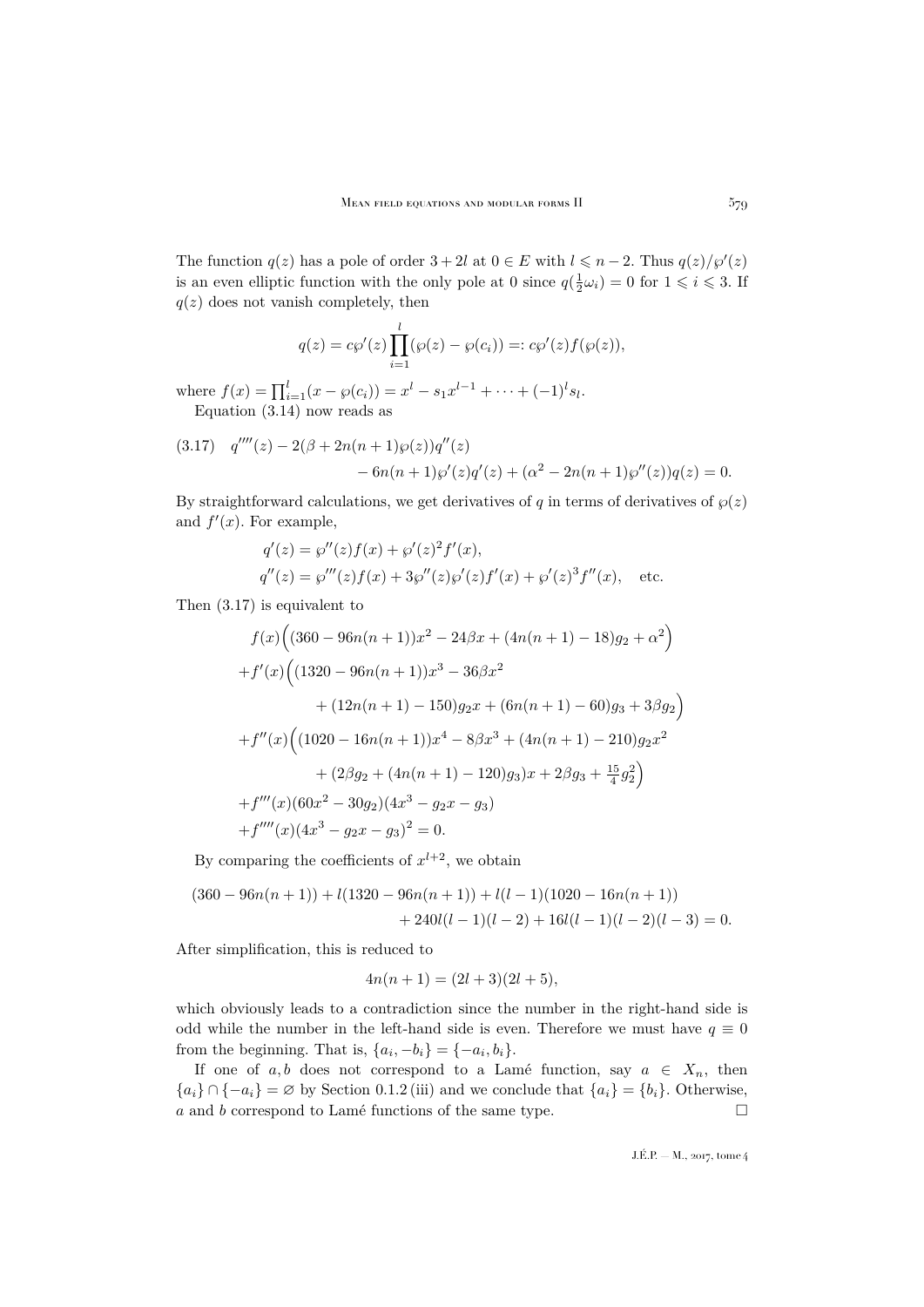## 3.4. The degree of the rational function  $z_n$

<span id="page-24-1"></span>THEOREM 3.13. — *The structure of the map*  $\mathbf{z}_n : \overline{X}_n \to \mathbb{P}^1(\mathbb{C})$  *over*  $\infty \in \mathbb{P}^1(\mathbb{C})$  *is analytically equivalent to*  $\sigma_n : \overline{X}_n \to E$  *over* 0*. In particular it has the same degree* as the one for  $\sigma_n$ , namely  $\deg \mathbf{z}_n = \deg \sigma_n = \frac{1}{2}n(n+1)$ .

*Proof.* – By definition,  $z_n^{-1}(\infty) = \sigma_n^{-1}(0)$  as sets. So the crucial point is to compare the ramification structures of  $\overline{X}_n \to E$  at  $0 \in E$  and  $\overline{X}_n \to \mathbb{P}^1(\mathbb{C})$  at  $\infty \in \mathbb{P}^1(\mathbb{C})$ . Let  $a \in \overline{X}_n$  with  $\sigma_n(a) = 0$ . Then for  $b = \{b_i\}_{i=1}^n \in \overline{X}_n$  in a small analytic neighborhood of a we have  $b_i \neq 0$  all i.

If  $a \neq 0^n$ , then every  $b_i$  is away from 0 and

$$
(\mathbf{z}_n(b))^{-1} = \left(\zeta(\sigma_n(b)) - \sum_{i=1}^n \zeta(b_i)\right)^{-1} = \sigma_n(b) + o(\sigma_n(b)).
$$

In terms of the coordinate of  $\mathbb{P}^1(\mathbb{C})$  at  $\infty$ , the map  $z_n$  near  $a \neq 0^n$  is seen to be analytically equivalent to  $\sigma_n$ .

At  $a = 0^n$ , we compute the expansion of  $(\mathbf{z}_n(b))^{-1}$  as

$$
\frac{\sigma_n(b)}{\sigma_n(b)\zeta(\sigma_n(b)) - \sigma_n(b)\sum_{i=1}^n \zeta(b_i)} = \sigma_n(b)\Big(1 + \sigma_n(b)\sum_{i=1}^n \zeta(b_i) + O(\sigma_n^4(b))\Big).
$$

The tangent direction  $(t_i)$  at  $0^n$  is related to  $(b_i)$  through the asymptotic

$$
t_i|B|^{1/2} \sim -1/b_i
$$

(cf. [\[1,](#page-37-0) Prop. 7.5] and the proof therein). Hence

$$
\lim_{b \to 0} \sigma_n(b) \sum_{i=1}^n \zeta(b_i) = \sum_{i=1}^n t_i^{-1} \sum_{i=1}^n t_i =: \Lambda_n.
$$

The precise value of  $\Lambda_n$  follows from Proposition [1.5:](#page-11-2)

$$
\Lambda_n = \frac{e_{n-1}e_1}{e_n} = \frac{1}{2}n(n+1) \neq -1.
$$

Hence  $(\mathbf{z}_n(b))^{-1} = (1+\Lambda_n)\sigma_n(b)+o(\sigma_n(b))$  and we again have the analytic equivalence (up to a constant multiple).

In particular,  $\deg \mathbf{z}_n = \deg \sigma_n = \frac{1}{2}n(n+1)$  by Theorem [0.2.](#page-6-0)

# 4. PRE-MODULAR FORMS  $Z_n(\sigma;\tau)$

<span id="page-24-0"></span>Pre-modular forms are defined in Definition [0.1.](#page-4-2) Since the Hecke function is premodular of weight one, Theorem [3.2](#page-15-1) then implies

COROLLARY 4.1.  $- Z_n(\sigma; \tau) := W_n(Z)(\sigma; \tau)$  *is pre-modular of weight*  $\frac{1}{2}n(n+1)$ *, with*  $Z, \wp(\sigma), \wp'(\sigma), g_2, g_3$  *being of weight*  $1, 2, 3, 4, 6$  *respectively.*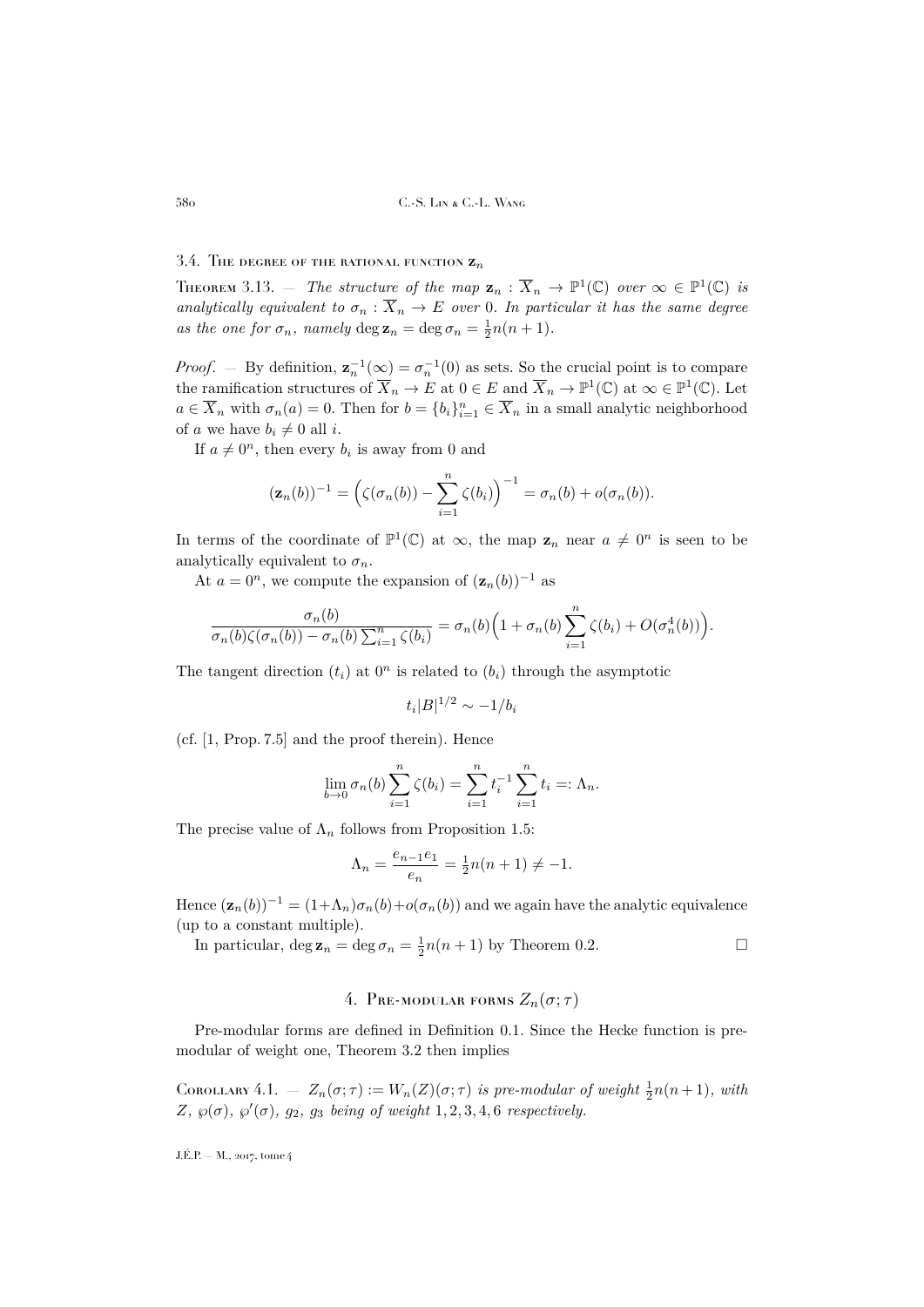4.1. COMPLETION OF THE PROOF OF THEOREM [0.4.](#page-7-1) — We call the  $2n + 1$  branch points  $a \in Y_n \setminus X_n$  *trivial critical points* since  $a = -a$  and the Green equation [\(0.5\)](#page-3-2) holds trivially. They satisfy a nice compatibility condition with the case  $n = 1$  under the addition map:

<span id="page-25-0"></span>LEMMA 4.2. – Let  $a = \{a_1, \ldots, a_n\} \in Y_n$  be a solution to the Green equation  $\sum_{i=1}^{n} \nabla G(a_i) = 0$ *. Then* a *is trivial, i.e.,*  $a = -a$ *, if and only if*  $\sigma_n(a) \in E[2]$ *.* 

*Proof.* — If a is trivial, then  $\sigma_n(a) \in E[2]$  clearly. If a is non-trivial, i.e.,  $a \in X_n$ , by equations  $(1.5)$ , it gives rise to a type II developing map f with

$$
f(z + \omega_1) = e^{-4\pi i \sum_i s_i} f(z), \qquad f(z + \omega_2) = e^{4\pi i \sum_i r_i} f(z).
$$

Here,  $a_i = r_i \omega_1 + s_i \omega_2$  for  $i = 1, \ldots, n$ .

If  $\sigma_n(a) \in E[2]$ , then both exponential factors reduce to one and we conclude that  $f(z)$  is an elliptic function on E. Notice that the only zero of  $f'(z)$  is at  $z = 0$  which has order 2n, and the only poles of  $f'(z)$  are at  $-a_i$  of order 2,  $i = 1, ..., n$ . This forces that  $\sigma_n(a) = 0$  and

$$
f'(z) = \sum_{j=1}^{n} E_j \wp(z + a_j) + C_1
$$

for some constants  $E_1, \ldots, E_n$  and  $C_1$ , since  $f'$  is residue free. Then

$$
f(z) = -\sum_{j=1}^{n} E_j \zeta(z + a_i) + C_1 z + C_2
$$

for some constant  $C_2$ . But  $f(z)$  is elliptic, which implies that  $C_1 = 0$  and  $\sum_{j=1}^{n} E_j = 0$ . Now  $f^{2k-1}(0) = 0$  for  $k = 1, ..., n$  leads to a system of linear equations in  $E_j$ 's (cf. [\[1,](#page-37-0) Lem. 2.3.1]):

$$
\sum_{j=1}^{n} \wp^{k}(a_j) E_j = 0, \qquad k = 1, \dots, n.
$$

Then  $\wp(a_i) \neq \wp(a_j)$  for  $i \neq j$  forces that  $E_j = 0$  for all j. This is a contradiction and we conclude that  $\sigma_n(a) \notin E[2]$ .

The following theorem completes the proof of Theorem [0.4:](#page-7-1)

<span id="page-25-1"></span>THEOREM 4.3 (Extra critical points versus non-trivial zeros of  $Z_n(\sigma;\tau)$ )

(i) *Given*  $\sigma_0 \in E_\tau \setminus E_\tau[2]$  *with*  $Z_n(\sigma_0; \tau) = 0$ *, there is a unique*  $a \in X_n$  *such that*  $\sigma_n(a) = \sigma_0$  *and*  $\mathbf{z}_n(a) = Z(\sigma_0)$ *.* 

(ii) *Conversely, if*  $a \in X_n$  *and*  $\mathbf{z}_n(a) = Z(\sigma(a))$  *then*  $Z_n(\sigma(a); \tau) = 0$  *and*  $\sigma_n(a) \notin \mathbb{R}$  $E_\tau[2]$ .

## *Proof*

(i) For any given  $\sigma_0$ , by substituting  $\sigma$  with  $\sigma_0$  in  $W_n(\mathbf{z})$ , we get a polynomial  $W_{n,\sigma_0}(\mathbf{z})$  of degree  $\frac{1}{2}n(n+1)$ . Since  $W_n(\mathbf{z})$  is the minimal polynomial of the rational function  $\mathbf{z}_n \in K(\overline{X}_n)$  over  $K(E)$ , those  $\mathbf{z}_n(a)$  with  $a \in \overline{X}_n$  and  $\sigma_n(a) = \sigma_0$  give rise to all the roots, counted with multiplicities, of  $W_{n,\sigma_0}(a) = 0$ .

Now  $Z(\sigma_0)$  is a root of  $W_{n,\sigma_0}(\mathbf{z})=0$  with  $\sigma_0 \notin E[2]$ , hence there is a point  $a \in X_n$ which corresponds to it. That is,  $Z(\sigma_0) = \mathbf{z}_n(a)$  with  $\sigma_n(a) = \sigma_0$ , and a is unique by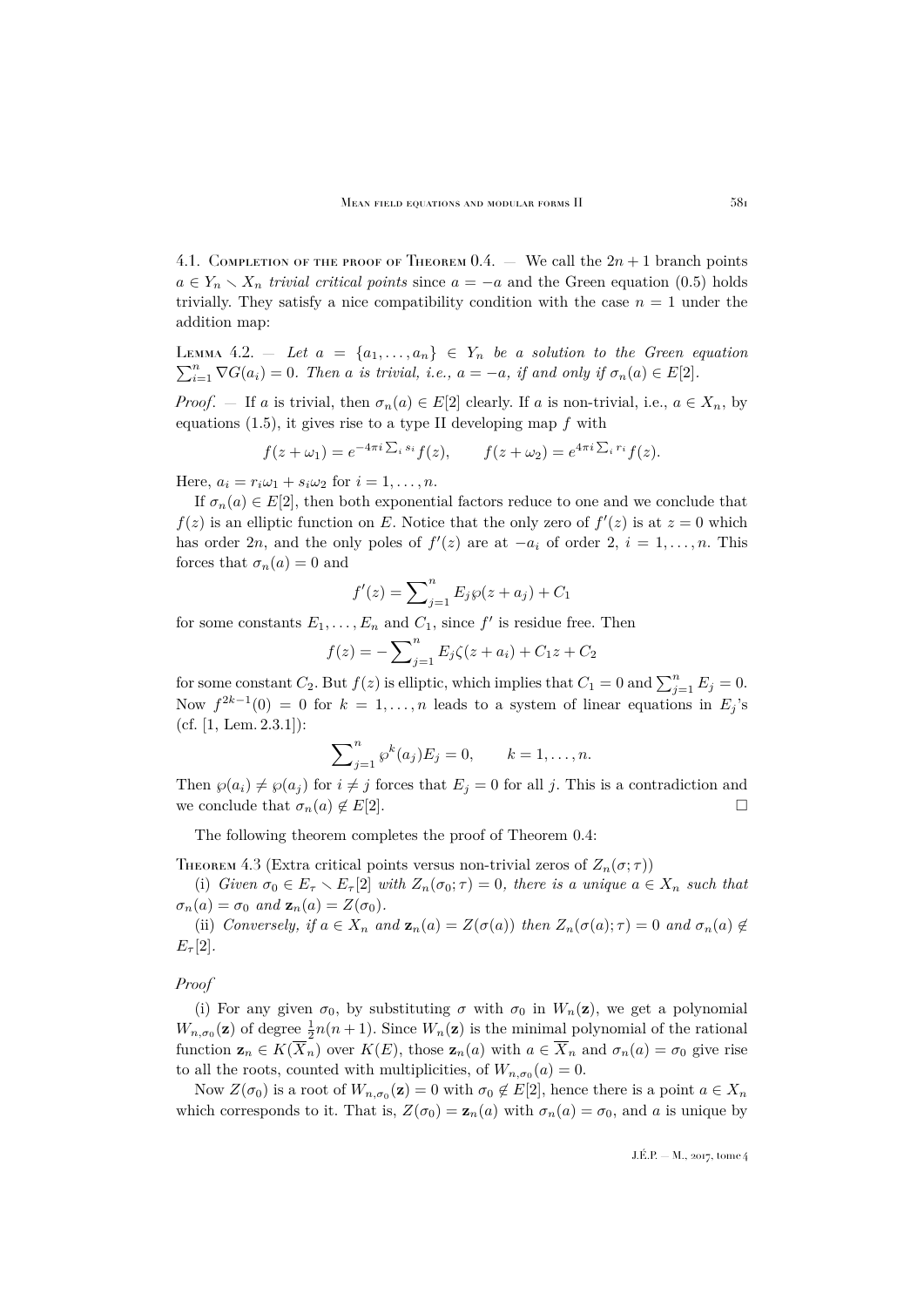Theorem [3.3.](#page-16-1) Notice that if  $a \in \overline{X}_n \setminus X_n$  then  $a = -a$  and then  $\sigma_n(a) \in E[2]$ . So we must have  $a \in X_n$ .

(ii) It is clear that  $Z_n(\sigma(a)) = W_n(Z(\sigma(a)) = W_n(\mathbf{z}_n(a)) = 0$ . Since  $a \in X_n$ , by equation [\(3.1\)](#page-15-2) we have  $\sum_{i=1}^{n} \nabla G(a_i) = 0$ . But since a is non-trivial, Lemma [4.2](#page-25-0) implies that  $\sigma_n(a) \notin E[2]$ .

4.2. Monopromy aspects. — We present below an extended version of Theorem [0.4](#page-7-1) in terms of *monodromy groups of Lamé equations*. The original case of mean field equations corresponds to the case with *unitary monodromy*.

Let  $a = \{a_1, ..., a_n\} \in X_n$ ,  $B_a = (2n - 1) \sum_{i=1}^n \wp(a_i)$  and  $w_a$ ,  $w_{-a}$  be the inde-pendent ansatz solutions [\(0.7\)](#page-3-3) to  $w'' = (n(n+1)\wp(z) + B_a)w$ . From equations [\(1.4\)](#page-9-4), one calculates that the monodromy matrices are given by

<span id="page-26-2"></span>(4.1)  

$$
\begin{pmatrix} w_a \\ w_{-a} \end{pmatrix} (z + \omega_1) = \begin{pmatrix} e^{-2\pi i s} & 0 \\ 0 & e^{2\pi i s} \end{pmatrix} \begin{pmatrix} w_a \\ w_{-a} \end{pmatrix} (z),
$$

$$
\begin{pmatrix} w_a \\ w_{-a} \end{pmatrix} (z + \omega_2) = \begin{pmatrix} e^{2\pi i r} & 0 \\ 0 & e^{-2\pi i r} \end{pmatrix} \begin{pmatrix} w_a \\ w_{-a} \end{pmatrix} (z),
$$

where the two numbers  $r, s \in \mathbb{C} \pmod{\mathbb{Z}}$  are uniquely determined by

<span id="page-26-1"></span>(4.2) 
$$
r\omega_1 + s\omega_2 = \sigma(a) = \sum_{i=1}^n a_i, \qquad r\eta_1 + s\eta_2 = \sum_{i=1}^n \zeta(a_i).
$$

The system is non-singular by the Legendre relation  $\omega_1 \eta_2 - \omega_2 \eta_1 = -2\pi i$ .

The next lemma extends Lemma [4.2:](#page-25-0)

<span id="page-26-3"></span>LEMMA 4.4. – Let  $a \in X_n$  with  $(r, s)$  given by [\(4.2\)](#page-26-1). Then  $(r, s) \notin \frac{1}{2}\mathbb{Z}^2$ .

*Proof.* – If  $(r, s) \in \frac{1}{2}\mathbb{Z}^2$  then  $f := w_a/w_{-a}$  is elliptic by equations [\(4.1\)](#page-26-2). Since

$$
f' = \frac{w'_a w_{-a} - w_a w'_{-a}}{w_{-a}^2} = \frac{C}{w_{-a}^2},
$$

we find that  $z = 0$  is the only zero of  $f'(z)$  in E, which has order 2n. The proof of Lemma [4.2](#page-25-0) for this  $f$  goes through and leads to a contradiction.  $\Box$ 

Now we consider  $Z_{r,s}(\tau)$  in [\(0.10\)](#page-4-3) but with  $r, s \in \mathbb{C}$ , and define

(4.3) 
$$
Z_{n; r, s}(\tau) := W_n(Z_{r, s})(r + s\tau; \tau), \qquad r, s \in \mathbb{C}.
$$

It reduces to  $Z_n(\sigma;\tau)$  for  $\sigma = r + s\tau$  when  $r,s \in \mathbb{R}$  (see [\[2\]](#page-37-5) for its role in the isomonodromy problems and Painlevé VI equations).

By substituting  $Z_n(\sigma;\tau)$  with  $Z_{n;r,s}(\tau)$  and using Lemma [4.4](#page-26-3) in place of Lemma [4.2,](#page-25-0) the proof of Theorem [4.3](#page-25-1) also leads to:

<span id="page-26-0"></span>THEOREM 4.5.  $-$  Let  $r, s \in \mathbb{C}$ . Then any non-trivial solution  $\tau$  to  $Z_{n; r, s}(\tau) = 0$ , *i.e., with*  $r + s\tau \pmod{\Lambda_{\tau}} \notin E_{\tau}[2]$ , corresponds to an  $a = (a_1, \ldots, a_n) \in \mathbb{C}^n$  such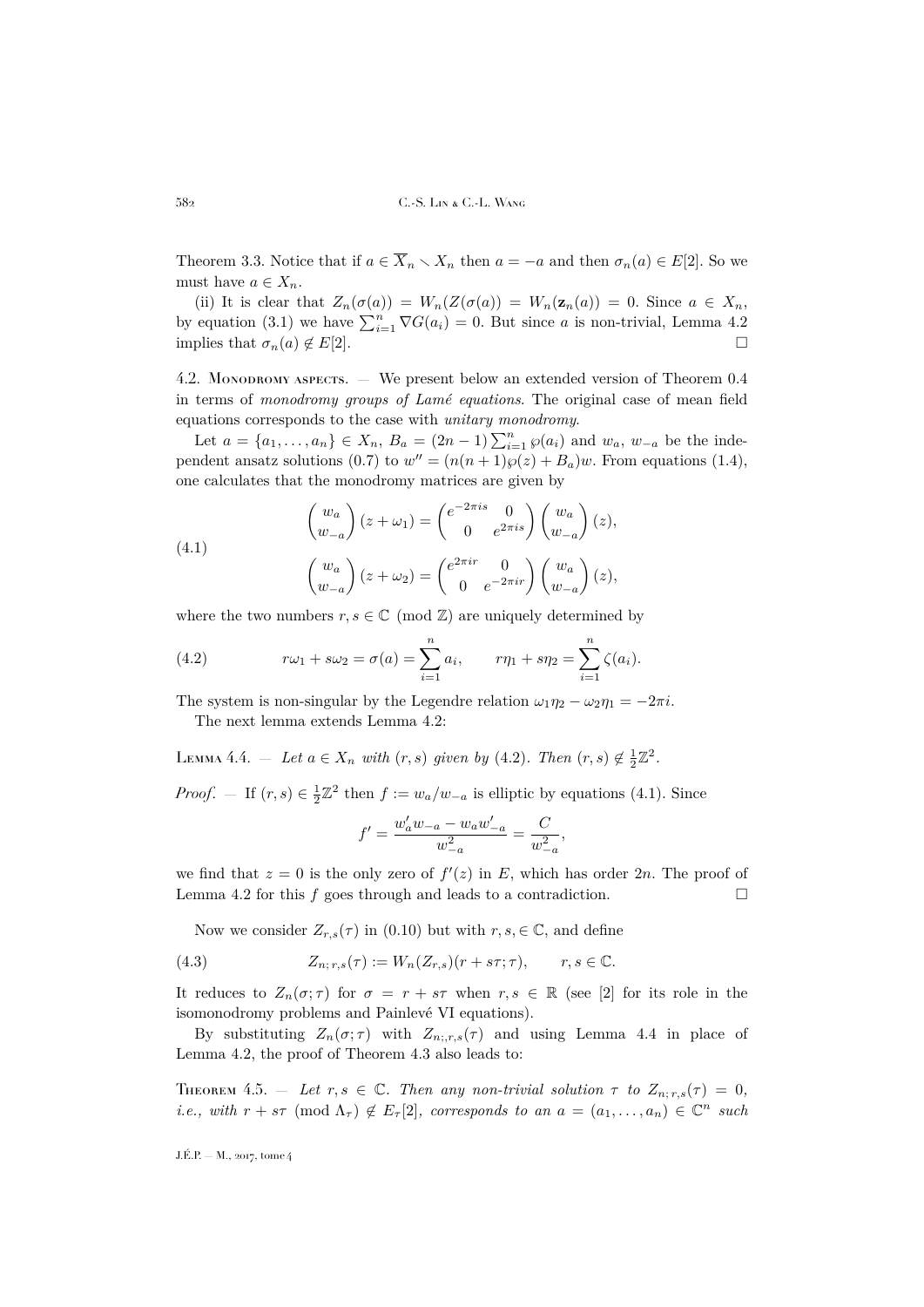*that* a (mod  $\Lambda_{\tau}$ )  $\in X_n(\tau)$  *and* 

$$
\sum_{i=1}^{n} a_i = r + s\tau, \qquad \sum_{i=1}^{n} \zeta(a_i; \tau) = r\eta_1(\tau) + s\eta_2(\tau).
$$

*Equivalently, by equations* [\(4.2\)](#page-26-1)*, the Lame equation*  $w'' = (n(n+1)\wp(z; \Lambda_\tau) + B_a)w$ *has its monodromy representation given by equations* [\(4.1\)](#page-26-2)*.*

We leave the straightforward justifications to the interested readers.

# 5. AN EXPLICIT DETERMINATION OF  $Z_n$

<span id="page-27-0"></span>From the equations of  $\overline{X}_n \subset \mathrm{Sym}^n E$  (cf. [\(1.2\)](#page-9-0)) and the recursively defined algebraic formula for the addition map  $E^n \to E$ , in principle it is possible to compute  $W_n$ and hence  $Z_n$  by *elimination theory* (cf. [\[7\]](#page-37-13)). However we shall present a more direct approach on this to reveal more structures inside it.

5.1. Comparisons with the Hermite–Krichever ansatz. — Besides the Hermite– Halphen ansatz [\(0.7\)](#page-3-3), there is another ansatz, the *Hermite–Krichever ansatz*, which can also be used to construct solutions to the integral Lamé equation [\(0.6\)](#page-3-1). It takes the form

<span id="page-27-1"></span>(5.1) 
$$
\psi(z) := \left( U(\wp(z)) + V(\wp(z)) \frac{\wp'(z) + \wp'(a_0)}{\wp(z) - \wp(a_0)} \right) \frac{\sigma(z - a_0)}{\sigma(z)} e^{(\zeta(a_0) + \kappa)z},
$$

where  $U(x)$  and  $V(x)$  are polynomials in x, the point  $a_0 \in \mathbb{C} \setminus \Lambda$ , and  $\kappa \in \mathbb{C}$  is a constant. As usual, we set  $(x, y) = (\wp(z), \wp'(z))$  and  $(x_0, y_0) = (\wp(a_0), \wp'(a_0))$  to be the corresponding algebraic coordinates.

The ansatz [\(5.1\)](#page-27-1) makes sense since  $\psi$  only has poles at  $z = 0$ . The two poles at  $z = \pm a_0$  from  $(\wp(z) - \wp(a_0))^{-1}$  cancel with the zeros from  $\sigma(z - a_0)$  and  $\wp'(z) + \wp'(a_0)$ . In order for ord<sub> $z=0$ </sub>  $\psi(z) = -n$ , we must have

Lemma 5.1 (Degree constraints)

- (i) If  $n = 2m$  with  $m \in \mathbb{N}$  then  $\deg U \leq m 1$  and  $\deg V = m 1$ .
- (ii) *If*  $n = 2m + 1$  *with*  $m \in \mathbb{N} \cup \{0\}$  *then* deg  $U = m$  *and* deg  $V \leq m 1$ *.*

By an obvious normalization, in case (i) we may assume that

$$
U(x) = \sum_{i=0}^{m-1} u_i x^i, \qquad V(x) = \sum_{i=0}^{m-1} v_i x^i \quad \text{with } v_{m-1} = 1,
$$

and in case (ii) we assume that  $U(x) = \sum_{i=0}^{m} u_i x^i$  with  $u_m = 1$  and  $V(x) =$  $\sum_{i=0}^{m-1} v_i x^i$ . In both cases, the requirement that  $\psi(z)$  satisfies equation [\(0.6\)](#page-3-1) leads to recursions on  $u_i$ 's and  $v_i$ 's. It turns out to be convenient to work with coordinates  $(B, \kappa, x_0, y_0)$  to parametrize  $u_i$ 's and  $v_i$ 's, and this was carried out by Maier in [\[12,](#page-37-8) §4]. The following is a summary:

In case (i) the recursion determines  $v_i$  ( $v_{m-1} = 1$ ) and then  $u_i$  for  $i = m-1$ ,  $m-2,...$  in descending order. In case (ii) it starts with  $u_m = 1$  and determines  $v_i$ and then  $u_i$  for  $i = m - 1, m - 2, \dots$  also in descending order.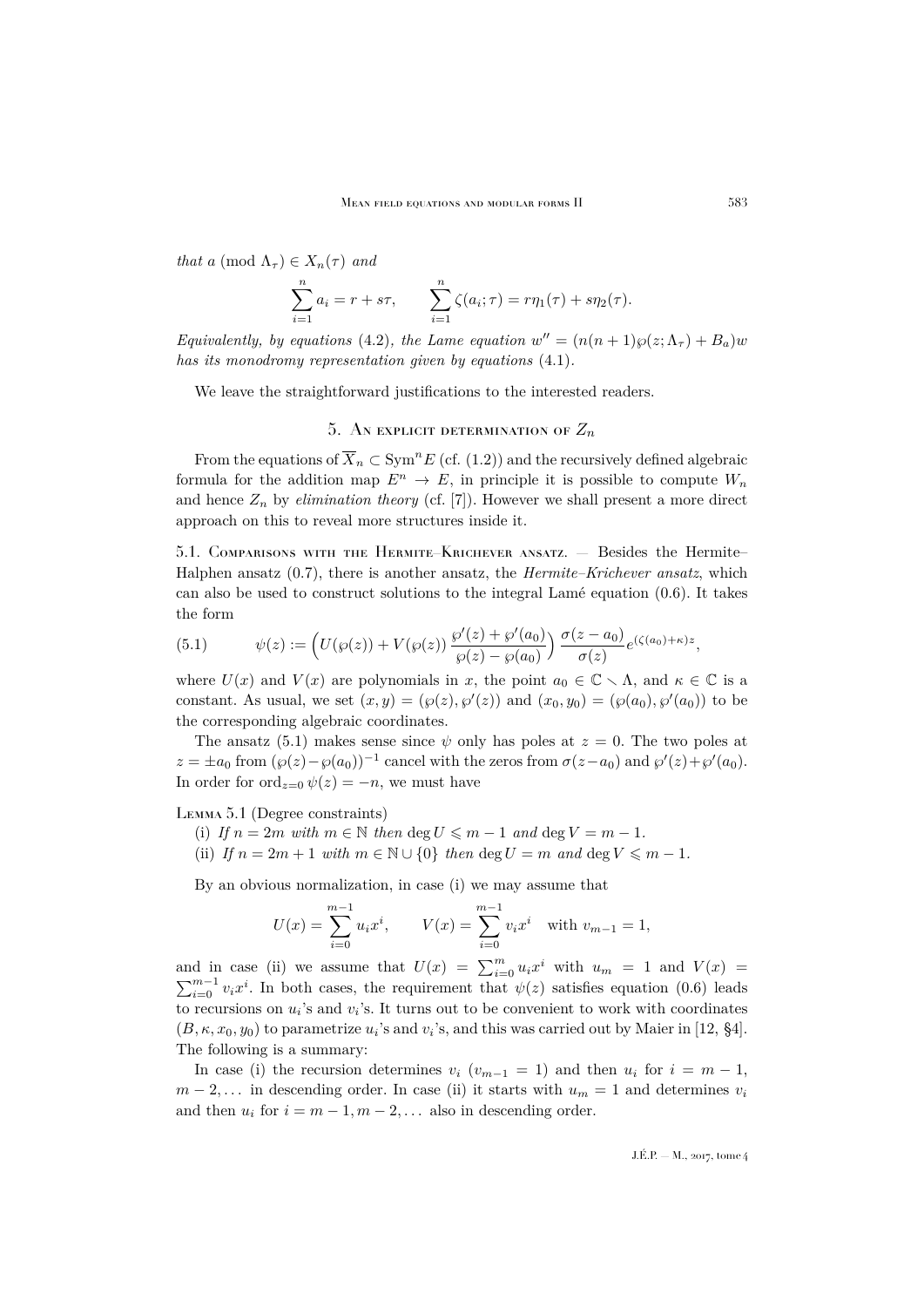There are two compatibility equations coming from

 $u_{-1}(B, \kappa, x_0, y_0) = 0$  and  $v_{-1}(B, \kappa, x_0, y_0) = 0.$ 

The two parameters  $x_0, y_0$  satisfy  $y_0^2 = 4x_0^3 - g_2x_0 - g_3$ . Hence there are four variables  $(B, \kappa, x_0, y_0) \in \mathbb{C}^4$  which are subject to three polynomial equations. By taking into account the limiting cases with  $(x_0, y_0) = (\infty, \infty)$ , this recovers the Lame curve  $\overline{Y}_n$ (which is denoted by  $\Gamma_{\ell}$  in [\[12\]](#page-37-8) with  $\ell = n$ ).

There are four natural coordinate projections (rational functions)  $\overline{Y}_n \to \mathbb{P}^1(\mathbb{C}),$ namely  $B, \kappa, x_0$  and  $y_0$  respectively. The first one  $B : \overline{Y}_n \to \mathbb{P}^1(\mathbb{C})$  is simply the hyperelliptic structure map. The main result in [\[12\]](#page-37-8) is an explicit description of the other three maps in terms of the coordinates  $(B, C)$  on  $\overline{Y}_n$ . To state it we need to first recall some variants of Lamé polynomials.

#### Definition 5.2 ([\[12,](#page-37-8) Def. 3.2, 3.4, 3.6])

(1) The *twisted Lamé polynomials*  $lt_j(B)$ ,  $j = 0, 1, 2, 3$  are monic polynomials whose zeros correspond to solutions to  $(0.6)$  given by the Hermite–Krichever ansatz with  $\kappa \neq 0$  and  $a_0 = 0, \frac{1}{2}\omega_1, \frac{1}{2}\omega_2, \frac{1}{2}\omega_3$  respectively, i.e.,  $(x_0, y_0) = (\infty, \infty), (e_1, 0),$  $(e_2, 0), (e_3, 0)$  respectively.

(2) The *theta-twisted polynomial*  $l_{\theta}(B)$  is the monic polynomial whose roots correspond to the case  $\kappa = 0$  and  $a_0 \notin E[2]$ . (For  $\kappa = 0$  and  $a_0 \in E[2]$  they correspond to the *ordinary* Lamé polynomials  $l_i(B)$ 's.)

<span id="page-28-1"></span><span id="page-28-0"></span>THEOREM 5.3 ([\[12,](#page-37-8) Th. 4.1]). — *For all*  $n \in \mathbb{N}$  and  $i \in \{1, 2, 3\}$ ,  $x_0(B) = e_i + \frac{4}{r^2}$  $n^2(n+1)^2$  $l_i(B)$  $lt_i(B)^2$  $\frac{\overline{u(B)vt(B)}}{l_0(B)lt_0(B)^2},$  $y_0(B, C) = \frac{16}{n^3(n+1)^3}$  $\mathcal{C}$  $\overline{c}_n$  $lt_1(B)lt_2(B)lt_3(B)$  $\frac{(D)^{iv_2}(D)^{iv_3}(D)}{l_0(B)^2lt_0(B)^3},$  $\kappa(B, C) = -\frac{(n-1)(n+2)}{(n+1)}$  $n(n+1)$  $\mathcal{C}$  $\overline{c}_n$  $l_\theta(B)$  $\frac{v_{\theta}(\mathbf{B})}{l_0(B)l t_0(B)}$ . (5.2)

The formula for  $x_0(B)$  *is valid for all three choices of i.* 

All the factors lie in  $\mathbb{Q}[e_1, e_2, e_3, q_2, q_3, B]$  and are monic in B. They are homoge*neous with degrees of*  $B, e_i, g_2, g_3$  *being*  $1, 1, 2, 3$  *respectively.* 

As a simple consistency check, we have  $C^2 = \ell_n(B)$  by Proposition [2.2.](#page-12-1)

REMARK 5.4. — In [\[12\]](#page-37-8)  $\nu = C/c_n$  is used instead.

The polynomials  $l_0(B)$ ,  $l_i(B)$   $(i = 1, 2, 3)$  are written there as  $L^I_{\ell}(B; g_2, g_3)$ ,  $L_{\ell}^{II}(B; e_i, g_2, g_3)$ , called the Lamé spectral polynomials, where  $\ell = n$ .

The polynomials  $lt_0(B)$ ,  $lt_i(B)$   $(i = 1, 2, 3)$  are written there as  $Lt_{\ell}^{I}(B; g_2, g_3)$ ,  $Lt_{\ell}^{II}(B; e_i, g_2, g_3)$ , called the twisted Lamé polynomials.

Also  $l_\theta(B)$  is written there as  $L\theta_\ell(B; g_2, g_3)$ .

The compatibility equations from the recursive formulas for these special cases give rise to explicit formulas for  $lt_i(B)$ 's and  $l_\theta(B)$ 's. Tables for  $lt_0(B)$ ,  $l_\theta(B)$  up to  $n = 8$ , and for  $lt_i(B)$  up to  $n = 6$ , are given in [\[12,](#page-37-8) Tables 5, 6].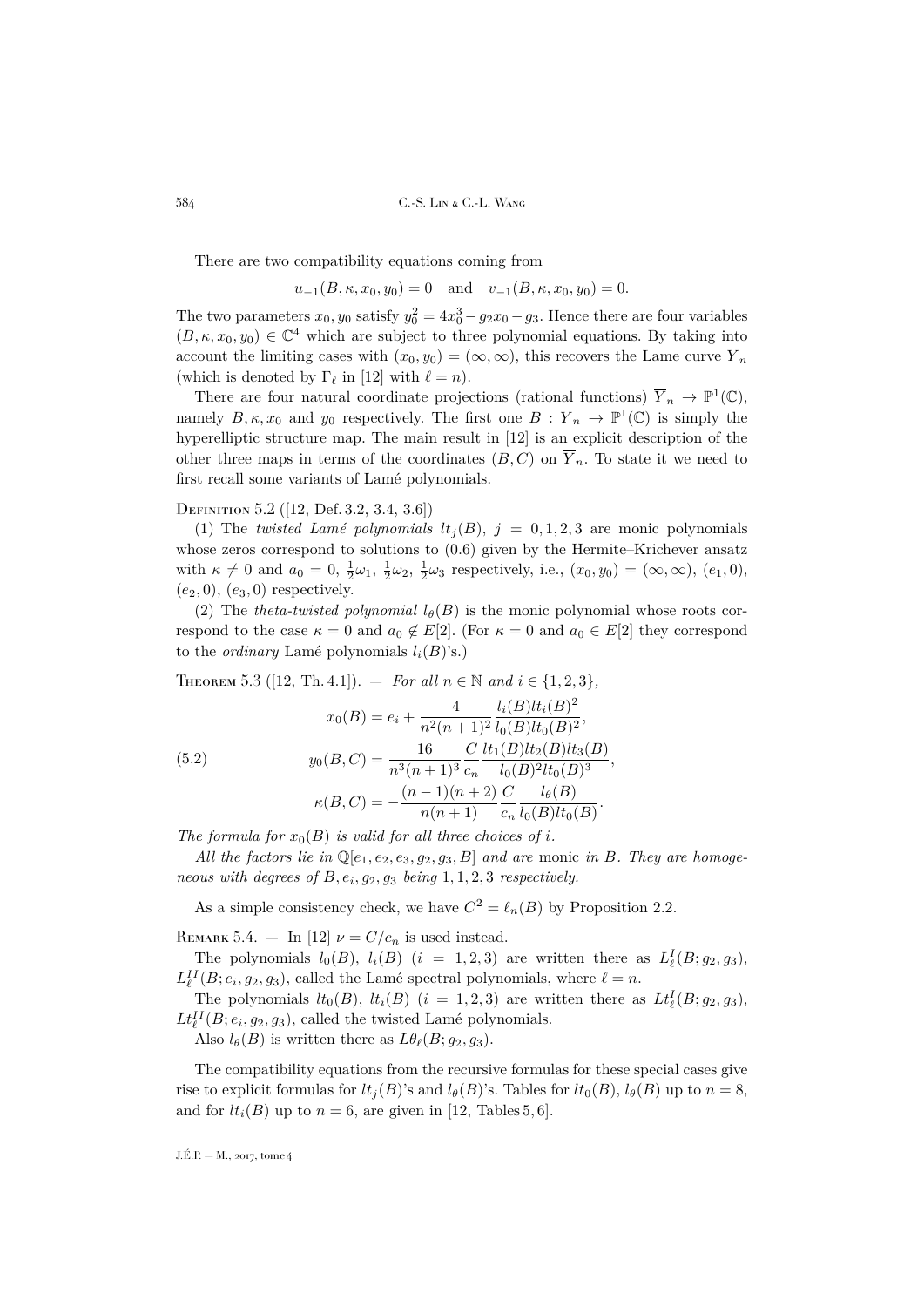<span id="page-29-2"></span>EXAMPLE 5.5. — We recall Maier's formulas for  $lt_i(B)$  and  $l_\theta(B)$  for  $n \leq 4$ .

(1) First of all,  $l_\theta(B) = 1$  for  $n \leq 3$ . For  $n = 4$ ,

$$
l_{\theta}(B) = B^2 - \frac{193}{3}g_2.
$$

Also for  $n = 1$ ,  $lt_i (B) = 1$  for all j.

- (2)  $n = 2$ :  $lt_0(B) = 1$ ,  $lt_i(B) = B 6e_i$  for  $i = 1, 2, 3$ .
- (3)  $n = 3$ :  $lt_0(B) = B^2 \frac{75}{4}g_2$ , and for  $i = 1, 2, 3$ ,

$$
lt_i(B) = B^2 - 15e_iB + \frac{75}{4}g_2 - 225e_i^2.
$$

(4) 
$$
n = 4
$$
:  $lt_0(B) = B^3 - \frac{343}{4}g_2B - \frac{1715}{2}g_3$ . For  $i = 1, 2, 3$ ,  
\n $lt_i(B) = B^4 - 55e_iB^3 + (\frac{539}{4}g_2 - 945e_i^2)B^2$   
\n $+ (1960e_ig_2 + 2450g_3)B + 61740e_i^2g_2 - 68600e_ig_3 - 9261g_2^2$ .

To apply Theorem [5.2,](#page-28-1) we need to compare the projection map

(5.3) 
$$
\pi_n : \overline{Y}_n \longrightarrow E, \qquad a \longmapsto \pi_n(a) := a_0.
$$

with the addition map  $\sigma_n : \overline{Y}_n \to E$ . They turn out to be the same!

<span id="page-29-0"></span>THEOREM 5.6. —  $\pi_n(a) = \sigma_n(a)$ *. Moreover,*  $\kappa(a) = -\mathbf{z}_n(a)$ *.* 

*Proof.* – During the proof we view  $a_i \in \mathbb{C}$  instead of its image  $[a_i] \in E$ .

Let  $a \in Y_n$ . The two expressions [\(0.7\)](#page-3-3) and [\(5.1\)](#page-27-1), which correspond to the same solution to the Lamé equation [\(0.6\)](#page-3-1), must be proportional to each other by a constant. Hence we get

<span id="page-29-1"></span>
$$
\kappa(a) = \sum_{i=1}^n \zeta(a_i) - \zeta(a_0).
$$

Recall that  $\mathbf{z}_n(a) = \zeta(\sigma_n(a)) - \sum_{i=1}^n \zeta(a_i)$ . Then

(5.4) 
$$
\mathbf{z}_n(a) + \kappa(a) = \zeta(\sigma_n(a)) - \zeta(a_0).
$$

As a well-defined meromorphic function on  $\overline{Y}_n$ , we conclude that

$$
a_0(a) = \sigma_n(a) + c
$$

for some constant  $c \in \mathbb{C}$ . Consider a point  $a \in Y_n \setminus X_n$  with  $\sigma_n(a) = \frac{1}{2}\omega_1$ , i.e.,  $l_1(B_a) = 0$ . Such an a exists by Proposition [2.2.](#page-12-1) Then  $z_n(a) = 0$  trivially. We also have  $\kappa(a) = 0$  by Theorem [5.2](#page-28-1) since

$$
C_a^2 = c_n^2 l_0(B_a) l_1(B_a) l_2(B_a) l_3(B_a) = 0
$$

(again by Proposition [2.2\)](#page-12-1). So equation [\(5.4\)](#page-29-1) implies  $0 = \frac{1}{2}\eta_1 - \zeta(\frac{1}{2}\omega_1 + c)$ , and hence c = 0. This proves  $\sigma_n(a) = a_0$ , which represents  $\pi_n(a)$  in E, and also  $\kappa(a) = -\mathbf{z}_n(a)$ . The proof is complete.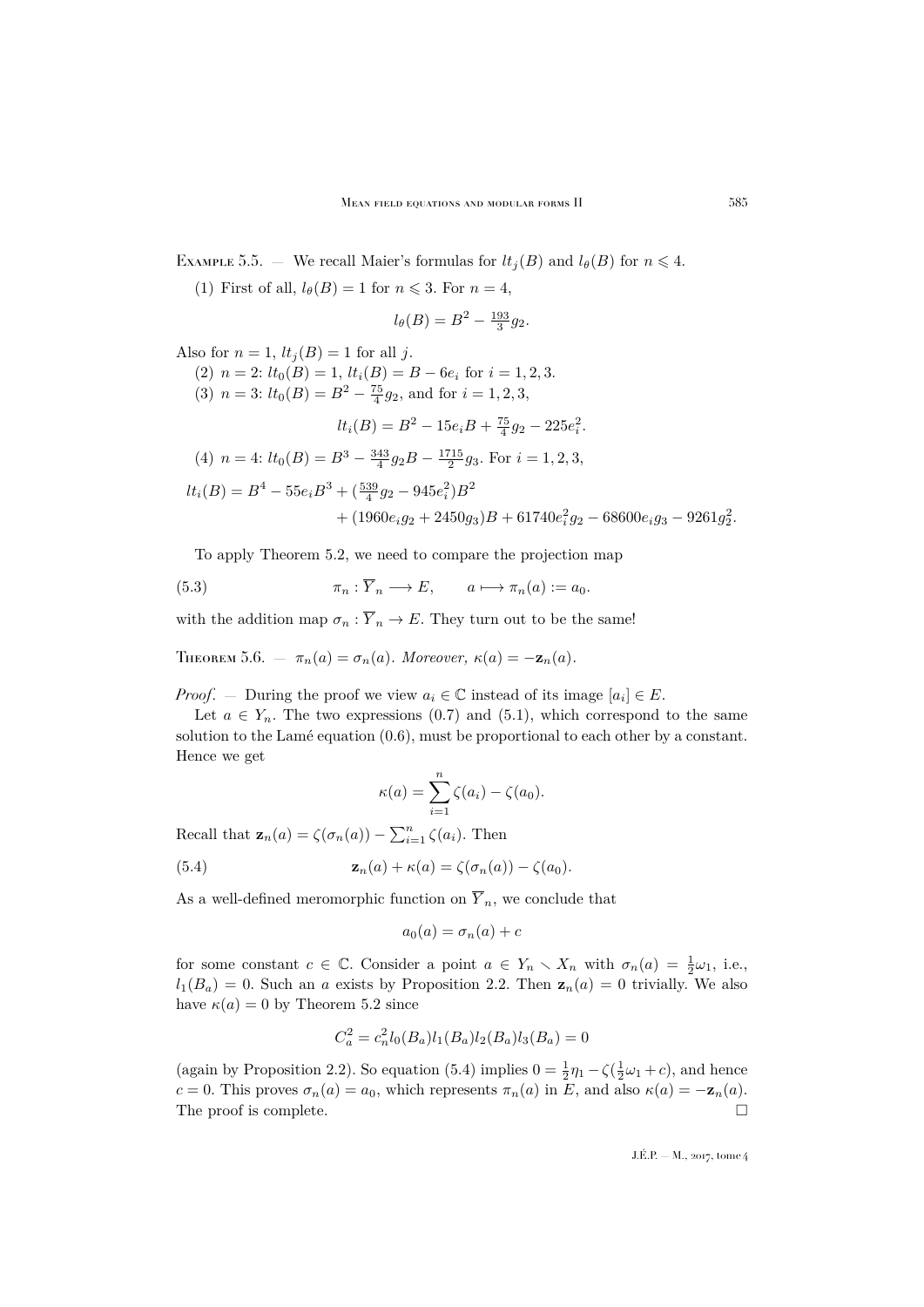5.2. EFFECTIVE CONSTRUCTION AND EXPLICIT FORMULAS FOR  $Z_n$ ,  $n \leq 4$ . – Now we de-scribe an explicit construction, based on Theorem [5.3,](#page-28-0) of the polynomial  $W_n(\mathbf{z})$  in Theorem [3.2.](#page-15-1) It is an application of elimination theory using resultants.

,

.

By Theorem [5.3](#page-28-0) and Theorem [5.6,](#page-29-0) we may eliminate  $C$  to get

(5.5) 
$$
\frac{y_0}{\mathbf{z}_n} = \frac{16}{n^2(n+1)^2(n-1)(n+2)} \frac{lt_1(B)lt_2(B)lt_3(B)}{l_0(B)lt_0(B)^2l_\theta(B)}
$$

which leads to a polynomial equation  $g = 0$  for

<span id="page-30-1"></span>(5.6) 
$$
g := \mathbf{z} \prod_{i=1}^{3} lt_i(B) - y_0 \frac{n^2(n+1)^2(n-1)(n+2)}{16} l_0(B)lt_0(B)^2 l_{\theta}(B).
$$

On the other hand, the three rational expressions of  $x_0$  lead to  $f = 0$  for

<span id="page-30-0"></span>(5.7) 
$$
f := \frac{1}{3} \sum_{i=1}^{3} l_i(B) l t_i(B)^2 - x_0 \frac{n^2(n+1)^2}{4} l_0(B) l t_0(B)^2
$$

$$
= l_i(B) l t_i(B)^2 - (x_0 - e_i) \frac{n^2(n+1)^2}{4} l_0(B) l t_0(B)^2, \quad i \in \{1, 2, 3\}.
$$

Notice that  $f, g$  are polynomials in  $g_2, g_3$  (and  $B, x_0, y_0$ ) instead of in  $e_i$ 's.

Let  $R(f, g; B)$  be the *resultant of the two polynomials* f and g arising from the elimination of the variable  $B$ . Standard elimination theory (see e.g [\[7,](#page-37-13) Chap. 5]) implies that  $R(f, g; B)$  gives the equation defining the branched covering map  $\sigma_n : \overline{Y}_n \to E$ outside the loci  $C = 0$ :

PROPOSITION 5.7. —  $R(f,g;B)(\mathbf{z}) = \lambda_n W_n(\mathbf{z}) \in \mathbb{Q}[g_2,g_3,x_0,y_0][\mathbf{z}],$  where  $\lambda_n =$  $\lambda_n(g_2, g_3, x_0, y_0)$  *is independent of* **z**.

In particular, the pre-modular form  $Z_n(\sigma;\tau) = W_n(Z)(\sigma;\tau)$  can be explicitly computed for any  $n \in \mathbb{N}$  by way of  $R(f, g; B)$ .

In practice, such a computation is time consuming even using computer. In the following, we apply it to the initial cases up to  $n = 4$ . As before we denote  $x_0 =$  $\wp(\sigma) =: \wp \text{ and } y_0 = \wp'(\sigma) =: \wp'.$ 

EXAMPLE 5.8.  $-$  For  $n = 2$ , it is easy to see that

$$
f = B3 - 9\wp B2 + 27(g_2\wp + g_3),
$$
  
\n
$$
g = \mathbf{z}B3 - 9\wp'B2 - 9\mathbf{z}g_2B + 27(g_2\wp' - 2\mathbf{z}g_3).
$$

The resultant  $R(f, g; B)$  is calculated by the  $6 \times 6$  *Sylvester determinant*:

$$
\begin{vmatrix}\n1 & -9\wp & 0 & 27(g_2\wp + g_3) & 0 & 0 \\
0 & 1 & -9\wp & 0 & 27(g_2\wp + g_3) & 0 \\
0 & 0 & 1 & -9\wp & 0 & 27(g_2\wp + g_3) \\
z - 9\wp' & -9zg_2 & 27(g_2\wp' - 2zg_3) & 0 & 0 \\
0 & z & -9\wp' & -9zg_2 & 27(g_2\wp' - 2zg_3) & 0 \\
0 & 0 & z & -9\wp' & -9zg_2 & 27(g_2\wp' - 2zg_3)\n\end{vmatrix}
$$

A direct evaluation gives

$$
R(f,g;B)(\mathbf{z})=-3^{9}\Delta(\wp')^{2}(\mathbf{z}^{3}-3\wp\mathbf{z}-\wp').
$$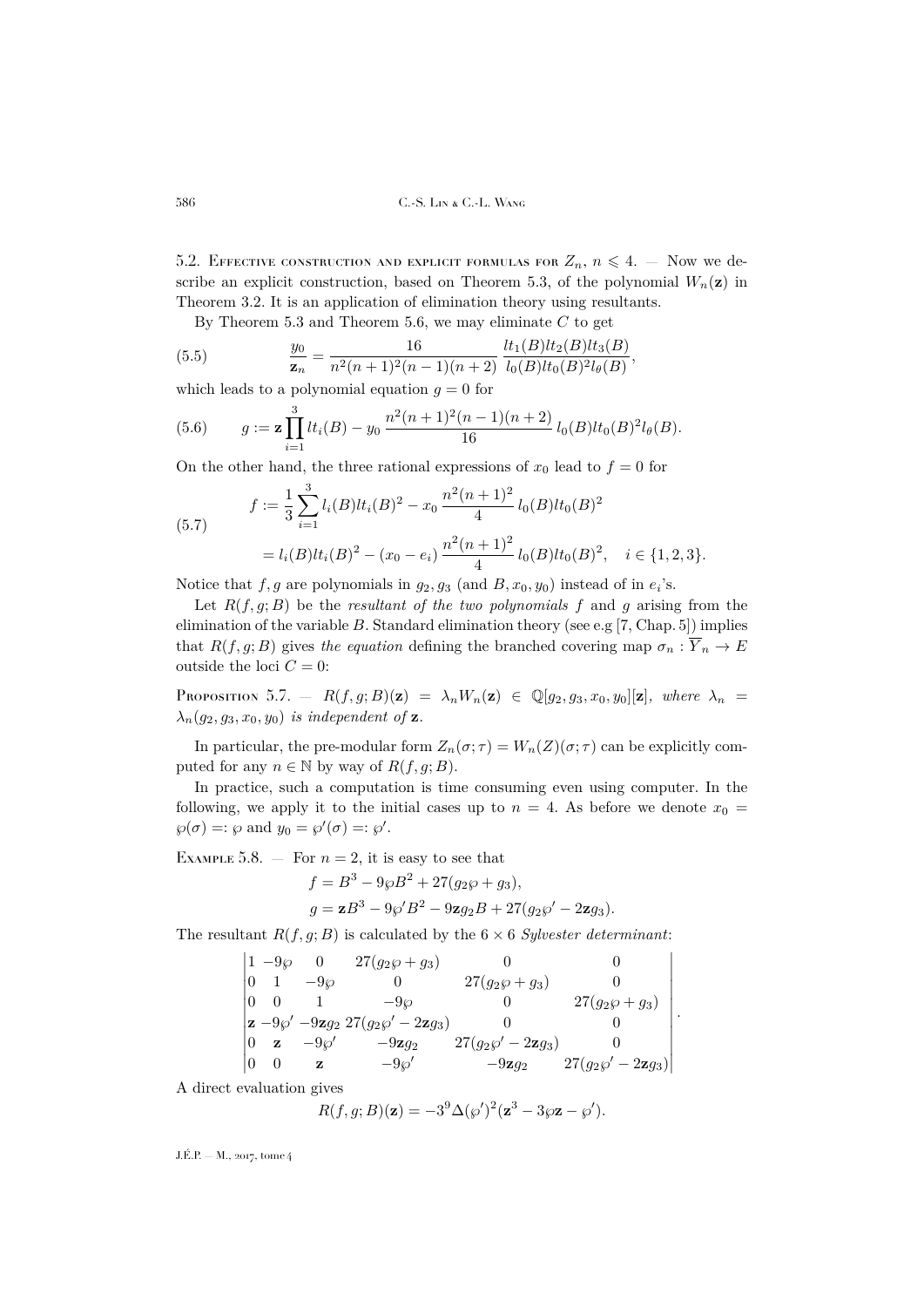Here,  $\Delta = g_2^3 - 27g_3^2$  is the discriminant. This gives  $W_2(\mathbf{z}) = \mathbf{z}^3 - 3\wp \mathbf{z} - \wp'$  and  $Z_2(\sigma; \tau) = W_2(Z) = Z^3 - 3\wp Z - \wp'.$ 

EXAMPLE 5.9.  $-$  For  $n = 3$ , we have

$$
f = 16B^{6} - 576B^{5}\wp + 360B^{4}g_{2} + 5400B^{3}(5g_{3} + 4g_{2}\wp)
$$
  
- 3375B<sup>2</sup>g<sub>2</sub><sup>2</sup> - 84375\Delta - 101250Bg<sub>2</sub>(3g\_{3} + 2g\_{2}\wp),  

$$
g = 16B^{6}\mathbf{z} - 1440B^{5}\wp' - 1800B^{4}g_{2}\mathbf{z} + 54000B^{3}(g_{2}\wp' - g_{3}\mathbf{z})
$$
  
- 16875B<sup>2</sup>g<sub>2</sub><sup>2</sup> $\mathbf{z} - 506250Bg_{2}^{2}\wp' + 421875\Delta \mathbf{z}.$ 

It takes a couple seconds to evaluate the corresponding  $12 \times 12$  Sylvester determinant (in *Mathematica*) to get

$$
R(f,g;B)(z) = 2^{36}3^{27}5^{30}\Delta^{5}(\wp')^4W_3(z),
$$

where  $W_3(z)$  is given by

$$
W_3(\mathbf{z}) = \mathbf{z}^6 - 15\wp \mathbf{z}^4 - 20\wp' \mathbf{z}^3 + \left(\frac{27}{4}g_2 - 45\wp^2\right) \mathbf{z}^2 - 12\wp \wp' \mathbf{z} - \frac{5}{4}\wp'^2.
$$

It seems impractical to compute this resultant by hand.

Both  $Z_2$  and  $Z_3$  are known to Dahmen [\[3\]](#page-37-7). Here is a new example:

<span id="page-31-0"></span>EXAMPLE 5.10. – For  $n = 4$ , the expansions of the polynomials f and g, as given in [\(5.7\)](#page-30-0) and [\(5.6\)](#page-30-1) by a direct substitution, are already too long to put here. Nevertheless, a couple hours *Mathematica* calculation gives

$$
R(f,g;B)(\mathbf{z}) = -2^{80}3^{63}5^{60}7^{63}\Delta^{18}(\wp')^8 W_4(\mathbf{z}),
$$

where  $W_4(\mathbf{z})$  is the degree 10 polynomial:

<span id="page-31-1"></span>(5.8)  
\n
$$
W_4(\mathbf{z}) = \mathbf{z}^{10} - 45\wp \mathbf{z}^8 - 120\wp' \mathbf{z}^7 + (\frac{399}{4}g_2 - 630\wp^2) \mathbf{z}^6 - 504\wp \wp' \mathbf{z}^5 - \frac{15}{4}(280\wp^3 - 49g_2\wp - 115g_3)\mathbf{z}^4 + 15(11g_2 - 24\wp^2)\wp' \mathbf{z}^3 - \frac{9}{4}(140\wp^4 - 245g_2\wp^2 + 190g_3\wp + 21g_2^2)\mathbf{z}^2 - (40\wp^3 - 163g_2\wp + 125g_3)\wp' \mathbf{z} + \frac{3}{4}(25g_2 - 3\wp^2)(\wp')^2.
$$

The weight 10 pre-modular form  $Z_4(\sigma;\tau)$  is then obtained.

5.3. Remarks on rationality and singularities of the Lamé curve. — We have constructed two affine curves from  $\overline{X}_n$ . One is the hyperelliptic model

$$
Y_n = \{ (B, C) \mid C^2 = \ell_n(B) \},
$$

another one is

$$
Y'_n := \{(x_0, y_0, \mathbf{z}) \mid y_0^2 = 4x_0^2 - g_2x_0 - g_3, W_n(x_0, y_0; \mathbf{z}) = 0\}
$$

which is a degree  $\frac{1}{2}n(n + 1)$  branched cover of the original curve

$$
E = \{(x_0, y_0) \mid y_0^2 = 4x_0^3 - g_2x_0 - g_3\}
$$

under the projection  $\sigma'_n : Y'_n \to E$  with defining equation  $W_n(\mathbf{z}) = 0$ .

The curve  $Y_n$  is birational to  $Y'_n$  over E, namely the addition map  $\sigma_n: Y_n \to E$ is compatible with  $\sigma'_n : Y'_n \to E$ . Notice that both  $\ell_n$  and  $W_n$  have coefficients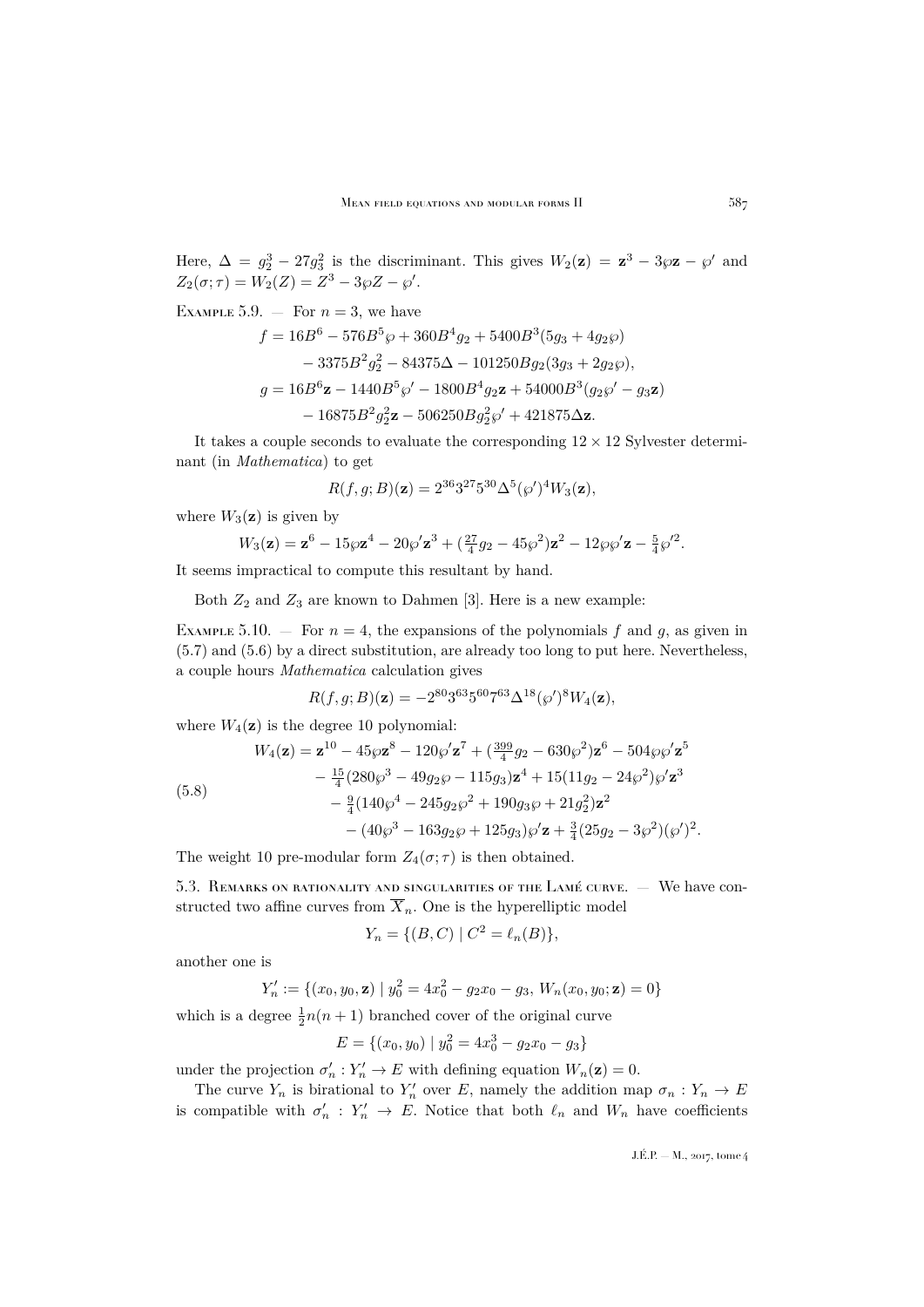in  $\mathbb{Q}[g_2, g_3]$ . The explicit birational map  $\phi : (B, C) \dashrightarrow (x_0, y_0, \mathbf{z})$  (given in Theo-rems [5.3](#page-28-0) and [5.6](#page-29-0) via  $\mathbf{z}_n = -\kappa$ ) also has coefficients in  $\mathbb{Q}[q_2, q_3]$ . This implies that  $\phi$  is defined over Q. Moreover φ extends to a *birational morphism*



by identifying  $\sigma_n^{-1}(0_E)$  with  $\mathbf{z}_n^{-1}(\infty)$ . The morphism  $\phi$  is an isomorphism outside those branch points for  $Y_n \to \mathbb{P}^1(\mathbb{C})$  (i.e.,  $C = 0$ ). In particular, the non-isomorphic loci lie in  $z_n = 0$  by formulas [\(5.2\)](#page-28-1) and Theorem [5.6.](#page-29-0)

REMARK 5.11. – In contrast to the smoothness of  $Y_n(\tau)$  for general  $\tau$ , for all  $n \geq 3$ the model  $Y'_n(\tau)$  is singular at points  $z = 0 = y_0$  (and hence  $x_0 = e_i$  for some i). Indeed from [\(5.2\)](#page-28-1) this is equivalent to  $C = 0$  and  $l_i(B)l_i(B)^2 = 0$  for some  $1 \leq i \leq 3$ . For  $n = 2$ , there is only one solution B for each fixed i (cf. Example [5.5\)](#page-29-2). However, for  $n \geq 3$  there are more than one such solutions B. These points  $(B, 0) \in Y_n$  are collapsed to the same point  $(x_0, y_0, \mathbf{z}) = (e_i, 0, 0) \in Y'_n$  under  $\phi$ , thus  $(e_i, 0, 0)$  is a singular point of  $Y'_n$ .

For  $n = 3, 4$  this is easily seen from the equation  $W_n(\mathbf{z}) = 0$  given above since it contains a quadratic polynomial in  $(\mathbf{z}, \varphi')$  as its lowest degree terms.

In particular, the birational map  $\phi^{-1}$  is also represented by rational functions  $B = B(x_0, y_0, \mathbf{z})$  and  $C = C(x_0, y_0, \mathbf{z})$  with coefficients in  $\mathbb{Q}[g_2, g_3]$  and with at most poles along  $z = 0$ . In principle such an explicit inverse can be obtained by a Groebner basis calculation associated to the ideal of the graph  $\Gamma_{\phi}$ . The following statement is clear from the above description:

PROPOSITION 5.12. — Let E be defined over  $\mathbb{Q}$ , *i.e.*,  $g_2, g_3 \in \mathbb{Q}$ . Then the Lamé *curve*  $\overline{Y}_n$  *is also defined over*  $\mathbb{Q}$  *for all*  $n \in \mathbb{N}$ *. Moreover*,  $\overline{Y}_n'$  *and all the morphisms*  $\sigma_n, \sigma'_n, \phi$  are also defined over  $\mathbb{Q}$ .

*A* rational point  $(B, C) \in \overline{Y}_n$  is mapped to a rational point  $(x_0, y_0, \mathbf{z}) \in \overline{Y}'_n$  $\int_{n}^{\prime}$  *by*  $\phi$ . *For the converse, given*  $(x_0, y_0) \in E(\mathbb{Q})$ , a point  $(x_0, y_0, \mathbf{z})$  in the  $\sigma'_n$ -fiber gives a *unique*  $(B, C) \in \overline{Y}_n(\mathbb{Q})$  *if*  $z \in \mathbb{Q}$  *and*  $(x_0, y_0, z) \neq (e_i, 0, 0)$  *for any i*.

REMARK 5.13. — It is well-known that there are only few (i.e., at most finite) rational points on a *non-elliptic* hyperelliptic curve. This phenomenon is consistent with the irreducibility of the polynomial  $W_n(\mathbf{z})$  over  $K(E)$  in light of Hilbert's irreducibility theorem that there is an infinite (Zariski dense) set of  $(g_2, g_3, x_0, y_0) \in \mathbb{Q}^4$  so that the specialization of  $W_n(\mathbf{z})$  over there are all irreducible. Nevertheless, it might be interesting to see if  $z_n$  plays any role in the study of rational points.

<span id="page-32-0"></span>Remark 5.14. — It was proved in [\[12,](#page-37-8) Prop. 3.2] that *a Lamé curve is either smooth or nodal, and there is at most one node*. The proof relies on the degree formula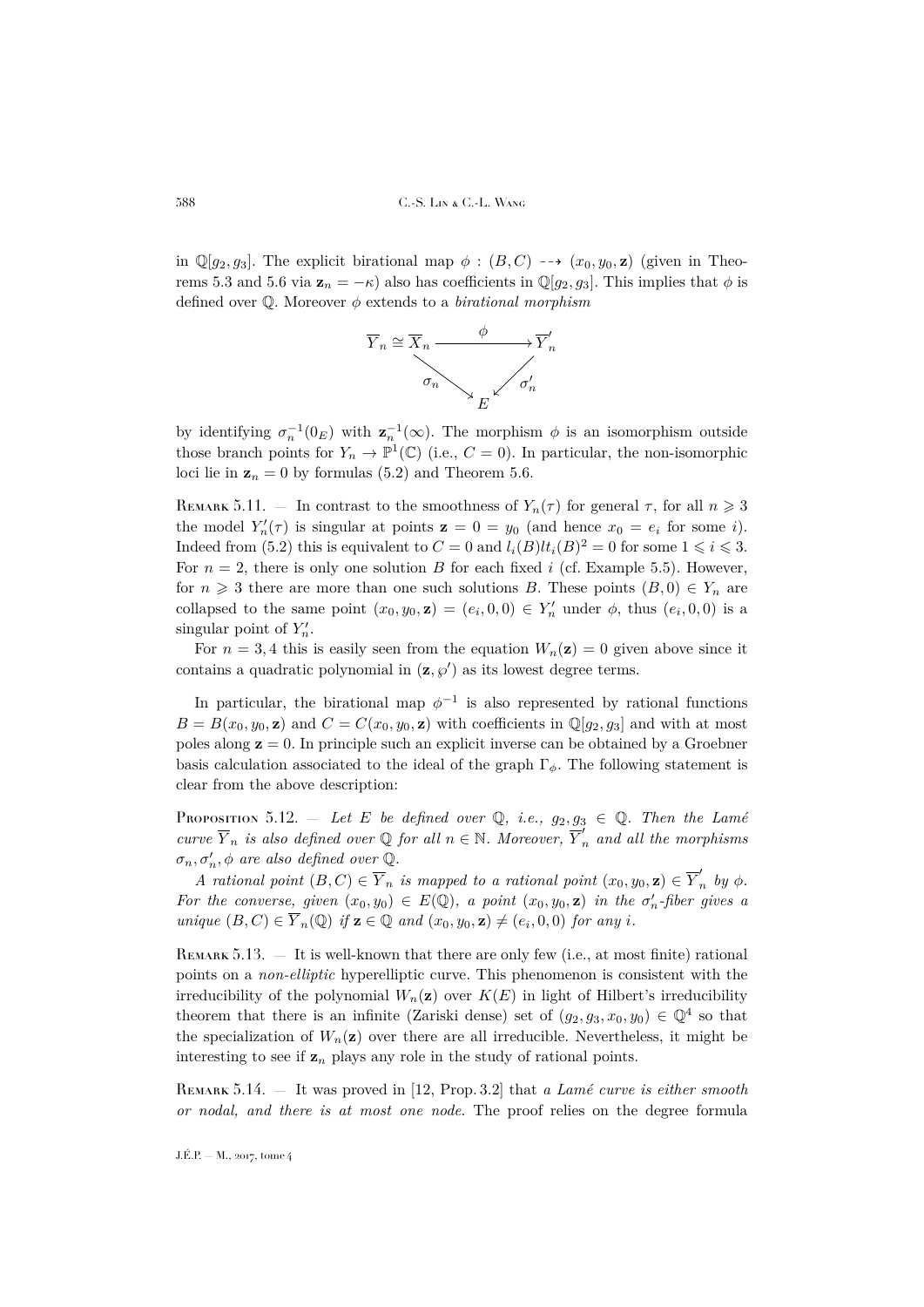$\deg \pi_n = \frac{1}{2}n(n+1) = \deg \kappa$  which was quoted as *a significant formula from finiteband integration theory* without explicit references in [\[12,](#page-37-8) p. 1139]. While this might be well-known to experts in this field, we want to point out that it also follows from Theorem [5.6](#page-29-0) and our degree formula  $\deg \sigma_n = \frac{1}{2}n(n+1) = \deg \mathbf{z}_n$  in Theorem [2.4](#page-13-0) and Theorem [3.13.](#page-24-1)

# <span id="page-33-0"></span>Appendix. A counting formula for Lamé equations by You-Cheng Chou<sup>(\*)</sup>

Using the pre-modular forms constructed in Sections [4](#page-24-0) and [5,](#page-27-0) we verify the  $n = 4$ case of Dahmen's conjectural counting formula [\[3,](#page-37-7) Conj. 73] for integral Lamé equations with finite monodromy. It is known that the finite monodromy group is necessarily a dihedral group.

For  $N \in \mathbb{N}$  we denote by  $\phi(N) := \#\{k \in \mathbb{Z} \mid \gcd(k, N) = 1, 0 \leq k \leq N\}$  the Euler function and we set  $\phi(N) = 0$  if  $N \notin \mathbb{N}$ . Similarly we define

$$
\Psi(N) := \#\{(k_1, k_2) \mid \gcd(k_1, k_2, N) = 1, 0 \le k_i < N\}.
$$

A.1. DAHMEN's CONJECTURE.  $-$  Let  $L_n(N)$  be the number of Lamé equations  $w'' =$  $(n(n+1)\wp(z) + B)w$ , up to linear equivalence, which has finite monodromy group isomorphic to the dihedral group  $D_N$ . Using the Hermite–Halphen ansatz [\(0.7\)](#page-3-3) and the theory in Section [4,](#page-24-0) the problem is reduced to the zero counting of the following  $SL(2, \mathbb{Z})$  modular form

$$
M_n(N) := \prod_{\substack{0 \le k_1, k_2 < N \\ \gcd(k_1, k_2, N) = 1}} Z_n\left(\frac{k_1 + k_2 \tau}{N}; \tau\right).
$$

Using this, by repeating Dahmen's argument in [\[3,](#page-37-7) Lem. 65, 74], we get

<span id="page-33-1"></span>**PROPOSITION** A.1. — *Suppose that for all*  $N \in \mathbb{Z}_{\geq 3}$  *and*  $n \in \mathbb{N}$  *we have that* 

$$
\nu_{\infty}(M_n(N)) = a_n \phi(N) + b_n \phi(N/2),
$$

*where*  $a_{2m} = a_{2m+1} = m(m+1)/2$ ,  $b_{2m} = b_{2m-1} = m^2$ . Then

$$
L_n(N) = \frac{1}{2} \left( \frac{n(n+1)\Psi(N)}{24} - (a_n \phi(N) + b_n \phi(N/2)) \right) + \frac{2}{3} \varepsilon_n(N),
$$

*where*  $\varepsilon_n(N) = 1$  *if*  $N = 3$  *and*  $n \equiv 1 \pmod{3}$ *, and*  $\varepsilon_n(N) = 0$  *otherwise. Furthermore,*  $Z_n(\sigma; \tau)$  *with*  $\sigma$  *a torsion point has only simple zeros in*  $\tau \in \mathbb{H}$ .

*Proof.* – Recall the formula for  $SL(2, \mathbb{Z})$  modular forms of weight k:

$$
\sum_{P \neq \infty, i, \rho} \nu_P(f) + \nu_\infty(f) + \frac{\nu_i(f)}{2} + \frac{\nu_\rho(f)}{3} = \frac{k}{12}.
$$

<sup>(\*)</sup>Taida Institute for Mathematical Sciences (TIMS), National Taiwan University, Taipei, Taiwan. Email: b99201040@ntu.edu.tw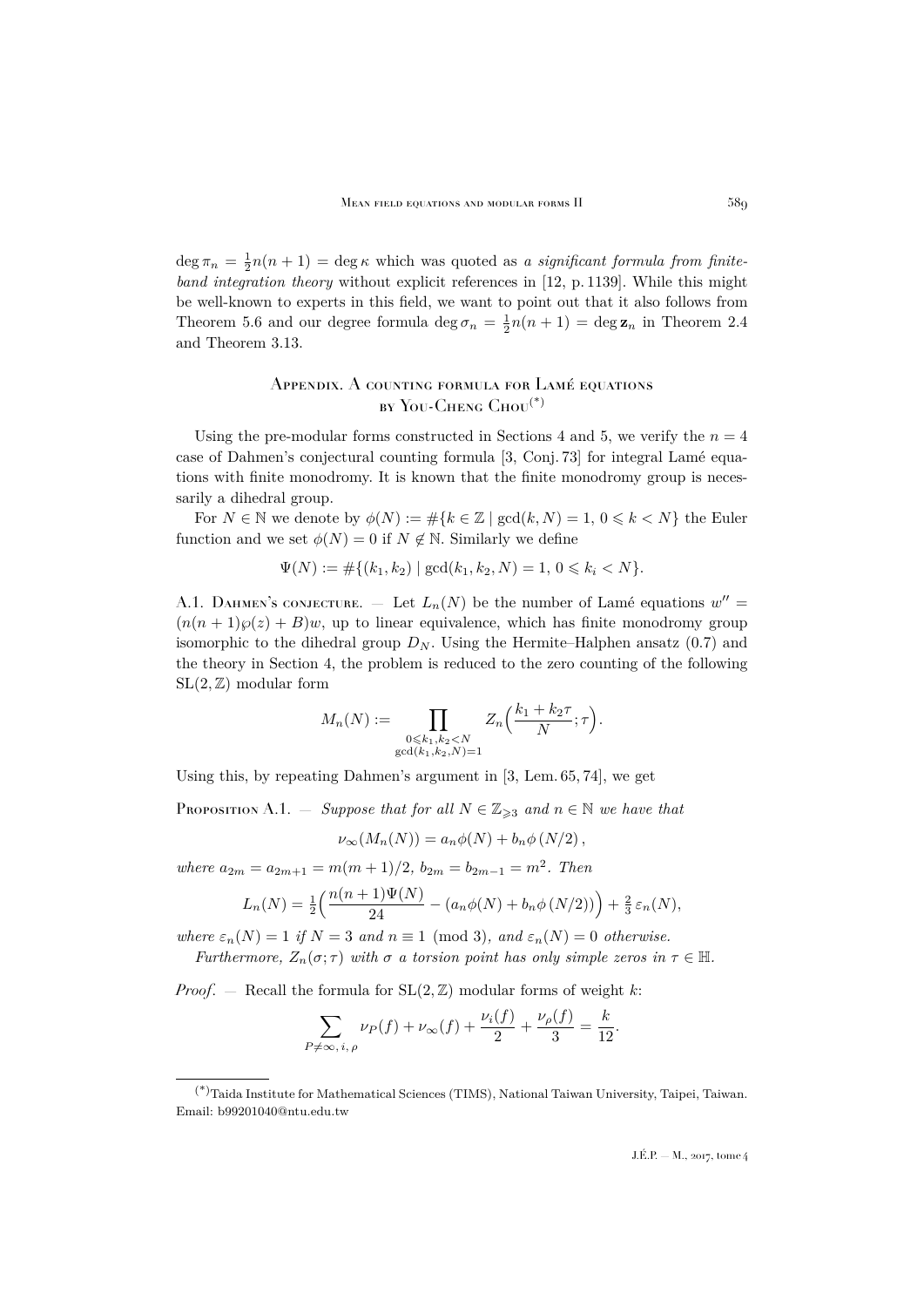The modular form  $f = M_n(N)$  has weight  $k = \frac{1}{2}n(n+1)\Psi(N)$ . Notice that the counting is always doubled under the symmetry  $(k_1, k_2) \rightarrow (N - k_1, N - k_2)$ , thus by [\[3,](#page-37-7) Lem. 65] an upper bound for  $L_n(N)$  is given by

$$
U_n(N) := \frac{1}{2} \left( \frac{n(n+1)\Psi(N)}{24} - (a_n \phi(N) + b_n \phi(N/2)) \right) + \frac{2}{3} \varepsilon_n(N).
$$

That is,  $L_n(N) \leq U_n(N)$ . Moreover, the equality holds if and only if each factor  $Z_n((k_1 + k_2\tau)/N; \tau)$  has only simple zeros.

We will show the equality holds by comparing it with the counting formula for the projective monodromy group  $PL_n(N)$  (cf. [\[3,](#page-37-7) Lem. 74]).

We recall the relation between  $L_n(N)$  and  $PL_n(N)$ :

$$
PL_n(N) = \begin{cases} L_n(N) + L_n(2N) & \text{if } N \text{ is odd,} \\ L_n(2N) & \text{if } N \text{ is even.} \end{cases}
$$

If  $n$  is even and  $N$  is odd, we have

$$
PL_n(N) = L_n(N) + L_n(2N)
$$
  
\n
$$
\leq \frac{1}{2} \left( \frac{n(n+1)\Psi(N)}{24} - \left( \frac{\frac{n}{2}(\frac{n}{2}+1)}{2} \phi(N) + \frac{n^2}{4} \phi(N/2) \right) \right) + \frac{2}{3} \varepsilon_n(N)
$$
  
\n
$$
+ \frac{1}{2} \left( \frac{n(n+1)\Psi(2N)}{24} - \left( \frac{\frac{n}{2}(\frac{n}{2}+1)}{2} \phi(2N) + \frac{n^2}{4} \phi(N) \right) \right) + \frac{2}{3} \varepsilon_n(2N)
$$
  
\n
$$
= \frac{n(n+1)}{12} (\Psi(N) - 3\phi(N)) + \frac{2}{3} \varepsilon_n(N)
$$

For the last equality, we use  $\varepsilon_n(2N) = 0$ ,  $\Psi(2N) = 3\Psi(N)$  and  $\phi(2N) = \phi(N)$ . (If N is even, the relations are  $\varepsilon_n(N) = 0$ ,  $\Psi(2N) = 4\Psi(N)$  and  $\phi(2N) = \phi(N)$ .) For the other three cases with  $(n, N)$  being (even, even), (odd, odd) or (odd, even), the computations are similar. They lead to

$$
PL_n(N) \leq \frac{n(n+1)}{12} (\Psi(N) - 3\phi(N)) + \frac{2}{3} \varepsilon_n(N).
$$

On the other hand, using the method of *dessins d'enfants*, Dahmen showed directly that the equality holds [\[4\]](#page-37-14). Thus all the intermediate inequalities are indeed equalities, and in particular  $L_n(N) = U_n(N)$  holds.

<span id="page-34-0"></span>A.2. *q*-expansions for some modular forms. – Recall that

$$
\sum_{m \in \mathbb{Z}} \frac{1}{(m+z)^k} = \frac{1}{(k-1)!} (-2\pi i)^k \sum_{n=1}^{\infty} n^{k-1} e^{2\pi i n z},
$$

$$
\sum_{n \in \mathbb{Z}} \frac{1}{(x+n)^2} = \pi^2 \cot^2(\pi x) + \pi^2,
$$

$$
\sum_{n \in \mathbb{Z}} \frac{1}{(x+n)^3} = \pi^3 \cot^3(\pi x) + \pi^3 \cot(\pi x).
$$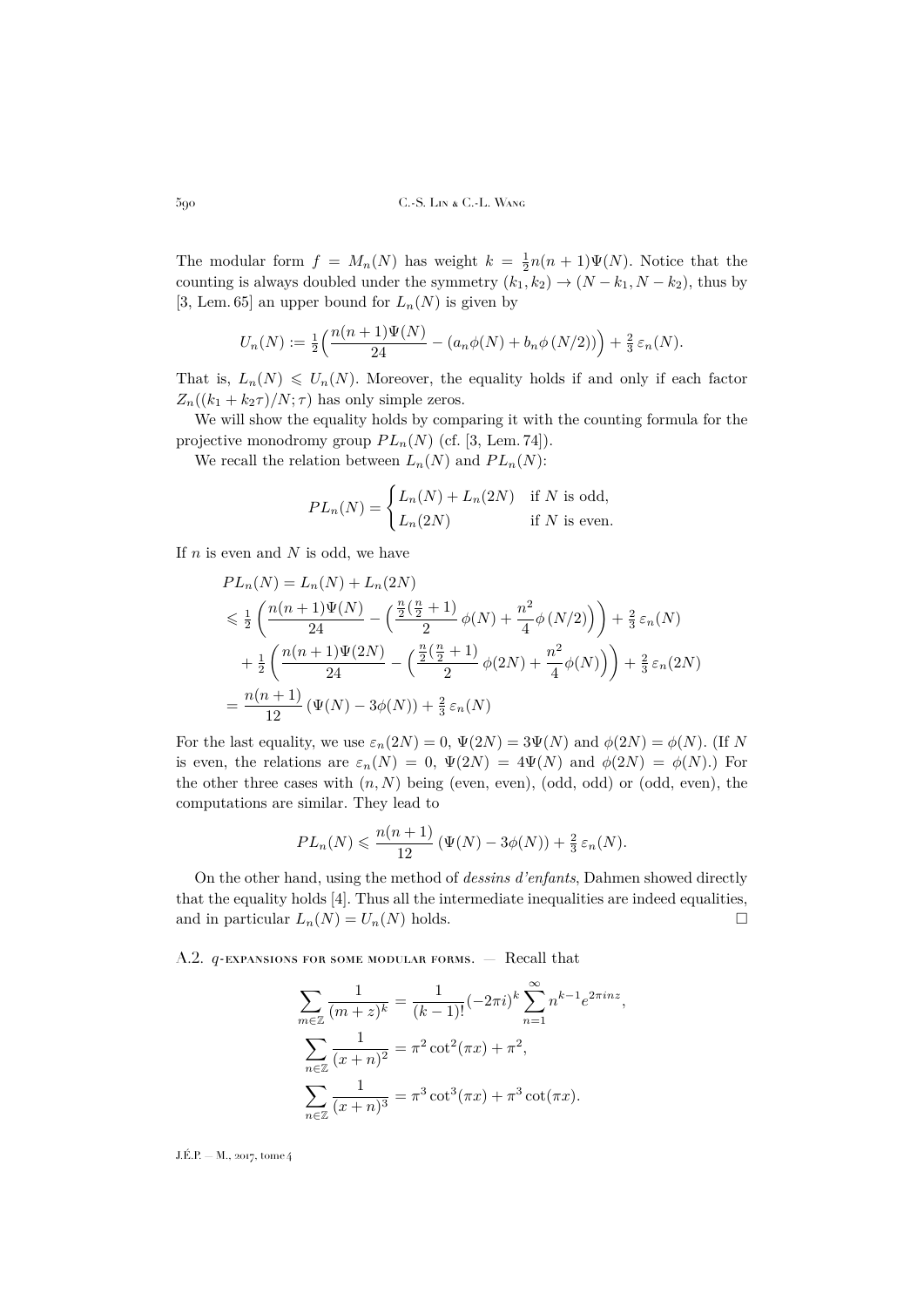We compute the q-expansions for  $g_2, g_3, \varphi, \varphi', Z$ , where  $q = e^{2\pi i \tau}$ :

$$
g_2 = 60 \sum_{(n,m)\neq(0,0)} \frac{1}{(n+m\tau)^4} = 60 \Big( 2\zeta(4) + 2 \frac{(-2\pi i)^4}{3!} \sum_{n=1}^{\infty} \sigma_3(n) q^n \Big),
$$

where  $\sigma_k(n) := \sum_{d|n} d^k$ . Similarly,

$$
g_3 = 140 \sum_{(n,m)\neq(0,0)} \frac{1}{(n+m\tau)^6} = 140 \Big( 2\zeta(6) + 2 \frac{(-2\pi i)^6}{5!} \sum_{n=1}^{\infty} \sigma_5(n) q^n \Big).
$$

Let  $z = r + s\tau$ . For  $s = 0$ , we have

$$
\varphi'(r;\tau) = -2 \sum_{n,m \in \mathbb{Z}} \frac{1}{(r+n+m\tau)^3}
$$
  
=  $-2 \sum_{n \in \mathbb{Z}} \frac{1}{(r+n)^3} - 2 \sum_{m=1}^{\infty} \sum_{n \in \mathbb{Z}} \left( \frac{1}{(m\tau+n+r)^3} - \frac{1}{(m\tau+n-r)^3} \right)$   
=  $-2 \sum_{n \in \mathbb{Z}} \frac{1}{(r+n)^3} - 2 \sum_{m=1}^{\infty} \frac{(-2\pi i)^3}{2!} \sum_{n=1}^{\infty} n^2 \left( e^{2\pi i n(m\tau+r)} - e^{2\pi i n(m\tau-r)} \right)$   
=  $-2\pi^3 \cot(\pi r) - 2\pi^3 \cot^3(\pi r) + 16\pi^3 \sum_{n,m=1}^{\infty} n^2 \sin(2\pi n r) q^{nm}.$   
 $r:\tau) - \frac{1}{\tau} + \sum_{n \in \mathbb{Z}} \left( \frac{1}{(m\tau+n+r)} - \frac{1}{(m\tau+n)} \right)$ 

$$
\wp(r;\tau) = \frac{1}{r^2} + \sum_{(n,m)\neq(0,0)} \left( \frac{1}{(r+n+m\tau)^2} - \frac{1}{(n+m\tau)^2} \right)
$$
  
= 
$$
\sum_{n\in\mathbb{Z}} \frac{1}{(r+n)^2} - \sum_{n=1}^{\infty} \frac{2}{n^2} + \sum_{m=1}^{\infty} \sum_{n\in\mathbb{Z}} \left( \frac{1}{(m\tau+r+n)^2} + \frac{1}{(m\tau-r+n)^2} - \frac{2}{(m\tau+n)^2} \right)
$$
  
= 
$$
\pi^2 \cot^2(\pi r) + \frac{2}{3}\pi^2 + \sum_{m=1}^{\infty} (-2\pi i)^2 \sum_{n=1}^{\infty} \left( e^{2\pi i n(m\tau+r)} + e^{2\pi i n(m\tau-r)} - 2e^{2\pi i nmr}\right)
$$
  
= 
$$
\pi^2 \cot^2(\pi r) + \frac{2}{3}\pi^2 + 8\pi^2 \sum_{n,m=1}^{\infty} (1 - \cos 2n\pi r) q^{nm}.
$$

Also, for the Hecke function  $Z$  (cf.  $(0.10)$ ) we have

$$
Z(r;\tau) = \pi \cot(\pi r) + 4\pi \sum_{n,m=1}^{\infty} (\sin 2n\pi r) q^{nm}.
$$

For  $s=\frac{1}{2}$ , we have

$$
\wp'(r + \frac{1}{2}\tau;\tau) = -2 \sum_{\substack{(n,m)\neq(0,0)\\m=1}} \frac{1}{(r+n+(\frac{1}{2}+m)\tau)^3}
$$
  
= 
$$
-2 \sum_{m=1}^{\infty} \left( \sum_{m\in\mathbb{Z}} \frac{1}{(n+r+(m-\frac{1}{2})\tau)^3} - \sum_{n\in\mathbb{Z}} \frac{1}{(n-r+(m-\frac{1}{2})\tau)^3} \right)
$$
  
= 
$$
-2 \frac{(-2\pi i)^3}{2!} \sum_{\substack{n,m=1\\n,m=1}}^{\infty} n^2 \left( e^{2\pi i n(r+(m-1/2)\tau)} - e^{2\pi i n(-r)+(m-1/2)\tau} \right)
$$
  
= 
$$
16\pi^3 \sum_{n,m=1}^{\infty} n^2 (\sin 2\pi n r) q^{n(m-1/2)}.
$$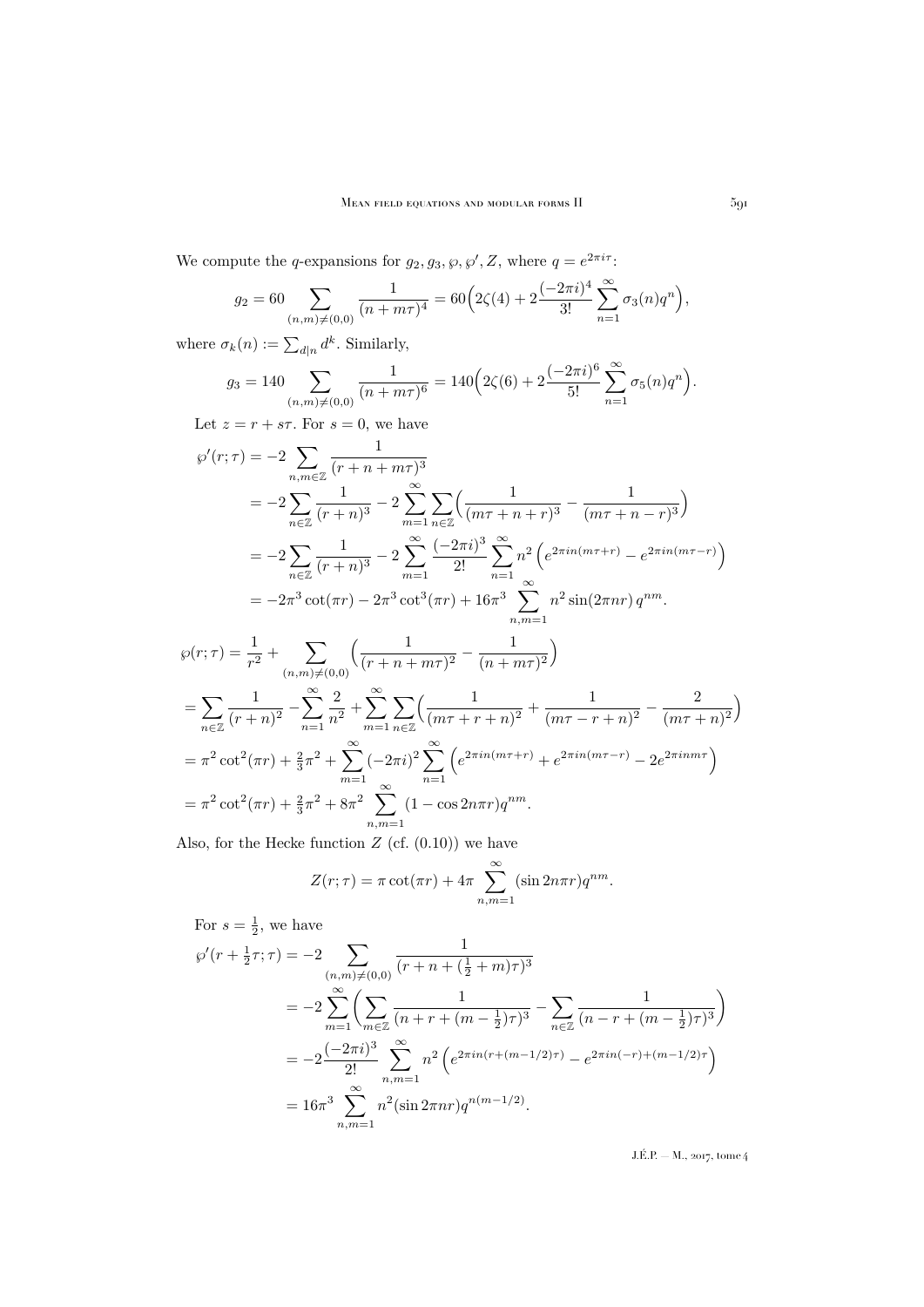Similarly,

$$
\wp(r + \frac{1}{2}\tau;\tau) = -\frac{1}{3}\pi^2 + 8\pi^2 \sum_{n,m=1}^{\infty} nq^{nm} - 8\pi^2 \sum_{n,m=1}^{\infty} n(\cos 2\pi n r)q^{n(m-1/2)},
$$
  

$$
Z(n + \frac{1}{2}\tau;\tau) = 4\pi \sum_{n,m=1}^{\infty} (n(n-1/2))q^{n(m-1/2)}.
$$

and  $Z(r + \frac{1}{2}\tau;\tau) = 4\pi \sum_{n,m=1}^{\infty} (\sin 2\pi n r) q^{n(m-1/2)}$ .

A.3. The counting formula for  $n = 4$ . — Now we give the computations for  $n = 4$ and prove the formula  $L_4(N) = U_4(N)$  from Proposition [A.1.](#page-33-1)

THEOREM A.2. — *For*  $n = 4$  *and*  $N \in \mathbb{Z}_{\geqslant 3}$ *, we have* 

$$
L_4(N) = \frac{1}{2} \left( \frac{5}{6} \Psi(N) - (3\phi(N) + 4\phi(N/2)) \right).
$$

*Moreover,*  $Z_4(\sigma; \tau)$  *with*  $\sigma \in E_{\tau}[N]$  *has only simple zeros in*  $\tau \in \mathbb{H}$ *.* 

*Proof.* – For  $n = 4$ , the pre-modular form  $Z_4 = W_4(Z)$  is given in [\(5.8\)](#page-31-1):

$$
W_4(Z) = Z^{10} - 45\wp Z^8 - 120\wp' Z^7 + (\frac{399}{4}g_2 - 630\wp^2)Z^6 - (504\wp\wp')Z^5 - \frac{15}{4}(280\wp^3 - 49g_2\wp - 115g_3)Z^4 + 15(11g_2 - 24\wp^2)\wp' Z^3 - \frac{9}{4}(140\wp^4 - 245g_2\wp^2 + 190g_3\wp + 21g_2^2)Z^2 - (40\wp^3 - 163g_2\wp + 125g_3)\wp Z + \frac{3}{4}(25g_2 - 3\wp^2)\wp'^2
$$

where Z is the Hecke function. We compute the asymptotic behavior of  $W_4(Z)$  when  $\tau \to \infty$ . Let  $z = r + s\tau$ . We divide the problem into two cases

,

(1)  $s \equiv 0 \pmod{1}$ : according to the q-expansion given in Section [A.2,](#page-34-0) we have

$$
g_2 \to \frac{3}{4}\pi^4, \qquad g_3 \to \frac{8}{27}\pi^6, \qquad Z(z) \to \pi \cot(\pi r),
$$
  

$$
\wp'(z) \to -2\pi^3 \cot(\pi r) - 2\pi^3 \cot^3(\pi r), \qquad \wp(z) \to \pi^2 \cot^2(\pi r) + \frac{2}{3}\pi^2.
$$

A direct computation shows that  $W_4(Z)$  has a zero at  $\infty$  when  $s = 0$ .

By replacing all the modular forms  $g_2, g_3, \wp, \wp'$  and Z appeared in  $W_4(Z)$  with their q-expansions, we have (e.g. using *Mathematica*)

$$
W_4(Z) = 2^{14}3^35^27 \pi^{10} \cos^2(\pi r) \sin^2(\pi r) q^3 + O(q^4)
$$

(2)  $s \not\equiv 0 \pmod{1}$ : in this case we have

$$
Z \to 2\pi i \left(s - \frac{1}{2}\right), \quad \wp(z) \to -\frac{1}{3}\pi^2, \quad \wp'(z) \to 0, \qquad g_2 \to \frac{4}{3}\pi^4, \quad g_3 \to \frac{8}{27}\pi^6.
$$

Hence the constant term of  $W_4(Z)$  is given by

$$
W_4(z) = -64\pi^{10}(-2+s)(-1+s)^2s^2(1+s)(-3+2s)(-1+2s)^2(1+2s) + O(q).
$$

If  $s \not\equiv 0 \pmod{1}$  then  $W_4(Z)$  has a zero at  $\tau = \infty \Longleftrightarrow s \equiv \frac{1}{2} \pmod{1}$ .

Now we fix  $s = \frac{1}{2}$  and replace the modular forms  $g_2, g_3, \wp, \wp'$  and Z appeared in  $W_4(Z)$  with their q-expansions. We get

$$
W_4(Z) = 2^{10}3^35^27 \pi^{10} \cos^2(\pi r) \sin^2(\pi r) q^2 + O(q^3).
$$